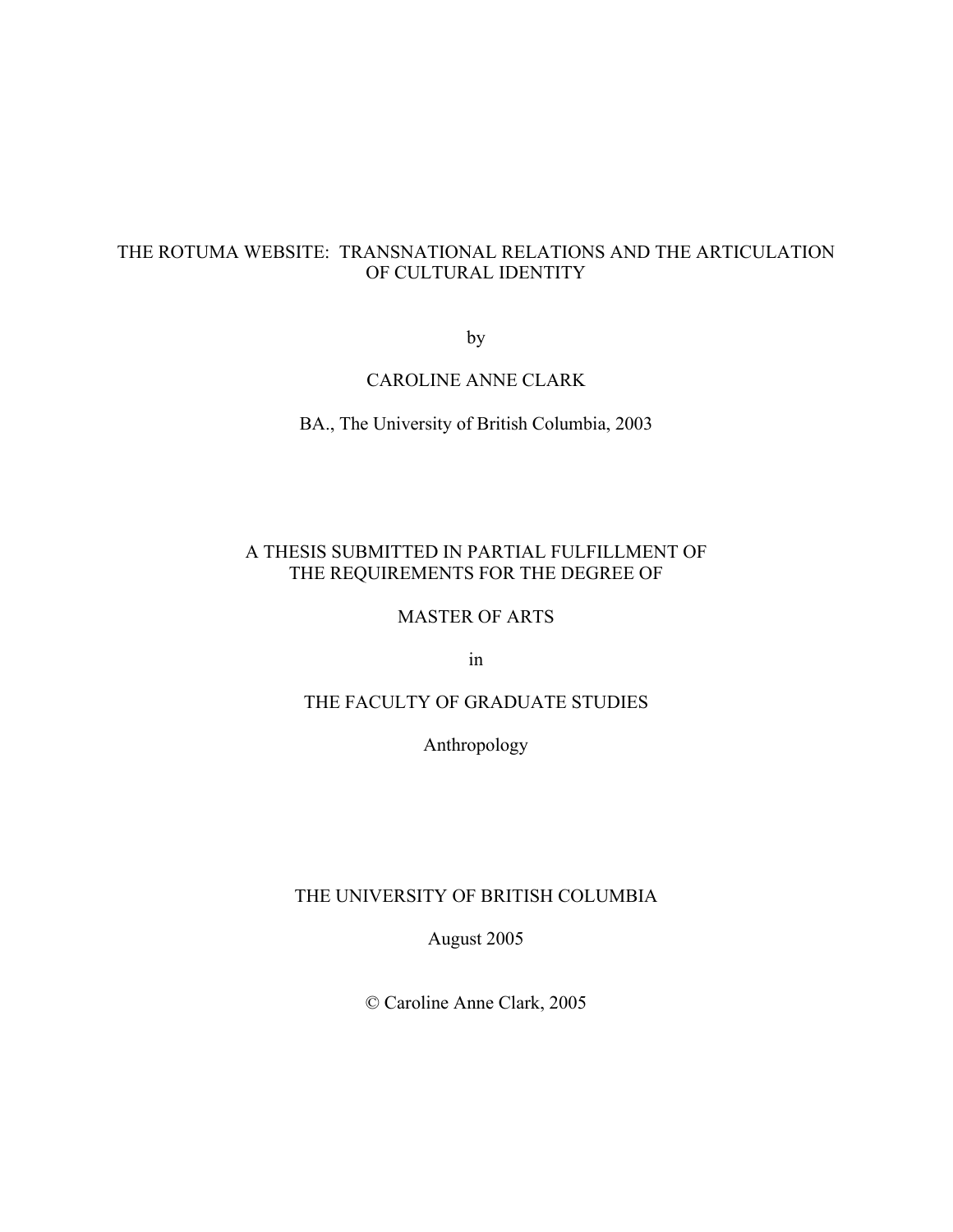#### Abstract

As in other parts of the world, multimedia technology and the Internet have changed the ways that people in the Pacific interact. Although multimedia technology is a relatively recent addition to the Pacific, Islanders recognize the potential that it holds and are working to define how it should be used within their communities. The use of multimedia technology to bring together geographically dispersed people is of particular interest. At the same time, the number of Pacific Islanders migrating both throughout the region and abroad continues to increase. Over time, transnational migration can lead to a weakened sense of cultural identity. Given the importance of kin relations and cultural identity, many Pacific Islanders are utilizing multimedia technology and the Internet to remain connected.

This thesis explores a resource that uses contemporary multimedia technology to preserve cultural identity in the context of global migration: the Rotuma website. Rotuma is an island located 465 km north of Fiji. As a small island society, Rotumans historically have not developed a strong sense of cultural identity. In the last century, Rotumans have migrated in large numbers to Fiji and abroad. A weak sense of cultural identity coupled with excellent success abroad in education and employment opportunities could have disastrous consequences for the long-term preservation of this island's heritage. However, the Rotuma website harnesses the power of multimedia technology to both preserve existing kin relations and develop new social networks not feasible in the physical world.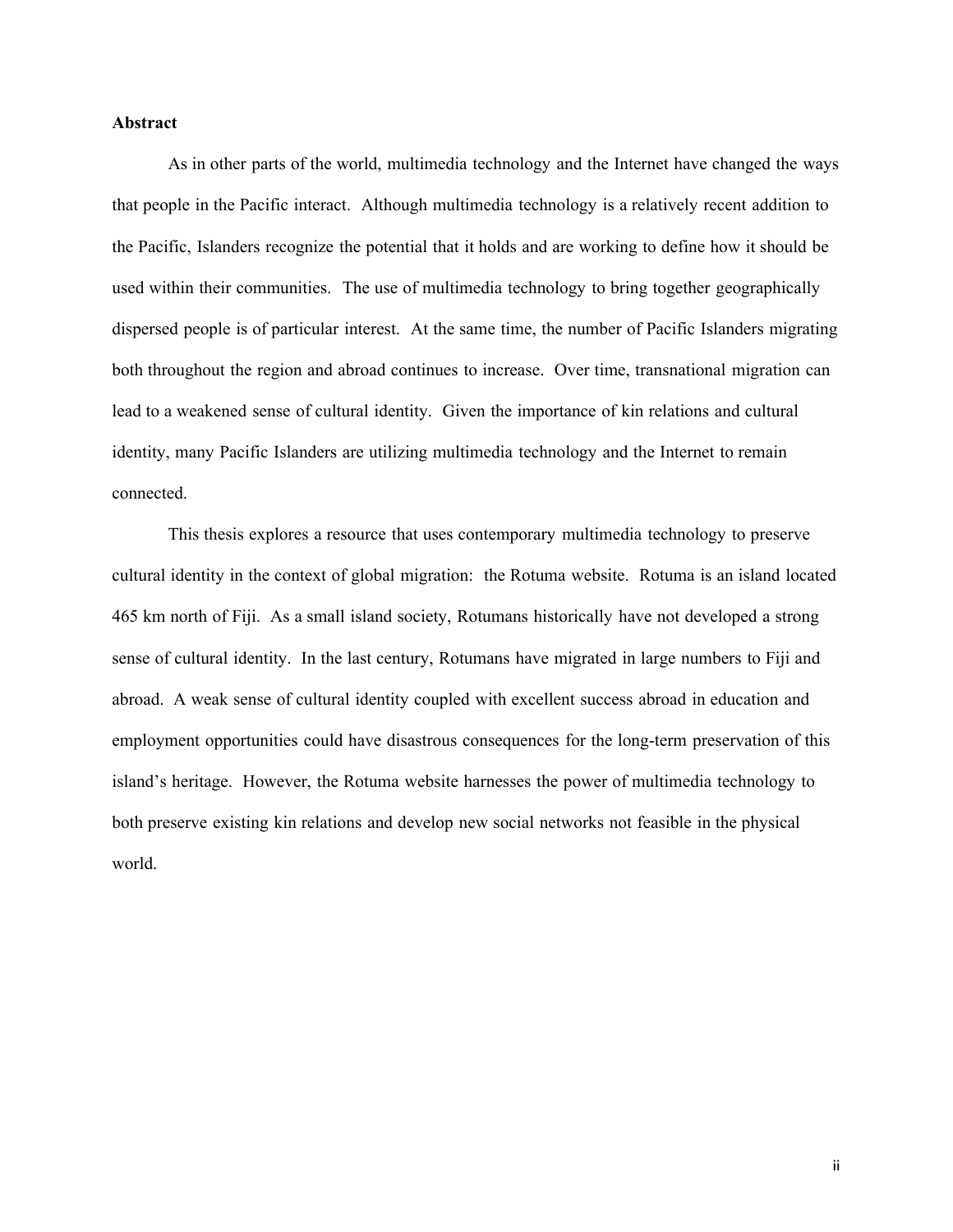# Table of Contents

|                                                                            | 111          |
|----------------------------------------------------------------------------|--------------|
|                                                                            | iv           |
|                                                                            | $\mathbf{V}$ |
|                                                                            |              |
| Migration Abroad, Transmigratory Networks & the Erosion of Cultural Ties 2 |              |
| Alan Howard, Jan Rensel & the Development of the Rotuma Website16          |              |
|                                                                            |              |
|                                                                            |              |
|                                                                            |              |
|                                                                            | 43           |
|                                                                            |              |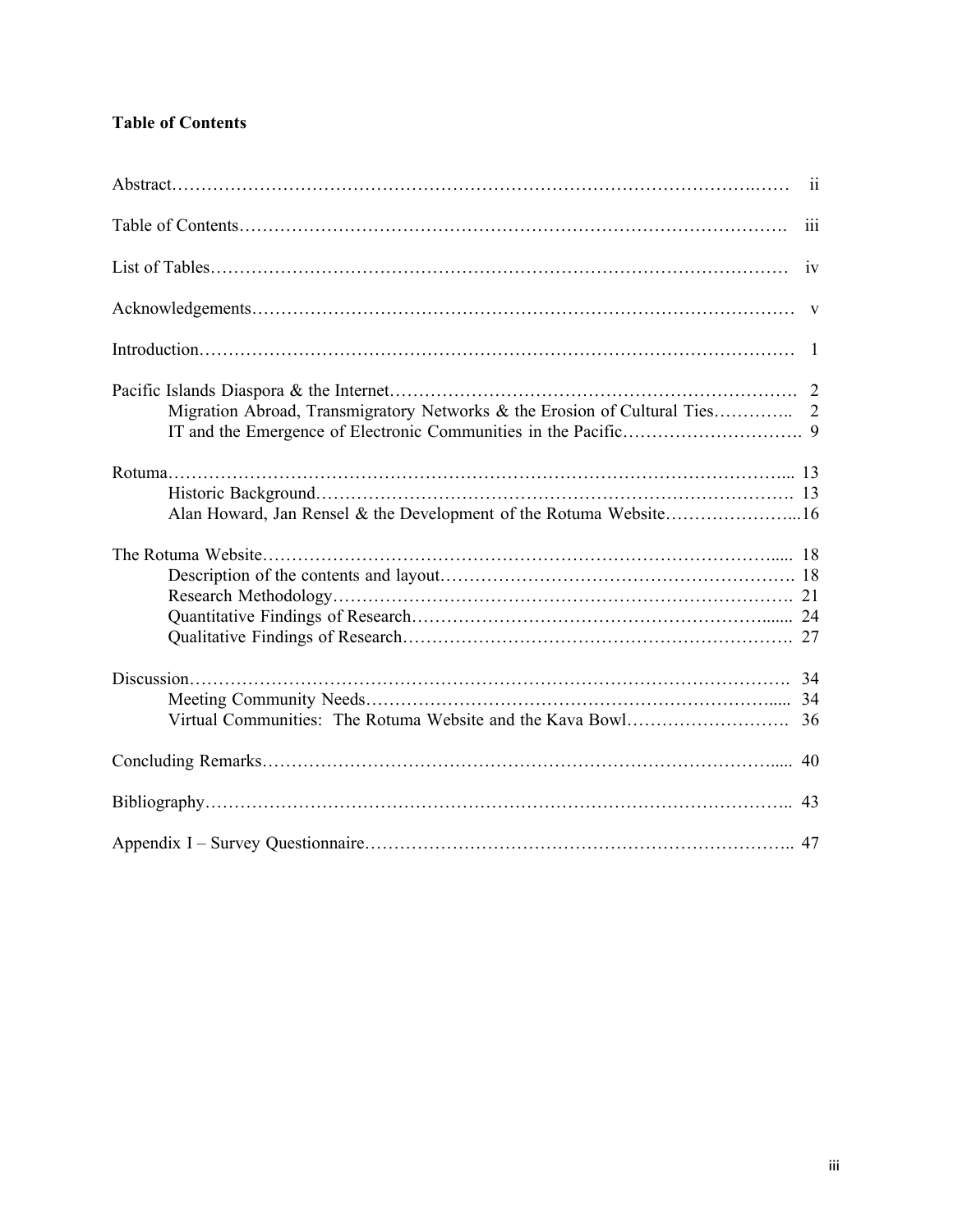# List of Tables

|--|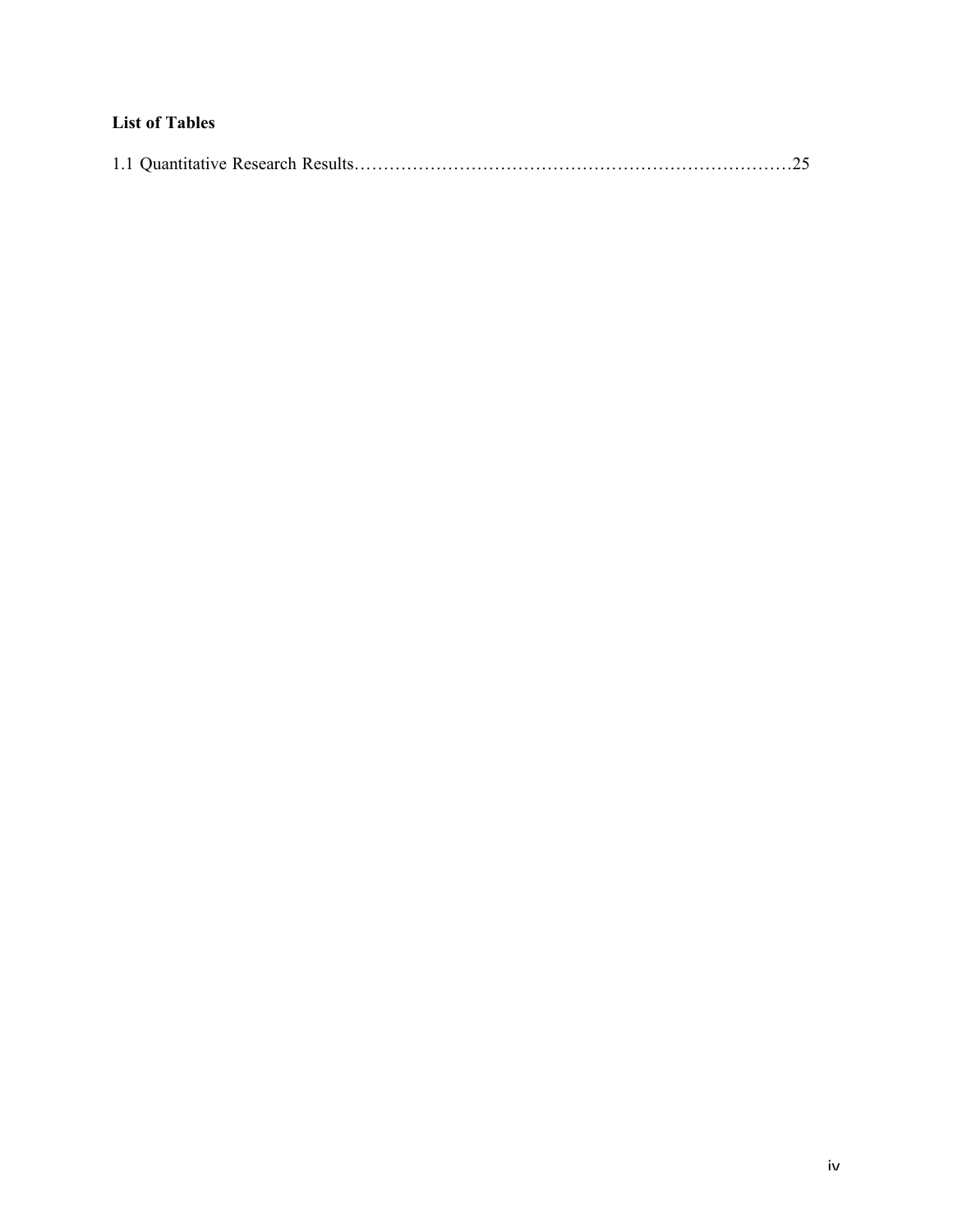## Acknowledgements

I would like to thank John Barker and Carol Mayer for their dedication and assistance in the development of this thesis. Their guidance and editorial support have contributed significantly to this project. I would also like to acknowledge Katherine Tumpach of Stubborn Goat Media for her aid in the development and hosting of the online research survey. Additionally, I would like to acknowledge the contributions of Alan Howard and Jan Rensel. In addition to creating the website that is the subject of this thesis, these two dedicated community members have willingly provided both time and excellent advice. I would like to thank the Whistler Museum & Archives for supporting my graduate studies. Lastly, I would like to thank the Vancouver area Rotumans, and in particular Konousi Aisake and his family, for welcoming me into their community.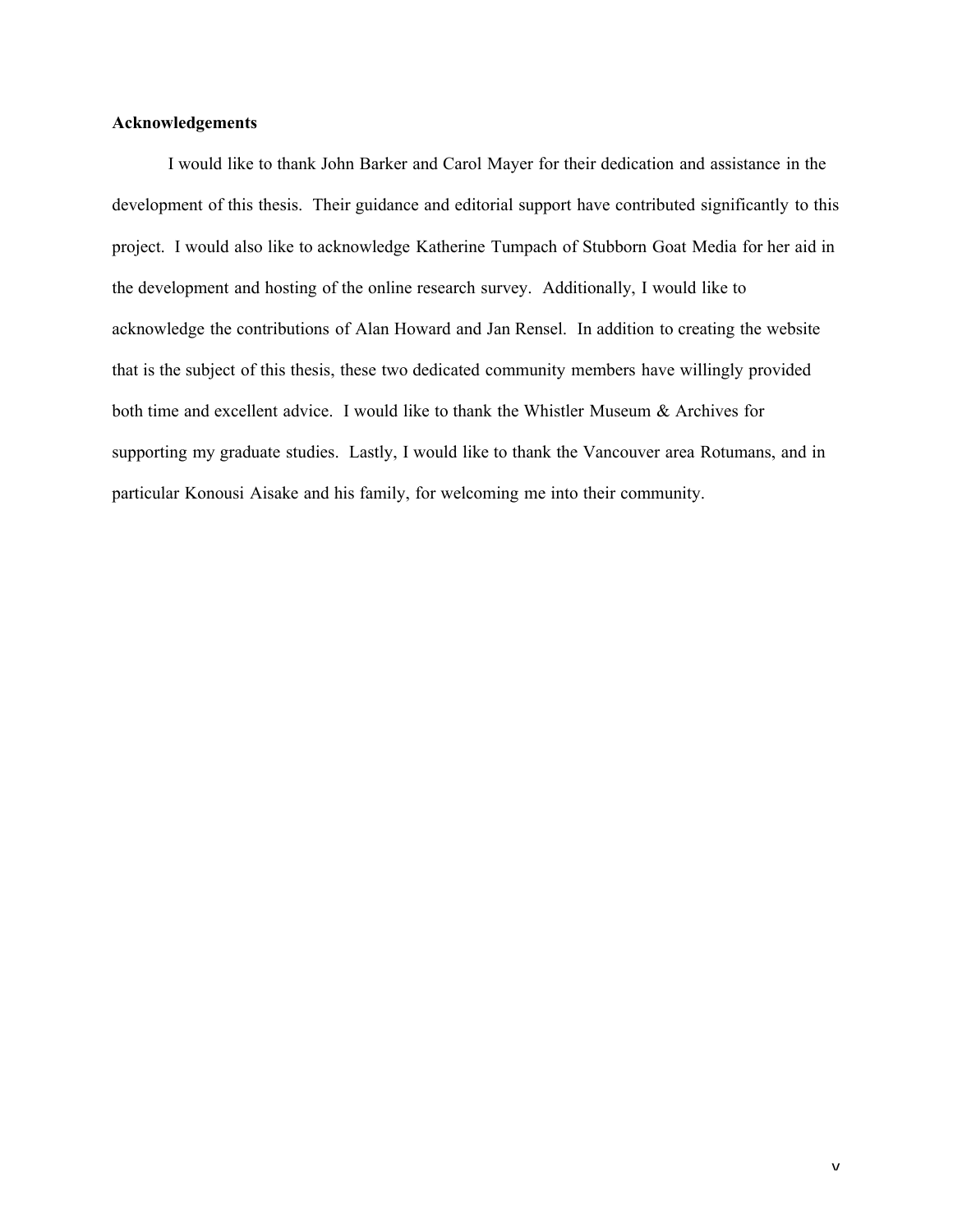*"Before the pen there was music and dance to transcribe but now there is this website." - Rotuman community member*

## Introduction

As in other parts of the world, multimedia technology and the Internet have changed the ways that Pacific Islanders interact with each other and the speed with which such interactions take place. At the same time, increasing numbers of Islanders are migrating both throughout and beyond the geographical boundaries of Oceania. The process of migration is complex. In addition to the challenges associated with moving to a new place and settling, migrants also experience pressure to remain connected to their home islands. Given the importance of kin relations and cultural identity in Oceania, many migrants are using multimedia technology to maintain links to their home.

Although more isolated than some other Pacific islands, Rotuma has spent over two hundred years adapting to outside global forces and the expansion of European authority. The culmination of the resulting change has created a contemporary island society that is a mix of Western cultural influences and Pacific traditions. This thesis explores a resource that has been developed for the Rotuman community that also mixes traditional and contemporary elements: the Rotuma website.

The purpose of the thesis is to examine the history, content and usage of the Rotuma website with a focus on how the website works to create and maintain social connections in the face of increasing fragmentation caused by migration. I will look at how Rotumans now living abroad use the Rotuma website to connect to events, people and traditional heritage; to determine the ways in which Rotuman people are using the website to preserve culture, identity, and transnational social relations; to understand how the website works in relation to the development of a global Rotuman community; and to study how websites and Internet technology are being used to create new forms of social relationships throughout the Pacific and abroad, realized in the form of virtual communities.

I will begin with an overview of the implications of the Internet for Pacific Island communities. Here, I will discuss Pacific migration, the formation of transmigratory networks, and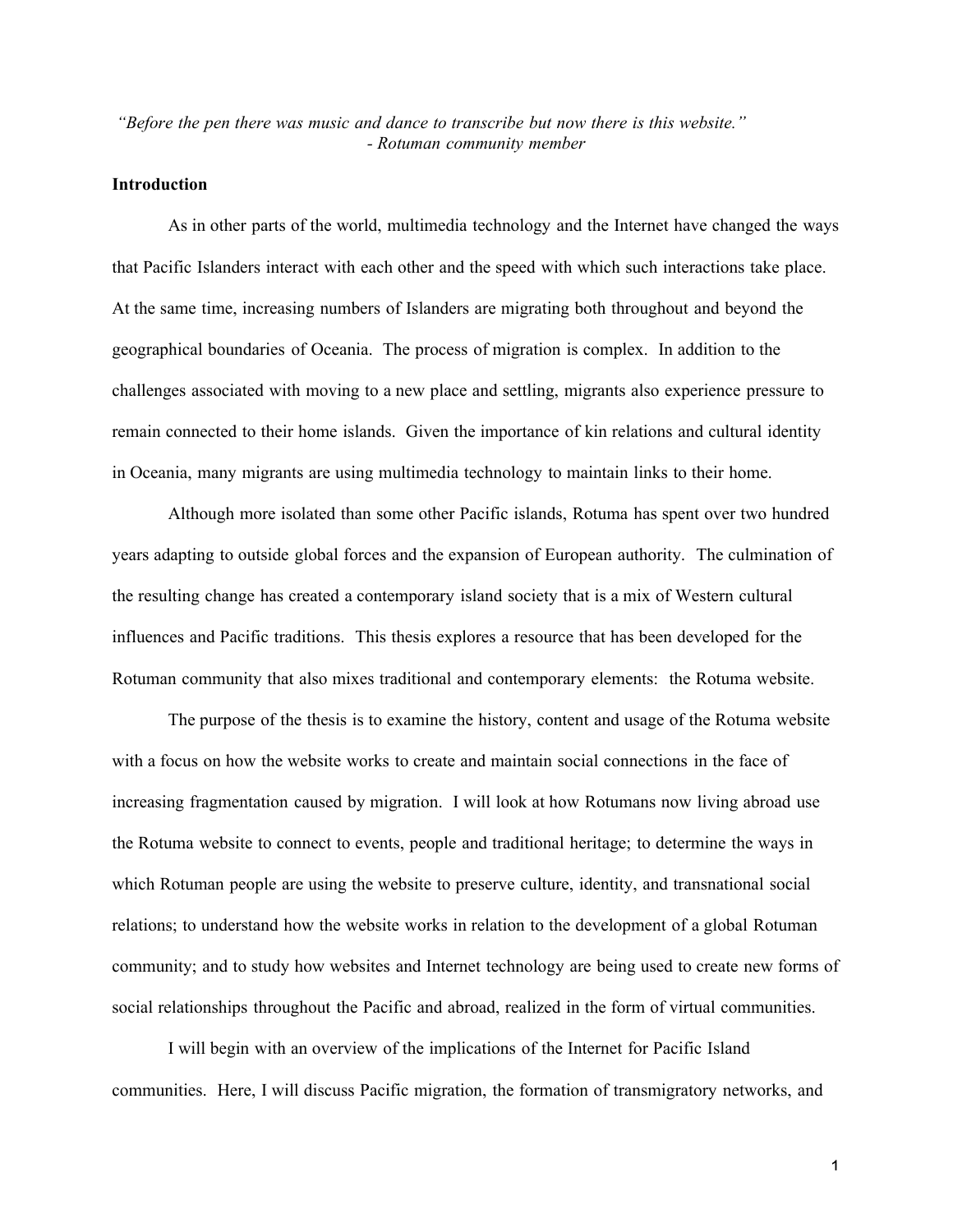the erosion of cultural and kinship ties over time. Next, I will provide a brief introduction to the emergence of electronic initiatives within the Pacific and show how such technology is currently being used. The body of the thesis presents background on the island of Rotuma, a history of the Rotuma website, and results from research conducted on the website. A discussion following will demonstrate how the website serves the community and examine its role in the articulation of cultural identity. At the same time, I will present some challenges associated with the website that the community may need to face in the future. This is followed by an overview of the concept of "virtual community", leading to a comparison between the Rotuma website and a Tongan online resource. Finally, I will provide some lessons learned from the Rotuma website that may assist other individuals or organizations wishing to establish similar initiatives.

#### Pacific Islands Diaspora & the Internet

# *Migration Abroad, Transmigratory Networks & the Erosion of Cultural Ties*

Pacific Islanders are well known for their propensity to travel. These voyages began as far back as 40,000 years ago when the first wave of settlers moved from Southeast Asian into New Guinea. Migratory settlement eventually spread into the eastern most reaches of the region and diversity began to flourish. Some islands like Tahiti, Tonga and Hawaii grew into large, complex societies while others like Rotuma remained relatively small. This variation was linked primarily to the size of an island and the extent of natural resources that could lead to inequalities of wealth.

When Western explorers began regular travel through the Pacific in the  $18<sup>th</sup>$  century, the Islander's individual worlds began to open up. Contact with Western culture brought many changes to the Pacific, initially realized through the introduction of new goods. Items like axes, knives, tobacco, alcohol, feathers and beads were traded with the native Islanders in return for food and fresh water supplies. As colonial power began to take hold in the 1800's, Pacific Island societies began to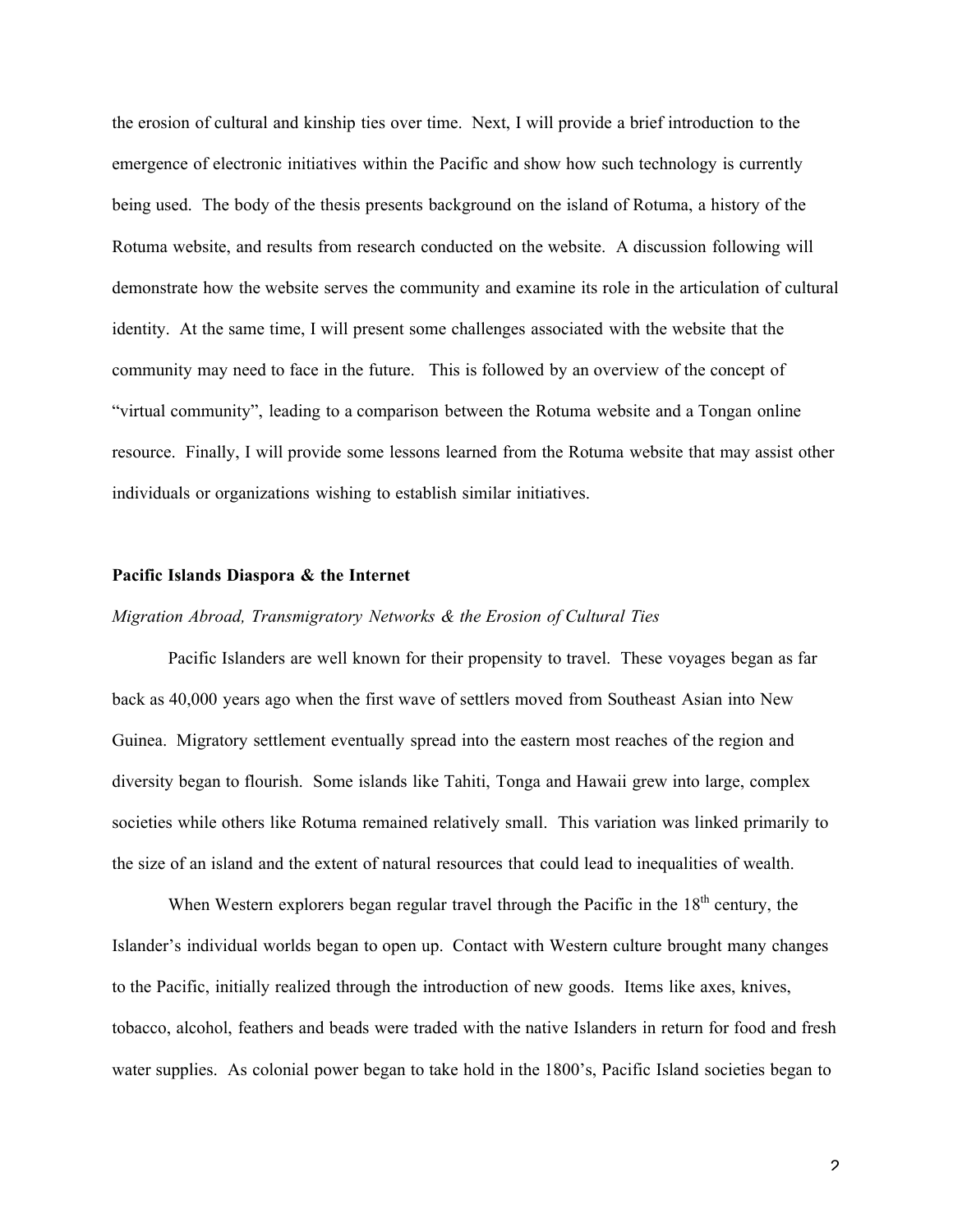change as a result of missionary power, the growing whaling industry, western disease, newly established plantations, and increasing violence associated with alcohol and firearms.

Another result of western expansion was that Islanders started to travel for new reasons. The main impetus for leaving home was employment opportunities, and many Pacific men initially joined the western ships as sailors and labourers in the whaling industry. In the late 1800's, when colonial powers were firmly established, there was a large wave of migration to Samoa, Fiji, Tahiti and Queensland, Australia to fulfill the need for labourers in the plantations. It is important to note that in some cases this migration was voluntary, related to a desire for European goods, while in other cases it was forced by colonial officials, a practice also known as "blackbirding". (The term originates from the derogatory association of Australian Aboriginals and Africans with the black thrush bird and the notoriously brutal white settler hunting parties that went out in the bush to kill native Australians as a kind of sporting activity).

As Western culture began to penetrate island culture, some Pacific Islanders moved as a response to new authority. Such authority included the church and associated missionaries, colonial officials, and in some cases ambitious chiefs who used colonial expansion as a means of exercising power beyond the accepted realm (Ward 1997: 188).

The most extensive wave of contemporary migration in the Pacific has taken place since World War II. In the last sixty years, there have been many changes in the Pacific including decolonization, the advance of new technologies that made it easier and more affordable to travel, and the proliferation of a worldwide global economic system. In Polynesia and Micronesia, contemporary migration has tended to occur in an international context and is generally associated with a permanent move. The permanency of an overseas move can be attributed to the relative high cost of migration, a greater number of education and employment opportunities in large nations like the United States and Australia, and the process of acculturation whereby over time a return to a rural community may become less appealing. For the most part, migration patterns are linked to an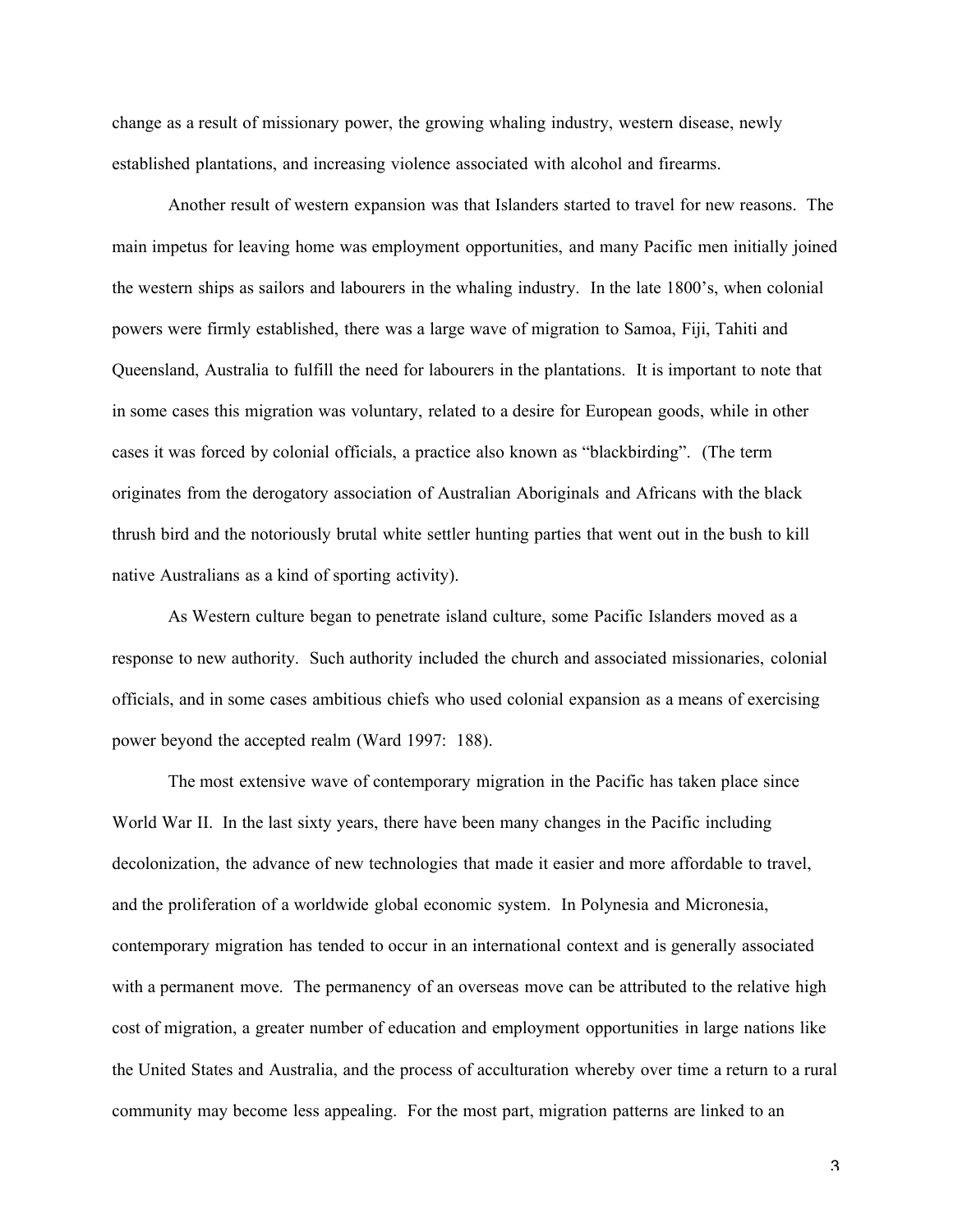island's colonial history. For example, people from the Cook Islands and Samoa (formally Western Samoa) tend to migrate to New Zealand while people from American Samoa, Guam and Palau move to the United States. The main western nations that accept Pacific Island migrants are the United States (190,000 in 1996), New Zealand (170,000) and Australia (80,000). Of this 430,000 total, 260,000 are from Polynesia, 100,000 are from Micronesia (90,000 from Guam), and 70,000 are from Melanesia (40,000 Indo-Fijians) (Sudo 1997: 1).

In the contemporary Pacific, there are several key reasons for migration. One is related to overpopulation and a lack of opportunity on home islands. Many Pacific islands are simply too small to support their growing populations and have difficulty organizing their industrial infrastructure. As island populations grow beyond the carrying capacity of the environment, residents begin to look beyond the shores of their home for education and employment prospects. There are a few islands that are the exception, however, owing to an ability to depend on natural resource extraction and tourism.

Another reason for migration is related to a desire for the amenities and lifestyle afforded by Western countries. There can be no doubt that colonialism and the worldwide expansion of western culture have impelled Pacific Islanders to migrate. While many Pacific Islanders leave home in search of individual opportunity, migration is also perceived as a life strategy to allow extended kin at home to attain an improved standard of living. This is achieved via remittances sent back home from migrant workers. In addition to remittances that are sent back to the Pacific, family at home will send gifts abroad. Similarly, it is also common for families at home to send younger members abroad to live with kin while attending school. The process of migration is hardly a one-way street for most Pacific Islanders and as Sudo states, "migrants hope to maintain 'socio-cultural continuity' through various means of communication with their home island communities" (Sudo 1997: 6). It is important to note that sending remittances home works not only to increase the standard of living for kin at home; it also ensures the maintenance of migrants' land rights and personal investments should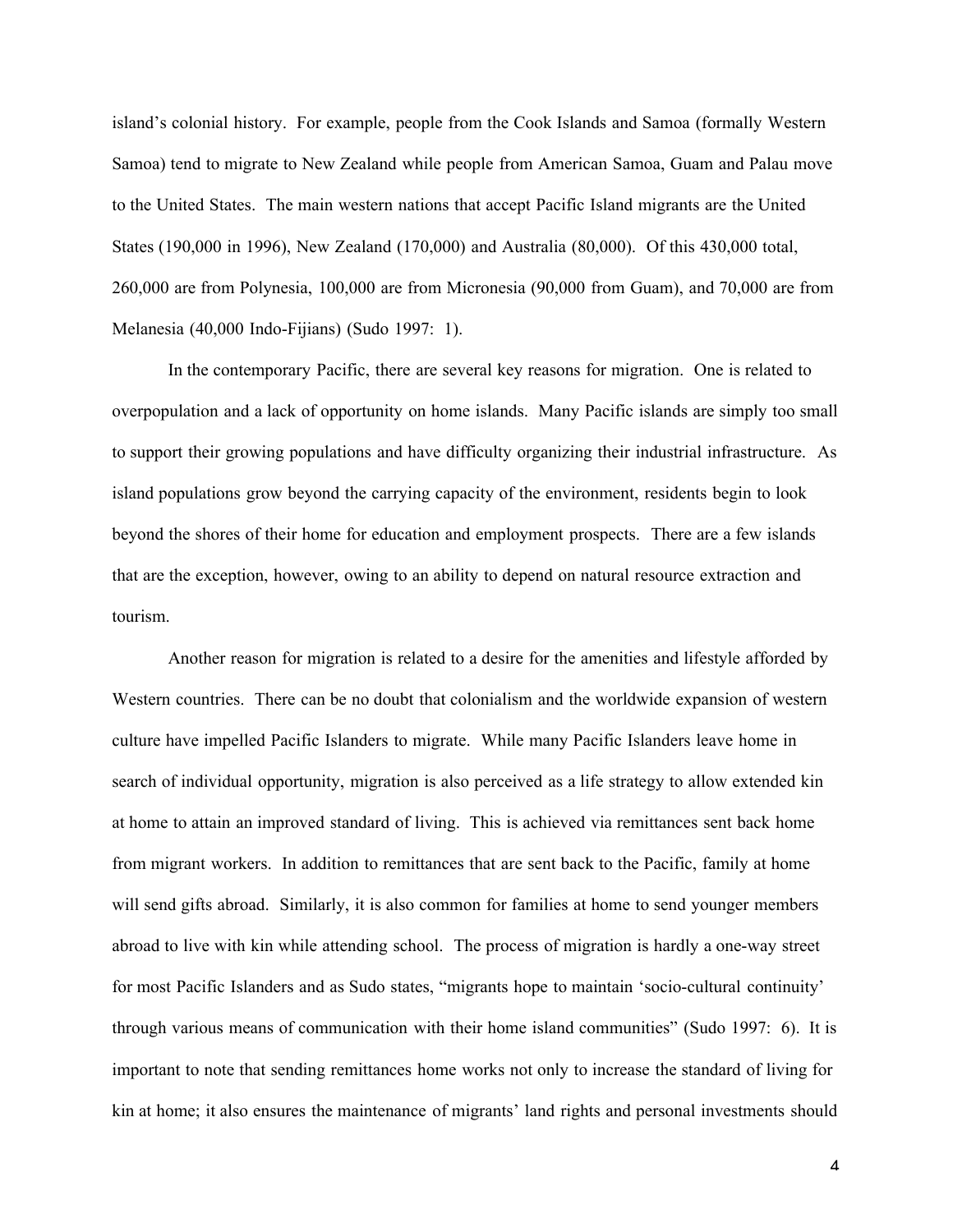there ever be a desire or need to return home. Remittances have been well documented and recognized for the substantial role they play in Pacific culture and economy (Munro 1990; Loomis 1990; Sato 1997; Bertram 1999; Poirine 1998), essentially allowing many smaller island economies to be more sustainable than they would otherwise be in the absence of such trade.

Contemporary migration in the Pacific is interesting because movement is usually not usually related to war, forced expulsion or famine<sup>1</sup>. Further, Pacific migration involves the maintenance of social ties, which are kept in place by both migrants living abroad and those who remain at home. According to Helen Morton, transnationalism refers to the multiple ties migrants create and maintain with their home society (Morton 2004: 133). The key to these transnational linkages is communication. Migrants in the Pacific maintain frequent communication via telephone, letter writing, visits, and more recently email and websites. The ties that reach across the Pacific diaspora have resulted in new types of social relations that emerge on the basis of the international dispersal of family and kin groups. This international network not only supports everyday life; it also maintains Pacific Island culture.

However, the global nature of these transnational relations also presents new challenges for migrant communities. In her study of Tongan transnationalism, Morton argues that global kin relations and ethnic identity tend to weaken in the face of long-term transnationalism. The reasons for this include a decline in the knowledge of the local language and culture within the overseas population, the increasingly ambivalent relationship between migrants and those at home, the high cost of traveling home, fewer remittances sent home by the younger migrants, and a high rate of intermarriage with non-native Islanders. Additionally, the governments within the countries accepting migrants tend to use pan-ethnic terms like "Asian American", "Latino" and "Pacific

<sup>|&</sup>lt;br>|<br>|  $\frac{1}{1}$  Although most contemporary migration in the Pacific is not related to warfare, there are cases of forced expulsion for military or government purposes. The residents of Nauru, Banaba and Bikini Island are such an example, having been relocated so the land could be used for natural resource extraction and nuclear testing. Additionally, there have been waves of migration from Fiji through the late 1980's and 1990's as a result of the coups.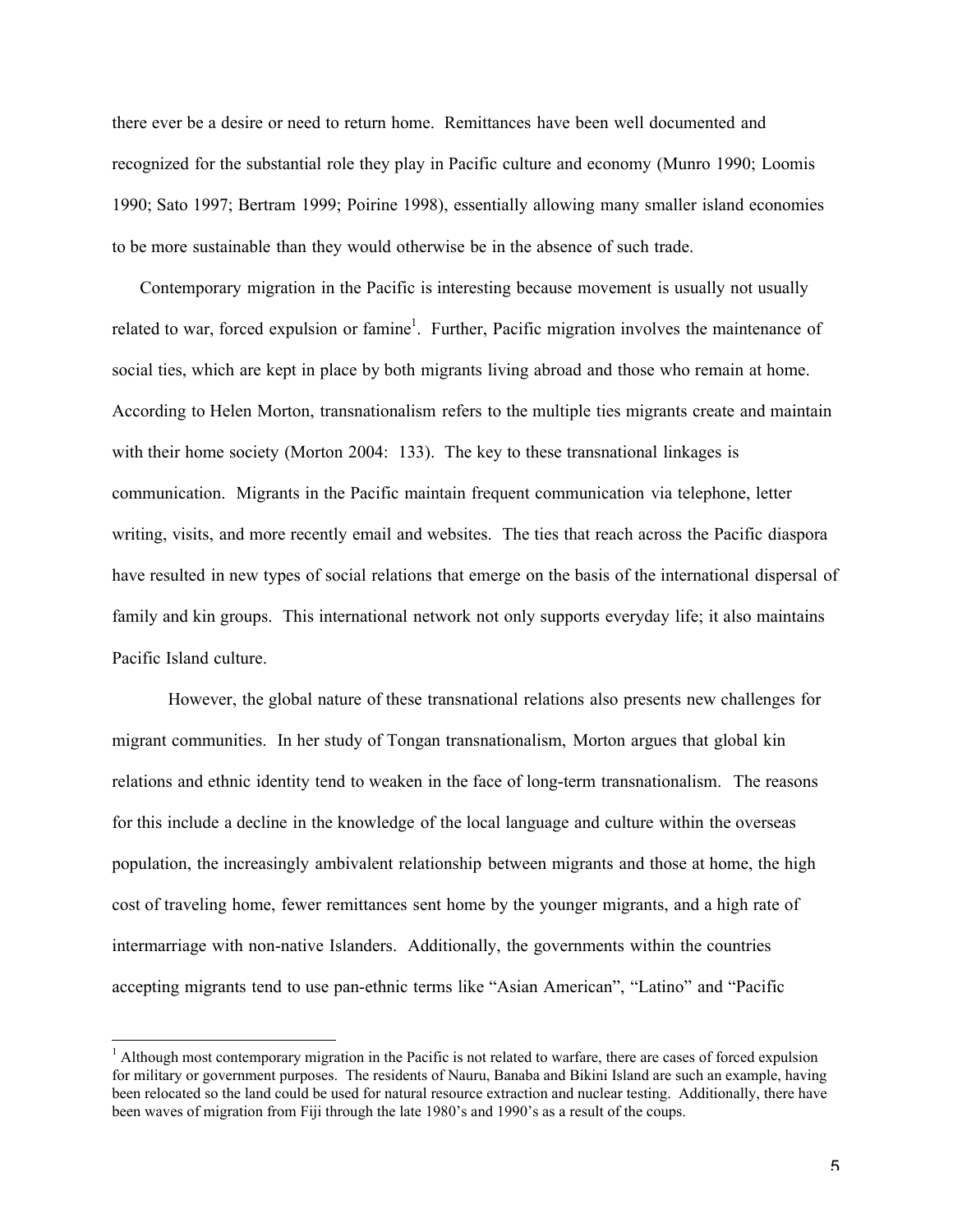Islander" to describe migrant groups. For some younger Pacific migrants who are unfamiliar with their specific island language and culture, pan-ethnic groups are attractive because they provide a sense of security within a larger group (Morton 2004: 145). For others, this homogenization has negative implications.

In *Globalization and Culture Change in the Pacific Islands*, Victoria Lockwood also discusses the challenges facing migrants and their communities at home. Migrants abroad can experience racism as they are slotted into pan-ethnic minority groups that may be associated with a negative connotation. For individuals, this can lead to a weakening of cultural identity, an important point to be discussed below. At home, migrants' families can become increasingly dependent on remittances and support from extended family (Lockwood 2004: 26-27). In a book titled *Voyages*, Cathy Small discusses the tensions that are created between Tongan migrants and their families that remain on the island. She states, tensions "surfaced as interpersonal problems, taking the form of everyday disappointments, resentments, misunderstandings, annoyances, betrayals, and anger. They were evident in the look on the face of a returned migrant who discovered the misuse of his village house and in the tone of village women who complained how migration was leaving the village unkempt and untended. Tensions appeared again in the cool distance between American-born Tongans and Tongan islanders of their own generation (Small 1997: 197). Often, these rifts go publicly unrecognized and are downplayed, although they can eventually lead to a deterioration of family ties. Small illustrates this in the Tongan context. When she asked migrants why they left the island, the response was for "opportunities", but when asking Islanders why their relatives leave, the response was "for their families" (Small 1997: 197). Given the different versions of what the migration process is about, it is inevitable that a rift will form.

As noted above, transnational migration tends to heighten awareness of ethnic identity. Alan Howard and Jan Rensel call this awareness "ethnic consciousness" (Howard and Rensel 2001: 66). They believe that this consciousness is formed as a response to a number of factors including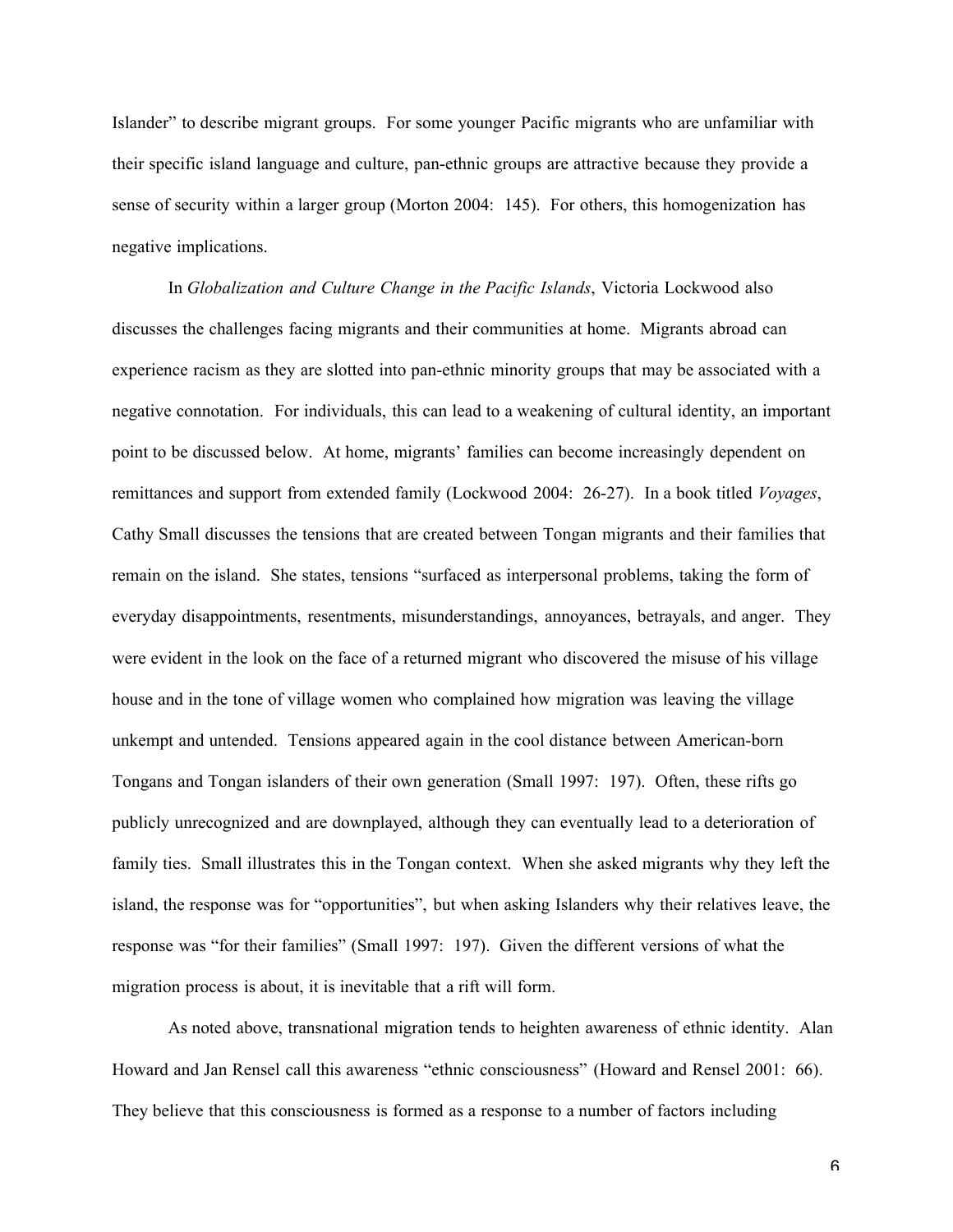discrimination, status ambiguity and repeated messages that work to establish an ideology of "weness" or the sharing of a common social fate that extends well beyond the boundaries of the original homeland (Howard and Rensel 2001: 67). Initially, this ethnic consciousness will strengthen ties between migrants and their home communities. The first few months, even years, abroad can be extremely challenging and most Pacific Islanders experience homesickness and longing for the familiar. During this time, migrants will work to maintain ties to their home through personal contact via telephone, letters, remittances, email and the Internet. Over time, however, ties tend to weaken as migrants become settled in their host countries and a divide is formed between those at home and those abroad. This split increases with the next generation of children, who are usually foreign-born and do not speak their home language or know their culture well. The break down in social ties can eventually result in weaker cultural identity and fewer remittances sent home, both of which have serious consequences for Pacific culture and economy. It is during this time that transnationalism comes to the forefront of Pacific social relations as migrants find themselves in the midst of a global community, defined by both Pacific tradition and contemporary western culture. Thus, within the context of international migration the boundaries of island societies extend, flex, and intersperse to accommodate change, conflict and growth.

Barbara McGrath illustrates this process in a paper discussing how Samoan migrants living in Seattle define themselves. Here, the boundaries of the Samoan community are described as "surrounded by margins that provide a space defining the insider and the outsider" (McGrath 2002: 307). McGrath links her notion of community to Stuart Hall's concept of articulation, where connections are made and unmade through a fluid process consisting of experiences, narratives, the formation of identity, and social consciousness. Contemporary community for McGrath is something that one experiences and membership in a community is "akin to 'being there' with those who have a shared consciousness" (McGrath 2002: 311). McGrath also makes use of Benedict Anderson's (1983) well-known concept of an "imagined community", a notion that is particularly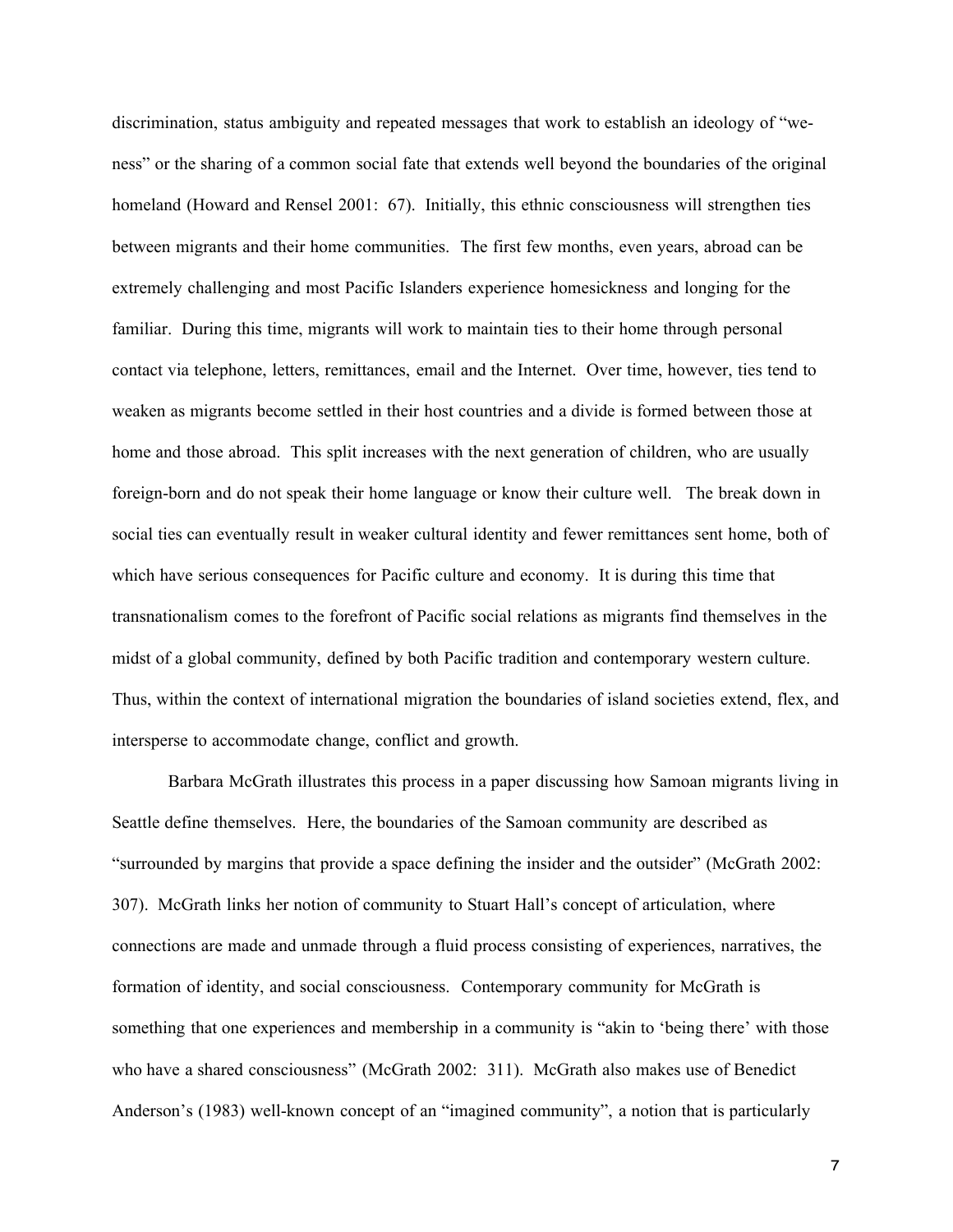relevant for the contemporary Pacific migrant community since this image "transcends boundary, is not limited to a specific geographic locale or a single community, and functions to highlight the connections migrants maintain with their home communities while forging links in their new homes" (McGrath 2002: 312).

In a paper titled, "Rotuman Identity in the Electronic Age" (2004), Howard and Rensel discuss the experience of the Rotuman global community and the resulting weakened cultural identity. They draw the root of the problem for this specific community back to the relative isolation of the island prior to European contact and subsequent migration. Due to its small size and geographical isolation, Rotumans did not have extensive opportunity to gain a clear sense of their overall cultural distinctiveness. Rather, they formulated difference based on districts and family lineages (Howard and Rensel 2004: 219). It was not until Rotumans began to migrate abroad that Rotuman national identity emerged. Once abroad, Rotumans have achieved great success in both education and employment opportunities. Additionally, migrants separated from both their home island and each other will develop different conceptions of their cultural identity. Howard and Rensel argue that it is the extraordinary ability of Rotumans to adapt to modern cosmopolitan culture and the world capitalist system that has lead to today's weakening sense of cultural identity (Howard and Rensel 2004: 221). Thus the relative ease with which Rotumans find success abroad also has unfortunate negative consequences for cultural identity.

Hence, as migrants adapt to life overseas, they alter their traditional practices to fit into their new homes. Some practices are altered consciously while others evolve naturally as they are infused with the culture of the host country as well as cultural practices belonging to migrants from other parts of the world. Lockwood calls this new form of culture "deterritorialized global island culture" (Lockwood 2004: 27). Despite changes in cultural practice, family relations remain an important aspect of Pacific Island culture. Although some ties in the Pacific are renewed and revitalized with subsequent generations, in the case of islands like Rotuma where very few migrants return on a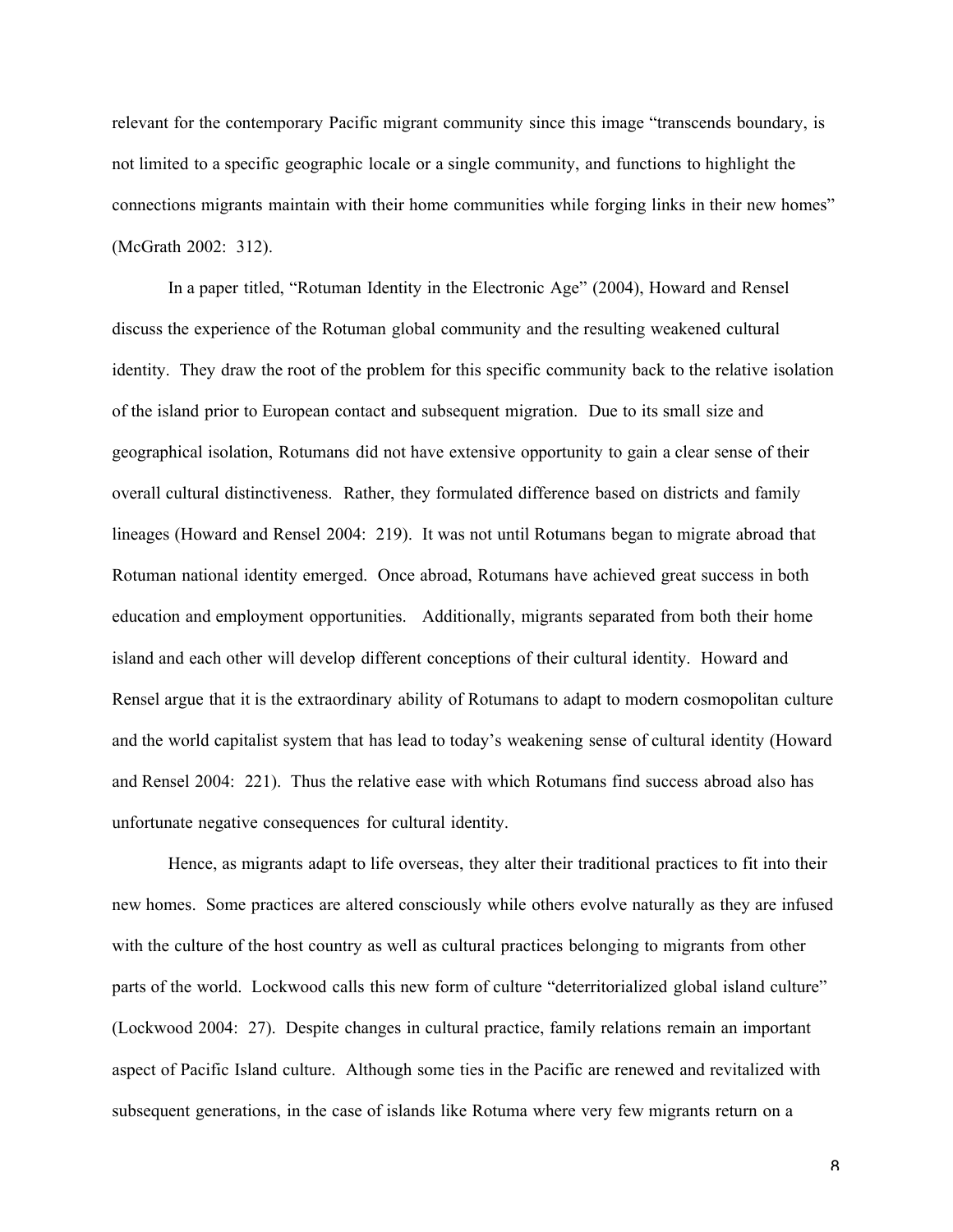permanent basis the ability to connect in an imagined venue is important. In recent years, the preservation of these ties has been assisted by multimedia technology such as the Internet and websites.

#### *IT and the Emergence of Electronic Communities in the Pacific*

Information Technology (IT) has affected the basis of world trade, global development, international communication and social relations. IT is defined as "the study or use of processes (especially computers, telecommunications, etc) for storing retrieving, and sending information" (Thompson 1998: 454). Although computer networking and the Internet were developed in the United States to connect national governmental, academic and research institutions, their use quickly spread around the world. Computers in particular have penetrated all aspects of modern life from banking to education, health care to industry, public sector to the private home.

However, the majority of IT development is based in wealthy, industrialized nations, leaving remaining areas of the world struggling to get a grasp on emerging technology and adequate training. Like infrastructure, knowledge has become a commodity and many non-western countries are increasingly "information poor" (Ogden 1995: 19). According to Michael Ogden, those in the West -the information rich- "have determined and prioritized issues according to their own visions and realities" (Ogden 1995: 20). He notes that this is a concern for Pacific Islanders, who fall into the information poor group, since the geographical isolation of the islands and limited access to resources impede Islanders from articulating how they want to use the information superhighway. Ogden believes that technological advances in IT are an imperative aspect of Pacific development; however, they must be instigated by means of a "full package deal" that includes infrastructure, resources, training and support (Ogden 1995: 22). This will ensure that IT is harnessed in a way that works to preserve Pacific culture rather than undermining it.

 $\mathsf{Q}$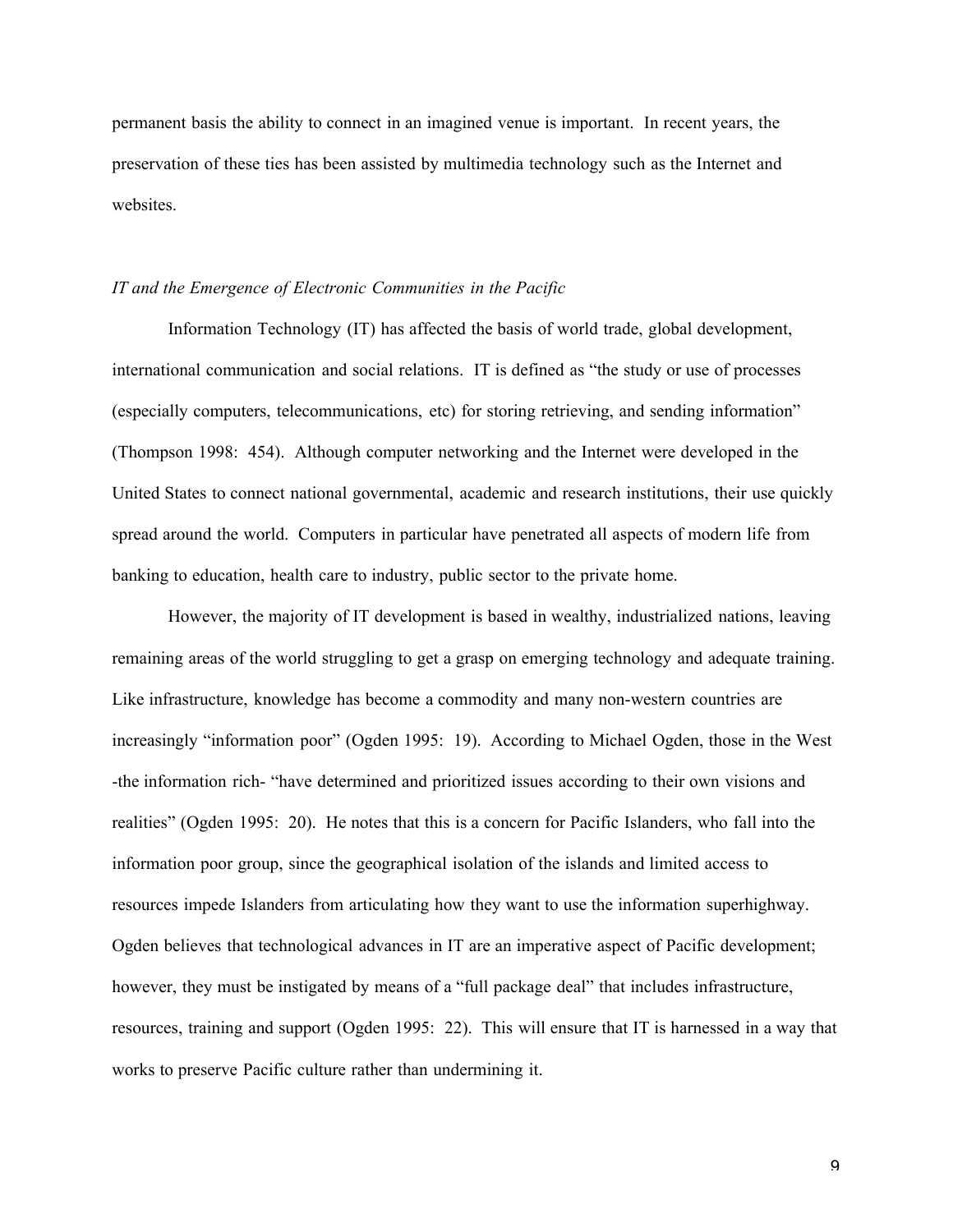IT is a relatively recent development in the Pacific and most islands still do not have the level of telecommunications and IT services available elsewhere in the world. Initially, the introduction of IT was facilitated by organizations from outside the Pacific, although Pacific Island governments, businesses and individuals are now taking more control, redefining its use to fit local goals. Recently, websites in the Pacific have flourished as IT has been incorporated into various aspects of island life – work, travel, finance and interpersonal relations. Islanders are also using Internet technology to keep in touch. Connections are maintained through news bulletins, chat rooms, websites with live coverage of events, and email.

The purpose of early projects instigated by outside aid organizations was to introduce IT to Pacific Islanders and to provide access to resources. For example, the Pacific ICT (Information Communications and Technology) Portal is a site that provides links to information and communications technology resources that specifically relate to Pacific Islanders. The site was developed between 2002 and 2004 as part of the ePasifika Project, supported by UNESCO. Resources on the website are posted according to topics such as Access, Capacity Building, Culture, Policy Issues, e-Commerce and Regional Initiatives. Each section contains additional information delivered in the form of articles, links to other websites and multimedia project descriptions. It appears that content has not been updated or added for over a year now, although it is not clear whether this is related to a planned project end or a lack of resources

## (http://www.pacificforum.com/ict/index.shtml).

Building on these information-based initiatives, Pacific island governments were next to note the importance of getting on the information superhighway. Embracing IT in some cases allows smaller Pacific countries to more easily participate in the global economic system. For example, some Pacific countries have used international web standards to their advantage by selling the rights to their Internet domain names. Perhaps the most well known example of this is Tuvalu. The island of Tuvalu has a Country Code Top Level Domain name of ".tv". Domain names pertain to the suffix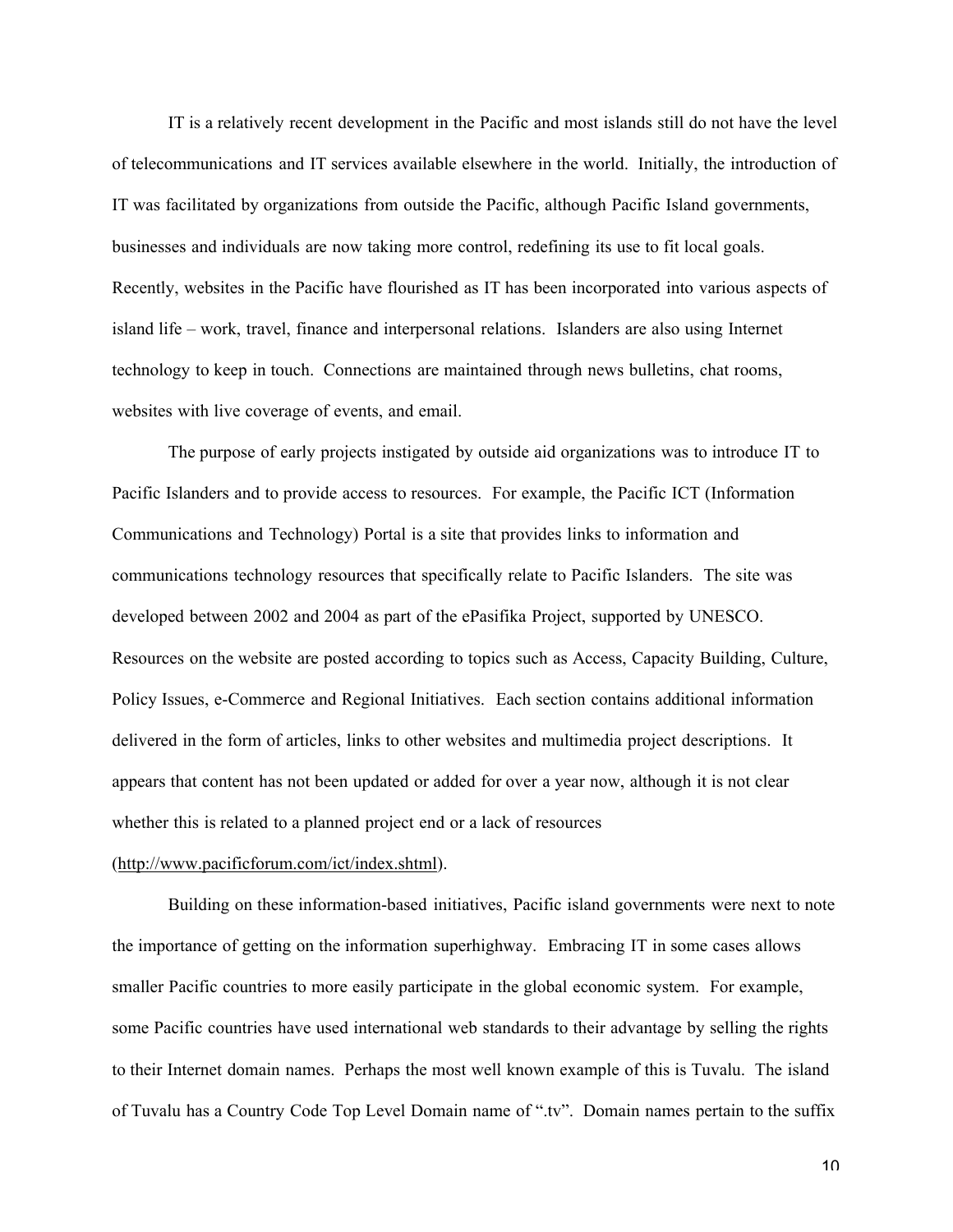on an Internet IP or email address that directs users to the appropriate place on the Internet. Each country in the world has its own domain name, which is assigned by an international organization called the Internet Assigned Numbers Authority. Given the high commercial value of their domain name, in 2000 the government of Tuvalu leased the exclusive rights for .tv to the California-based company Idealab. Except for reserved names like .com.tv, .net.tv and .org.tv, any person in the world can register a .tv domain for a licence, which currently sits anywhere between \$1,000 and \$1M USD, plus an annual fee. The government states that revenue from the sale of the domain name is used to improve the welfare and education of Tuvalese. The venture has created controversy within the country; however, as a significant portion of websites with .tv URLs are pornographic or sexually explicit. Such uses conflict with the strongly Christian ethos of the county. Conversely, the agreement, which brings approximately \$4M annually to Tuvalu, allowed the government to earmark funds to join the United Nations in 2000. This will grant the small island access to the UN's education, health, technology and development programs.

Recently, Pacific businesses have started to embrace IT as a means of marketing their products globally. Websites and e-commerce now allow small Pacific entrepreneurs to reach an international clientele. An example of a commercially based Internet venture is the website www.pasifika.com. This website sells Pacific media material such as music, photographs, graphic design, animation and film. The website is an extension of the company Pasifika Communications, based in Fiji.

Another type of Pacific website are those promoting academic associations focusing on Oceanic art and culture. The purpose of these websites is to disseminate information about the Pacific, and they are usually developed and maintained by non-Pacific Islanders. The Pacific Arts Association (http://www.pacificarts.org) and the Oceanic Art Society

(http://www.oceanicartsociety.org.au) are two such examples. These websites work to connect individuals who share a common interest in Oceanic art by posting information on upcoming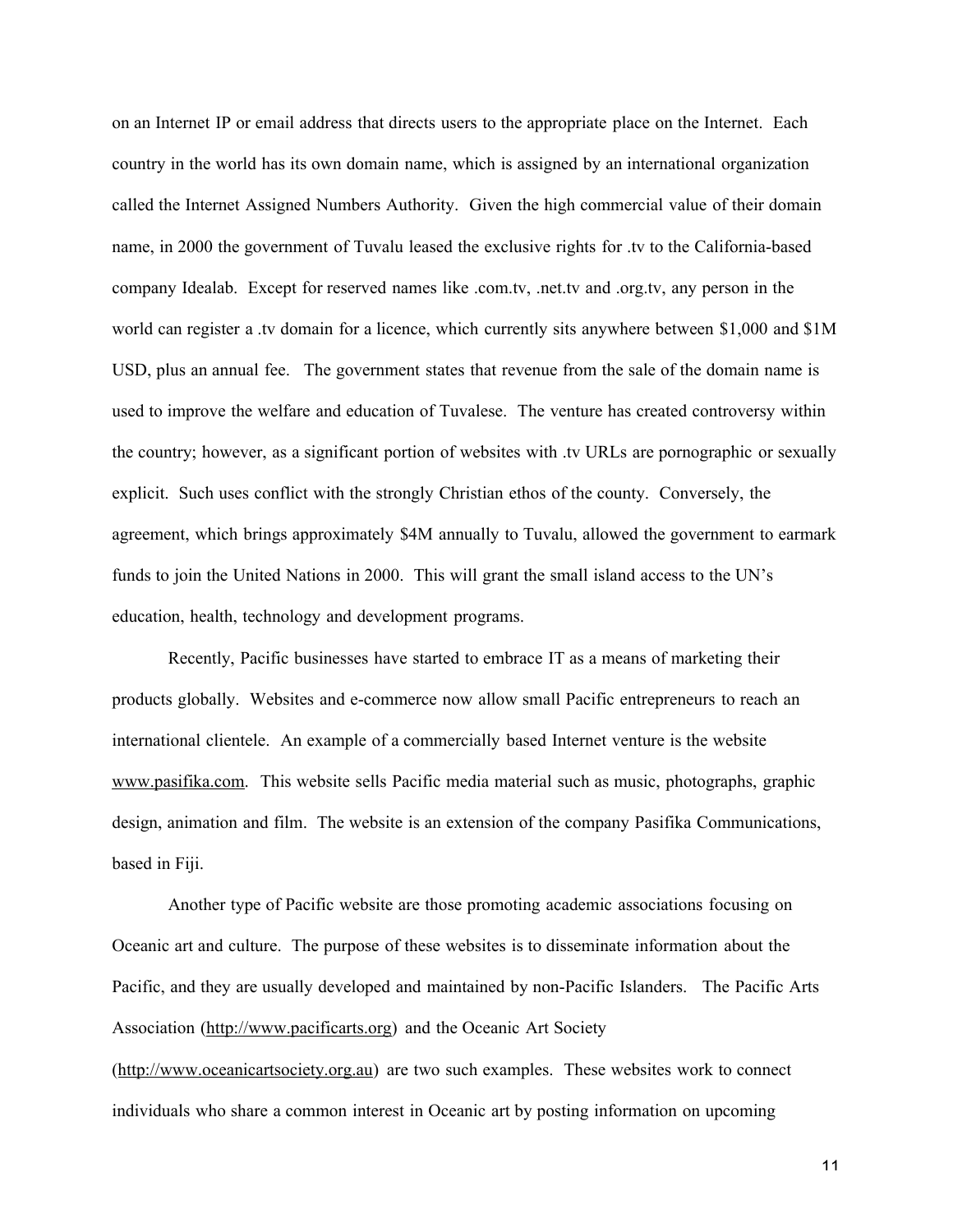conferences and meetings, publications, employment opportunities, announcements and exhibitions. Although Pacific islanders are welcome to join such associations and contribute content to their websites, these websites are not resources developed for and run by Pacific island community members.

Lately, interactive websites created by institutions like museums, galleries and cultural centres have also become quite popular. These are ventures that contain elements of Oceanic culture projected in a non-commercial manner. The purpose of these websites is to connect visitors to institutions or organizations. Institutes like the Fiji Museum, the Pacific Islands Museums Association, the Bishop Museum, the Tjibaou Cultural Centre and the Vanuatu Cultural Centre all now have websites. These sites are similar to institutional websites found in other parts of the world in the sense that they are developed and maintained primarily as marketing tools. Although the websites may be presented as portals to Pacific Island culture, their purpose is to promote, support and create awareness of the institutions that are the actual portals.

Another kind of website that has emerged in the Pacific are those with a focus on culture and community, but that are not commercially or institutionally based. The purpose of these websites is to facilitate connections between visitors and communities. These are less common. Reasons for this are not clear, although it might be fair to assume that this is due to the fact that for hundreds of years Pacific culture and community have been enacted naturally in the everyday, not in a virtual realm. This may change in coming years though as chat rooms and online electronic communities become more prevalent among the migrant diaspora and access to adequate technology on the islands increases. These initiatives function primarily as a means of communication, although they also work to disseminate information, allow access to cultural heritage and facilitate connections across the transmigratory networks. Examples of this type of initiative include Samoalive (http://www.samoalive.com/), the Kava Bowl (http://www.pacificforum.com/kavabowl/fiji/), the Wantok Forum (http://www.niugini.com/wwwboard/), and Tumunu (http://www.ck/tumunu.htm).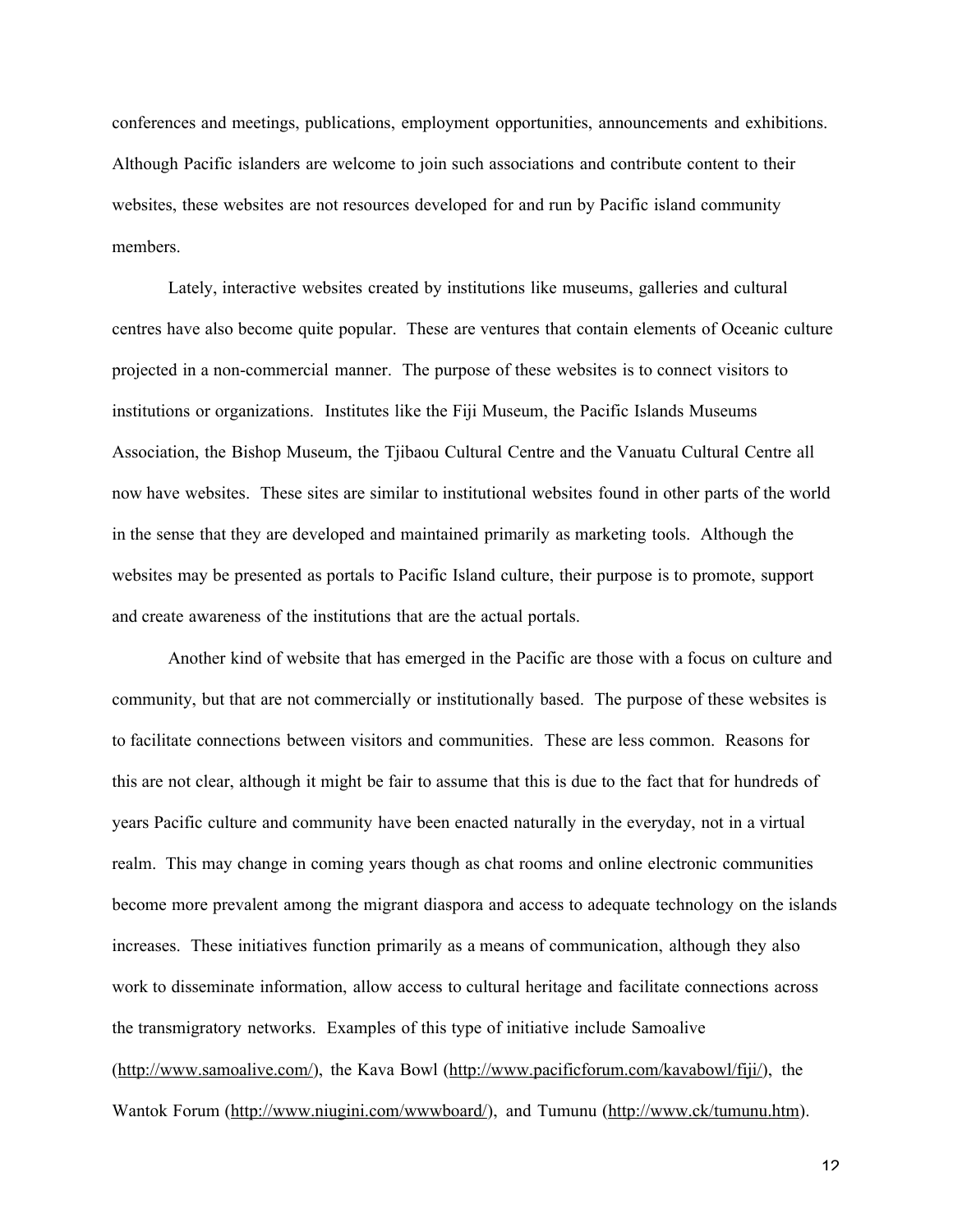Samoalive is intended for Samoans, the Kava Bowl for the Tongan community, the Wantok Forum for the Papuan, and Tumunu for the Cook Islanders. Towards the end of this thesis, I compare the Kava Bowl to the Rotuma website.

The effects and successes of websites that facilitate connections between geographically dispersed people are little understood in the absence of empirical study. Such studies are difficult to conduct, given the short lifespan of these kinds of websites. The limited lifespan of these initiatives is related to a number of issues, including technical challenges, continually changing leadership, low community engagement and meagre funding. The Rotuma website though, having been online for over nine years now, is an exception and thus an excellent place to assess the potential of culture and communication centred websites.

#### Rotuma

#### *Historic Background*

The island of Rotuma is located 465 km to the north of Fiji. It is located a similar distance south of Tuvalu, 350 km to the west of Futuna, and over 700 km to the east of Vanuatu. As such, Rotuma is somewhat isolated, sitting near the intersection of Polynesia, Micronesia and Melanesia. Rotuma itself is 43 km\_ large, divided into two sections joined by a small isthmus. The island is of volcanic origin and has been described as the "garden of the Pacific" (Allen 1895: 2). European travel accounts and trading journals are filled with descriptions of the island's luxuriance of vegetation, including coconuts, oranges, taro, bananas, sweet potato, sugar cane, sago, breadfruit and cocoa (Allen 1895: 1; Forbes 1875: 222; and Jarman 1832: 1). According to archival and contemporary reports, Rotumans exhibit a Polynesian cultural character although linguists do not consider the Rotuman language to be of Polynesian origin (Howard 1998: 1).

Prior to contact with western explorers, Rotuma was divided into seven political districts, each headed by a District Chief, with the overall island governed by three pan-Rotuman chiefs called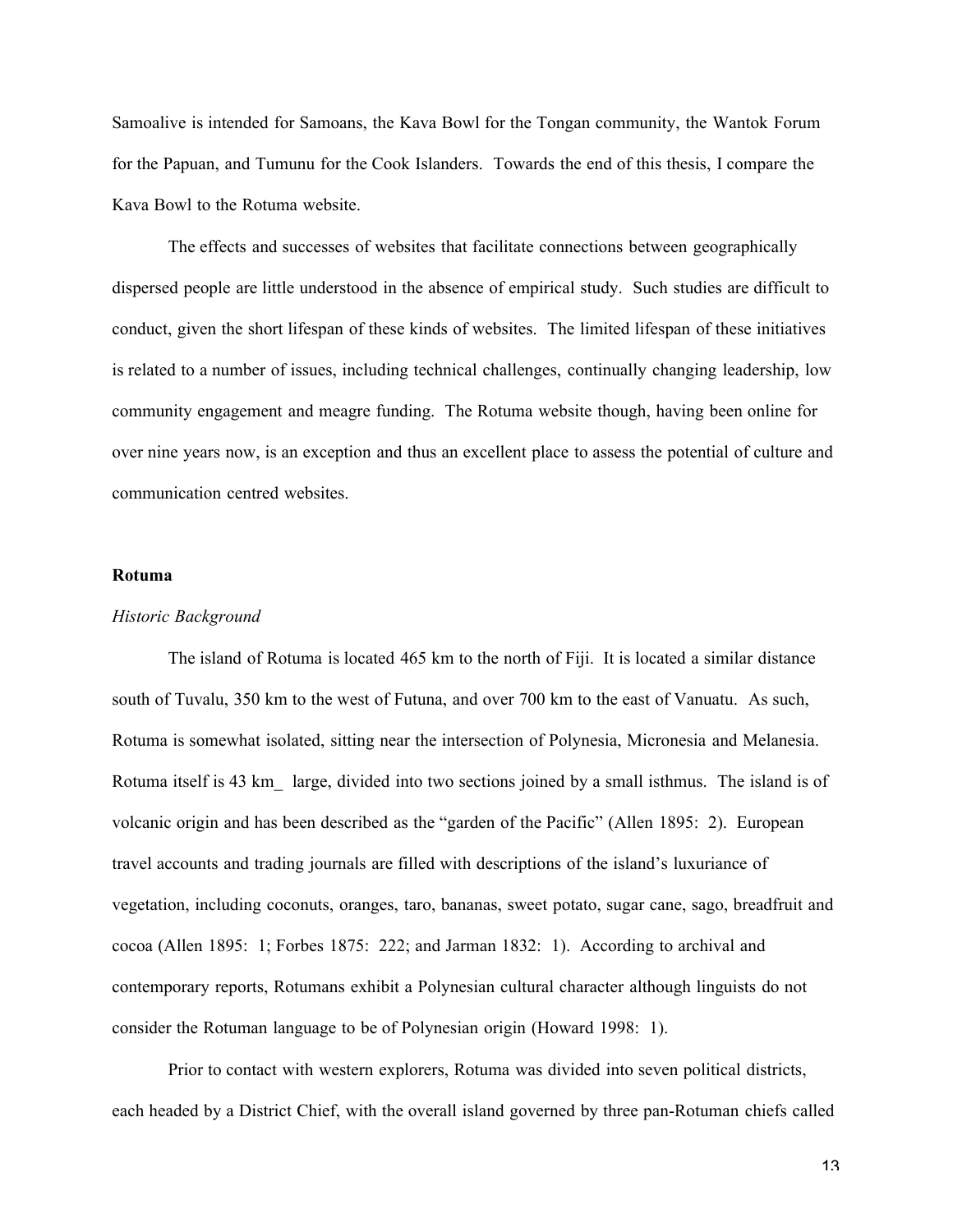the Fakpure, the Mua and the Sau. The Fakpure was both a convener and a presiding officer over the Council of District Chiefs. He also appointed the Sau and ensured his care. The Fakpure was selected from the strongest district, which was generally the most recently victorious in a war. The Sau's role was to take part in the island's ceremonial feasts and ensure the island's prosperity (Howard 1997: 7). In some accounts he is referred to as "king", making it uncertain whether the Fakpure or the Sau held more power. The Mua was associated with spiritual power and has been called the "high priest of the island" (Histoire de la Station in Howard 1997: 8). He worked to capture the power of supernatural beings to exert control over factors like drought, famine and a good harvest. Traditionally, Rotuman districts were divided into sub-areas organized by kinship household units called *ho'aga*, each headed by a titled male. The titles were ranked and District Chiefs were selected from the *ho'aga* holding the highest-ranking title. Choosing the successor to a title was the right of the cognatic group tracing ancestry to the *ho'aga* that owned the title. Kinship seniority was key but consideration was also given to personal characteristics such as generosity, knowledge and an ability to command respect (Howard 1966: 64). Rotuman membership to a particular group was linked closely to the land, articulated through the division of districts and households. Myths and spirituality also played a role since membership to a particular group was traced through ancestral relations to mythical figures. The chiefly Mua position was deserted around the time of European contact in 1791 and the Sua position many years later in 1873. This was perhaps partly due to an increased burden of care or a decline in the Fakpure's ability to exert power over the general population, but certainly as a result of missionary pressure (Howard Rensel 1997: 8). Missionary pressure to forsake traditional chiefly positions was related to both a desire that the Rotumans accept the Christian God as a leader and an understanding that the abandonment of traditional leaders would make the task of conversion less challenging.

The island's first contact with European explorers was in 1791 when Captain Edward Edwards' ship the HMS *Pandora* landed for a brief stay to restock supplies. Although at first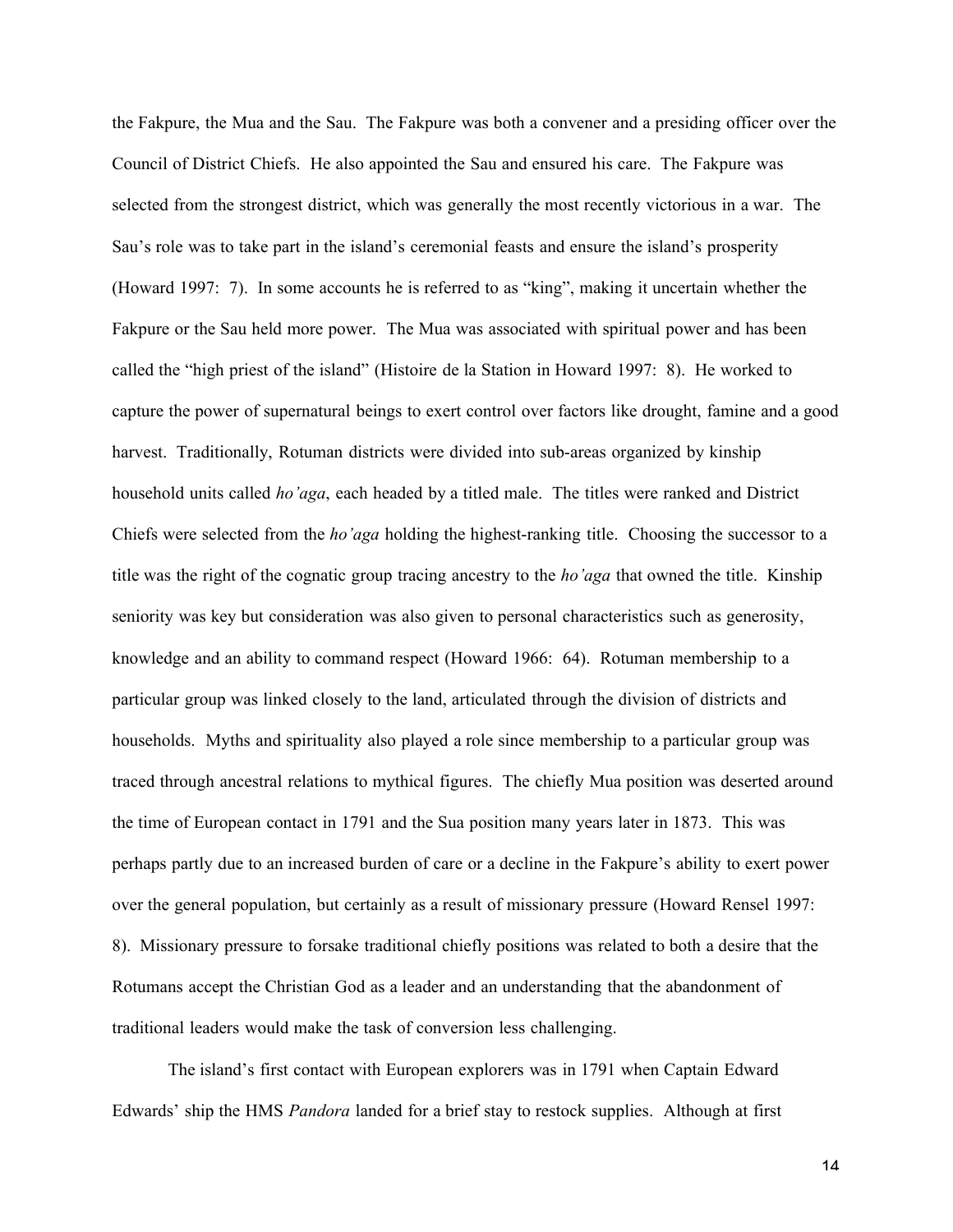Rotumans were hesitant to begin trade relations, the island quickly became a popular port of stop for those engaged in the whaling industry and soon Western material goods became integrated into island life. This period marked the beginning of international relations for the people of Rotuma, with numerous European beachcombers settling on the island. At the same time, many young Rotuman men joined the ship's crews to voyage to other parts of the Pacific and abroad. European contact with the island also brought missionaries and new communities were formed as some Rotumans joined the Catholic mission and others joined the Wesleyan mission. By the end of the 19<sup>th</sup> century the majority of the island's population had converted to Christianity.

Eventually, rivalries between the Catholics and Wesleyans led to open warfare. Seeking a solution, Rotuman chiefs in 1880 requested that the island be ceded to Britain. Not wanting to create a separate colony, British officials placed Rotuma under the administration of Fiji. Rotuma has been politically and socially linked to Fiji ever since. In the 1950's the island's population began to reach beyond the carrying capacity of the land. A near absence of commercial activity with a dependence on copra and subsistence agriculture made the problem even worse. Political affiliation with Fiji had opened up the possibility of migration and Rotumans began leaving the island in increasing numbers to pursue education and employment opportunities abroad.

Today, the number of Rotumans who choose to travel to Fiji for post-secondary education and employment opportunities continues to increase. Western influences have also encouraged many to emigrate abroad. Today, Rotuman communities can be found in Fiji, Australia, New Zealand, the United Kingdom, the United States and Canada. Howard and Rensel have conducted extensive studies of Rotuman demographics. Using Fijian census reports, they note that in 1921 there were 2,112 Rotumans living on the island and 123 Rotumans living in Fiji; or, 94% of the population on the island and 6% on Fiji. By 1986 the ratio had changed to 2,554 Rotumans on the island and 6,098 living on Fiji; or, 30% of the population on the island and 70% on Fiji (Howard and Rensel 1997: 2). Today, they estimate that approximately three-fourths of the total Rotuman population lives abroad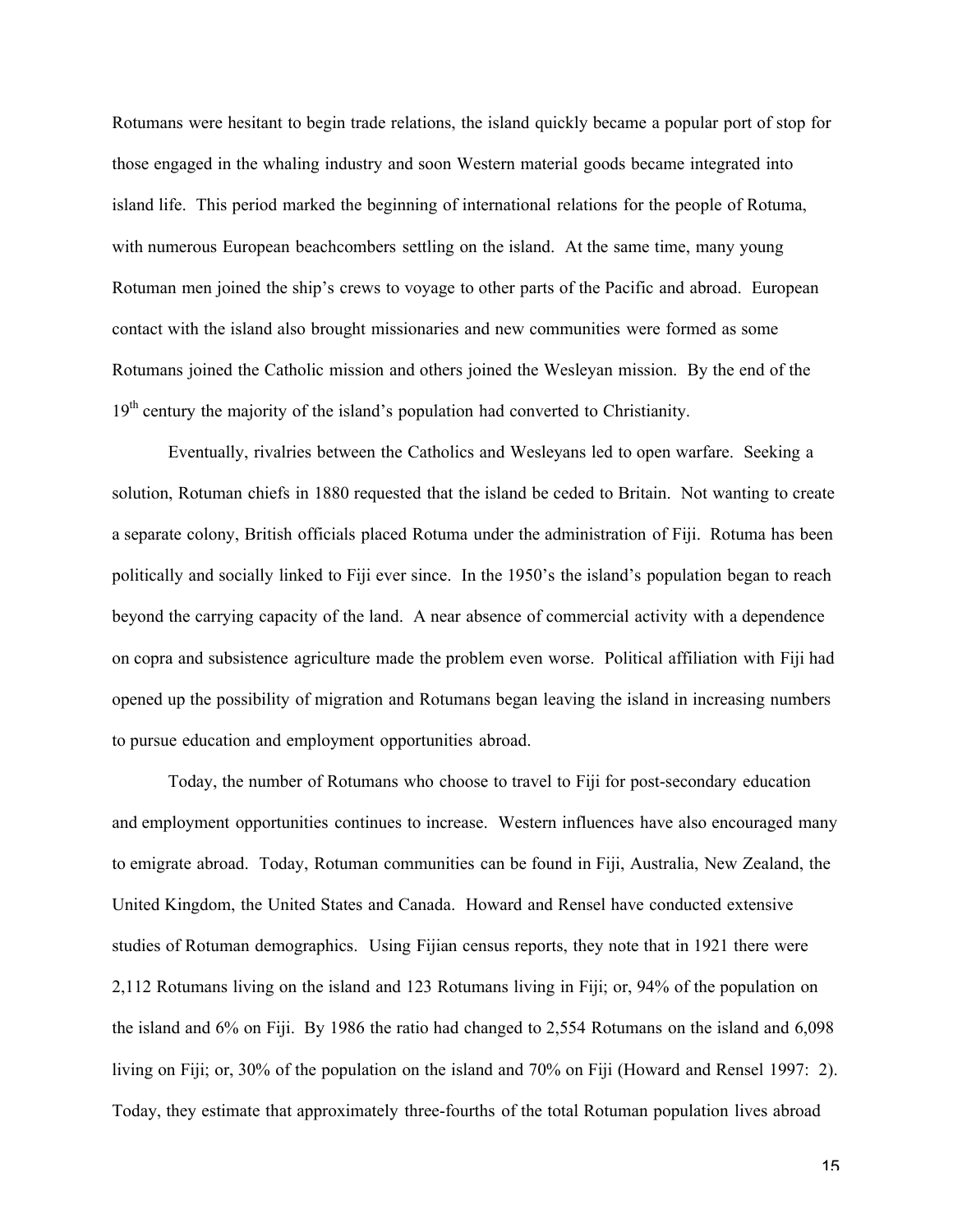in Fiji, Australia, New Zealand, Canada, the United States and Europe (Howard and Rensel 2001: 63). While Rotumans living abroad adapt quickly into their new homes, they do not easily forget their island community and make an effort to stay connected to their cultural heritage.

#### *Alan Howard, Jan Rensel & the Development of the Rotuma Website*

The Rotuma website was developed by Alan Howard in 1996 and is currently hosted on the University of Hawaii's Internet server. Howard has been working with the Rotuman community since he first visited the island in 1959 to undertake ethnographic research for his PhD thesis. At that time, Rotuma was still very isolated, accessed only by ship every three months. After the completion of his research, Howard did not return to the island for 27 years, although he kept in touch with Rotumans via mail. During that time, Howard built upon his original PhD work, publishing numerous books and articles on topics of land tenure, leadership, chieftainship, adoption, youth culture, myth, ethnicity and social change. Since his return to the island in 1987, he has collaborated with his wife, Jan Rensel, to publish additional articles on subjects of political status, ritual status, disabled persons, adoption, migration, seafaring, discourse and belief, housing and national sovereignty. Rensel also conducted PhD research in Rotuma, focusing on the role of money in the social life of the Rotuman people (Rensel 1994). In addition to frequent visits to the island, the pair travels regularly to Rotuman communities in Australia, New Zealand, Canada, the US Mainland and Europe.

The Rotuma website evolved from Howard's desire to use technology to keep in touch with Rotumans around the world from his base in Hawaii. This began in 1995 with the establishment ROTUMANET, a list-serv type communication system in which community news was circulated via fax, email, or post mail to academic scholars and a small number of Rotumans. As technology progressed and website development became accessible to amateurs, Howard took on the task of creating a versatile site where additional forms of information such as photographs, maps and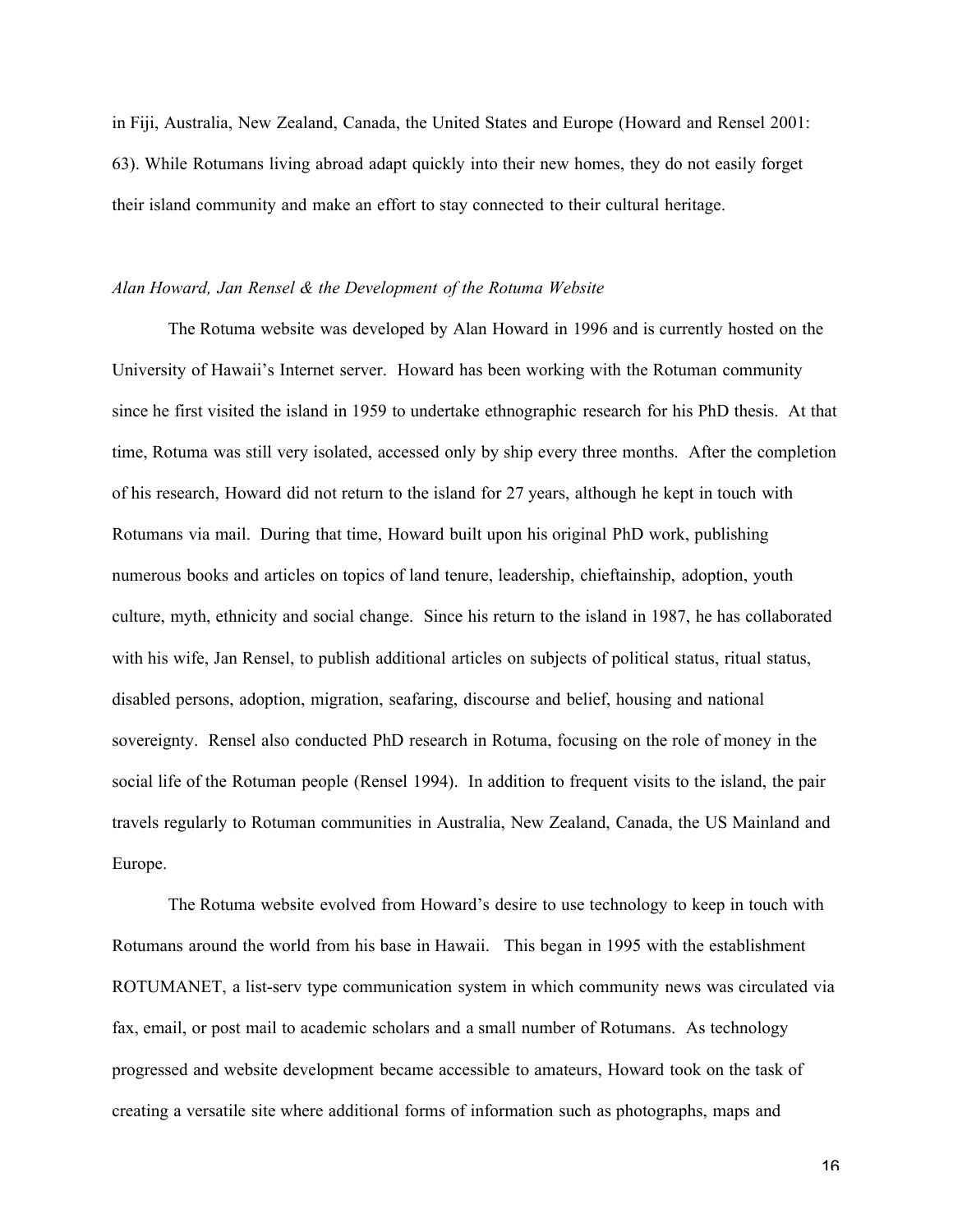publications could be shared with a wider audience. The Rotuma website was officially launched in November 1996.

Although the website was designed and constructed by Howard, he is quick to point out that he consults constantly with Rensel and as such, it represents a joint initiative (Howard and Rensel 2004: 236). While Howard takes care of the website development, design, weekly updates and collecting correspondence, Rensel contributes content and assists with editing materials. The hosting of the website on the University of Hawaii's Internet server is a service that is provided free to the Rotuman community since Howard and Rensel are both affiliated with the University. Howard and Rensel use their own computer hardware and software for updates, conducted from their home office in Honolulu. Although the development of the website initially required a substantial investment of time in its design and construction, Howard estimates that he now spends only five to ten hours per week updating the site. Occasionally, he will spend significantly more time adding new sections such as the recent photo essays from his trip in 1959 through 1961, or the revision and expansion of the music section. Howard is not a professionally trained web developer and believes that the continued development and maintenance of the site could be continued by somebody with intermediate computer skills who is either a Rotuman or closely connected to the Rotuman community (personal communication: 01/30/2005). He believes that a connection to the Rotuman community is important so the Webmaster is able to understand and incorporate the nuances of Rotuman culture into the website.

An interesting point to note is that the website is not used extensively by Rotumans living on Rotuma itself since access to multimedia technology and the Internet is limited on the island. Although there are a number of computers on the island, accessing the Internet is costly, done either via a long distance call to Fiji, satellite or subscribing through a different server in another country. Howard has sent copies of the website on CD to the government station, the high school and several individuals, although these fixed copies do not allow for updates and additions to content. The fact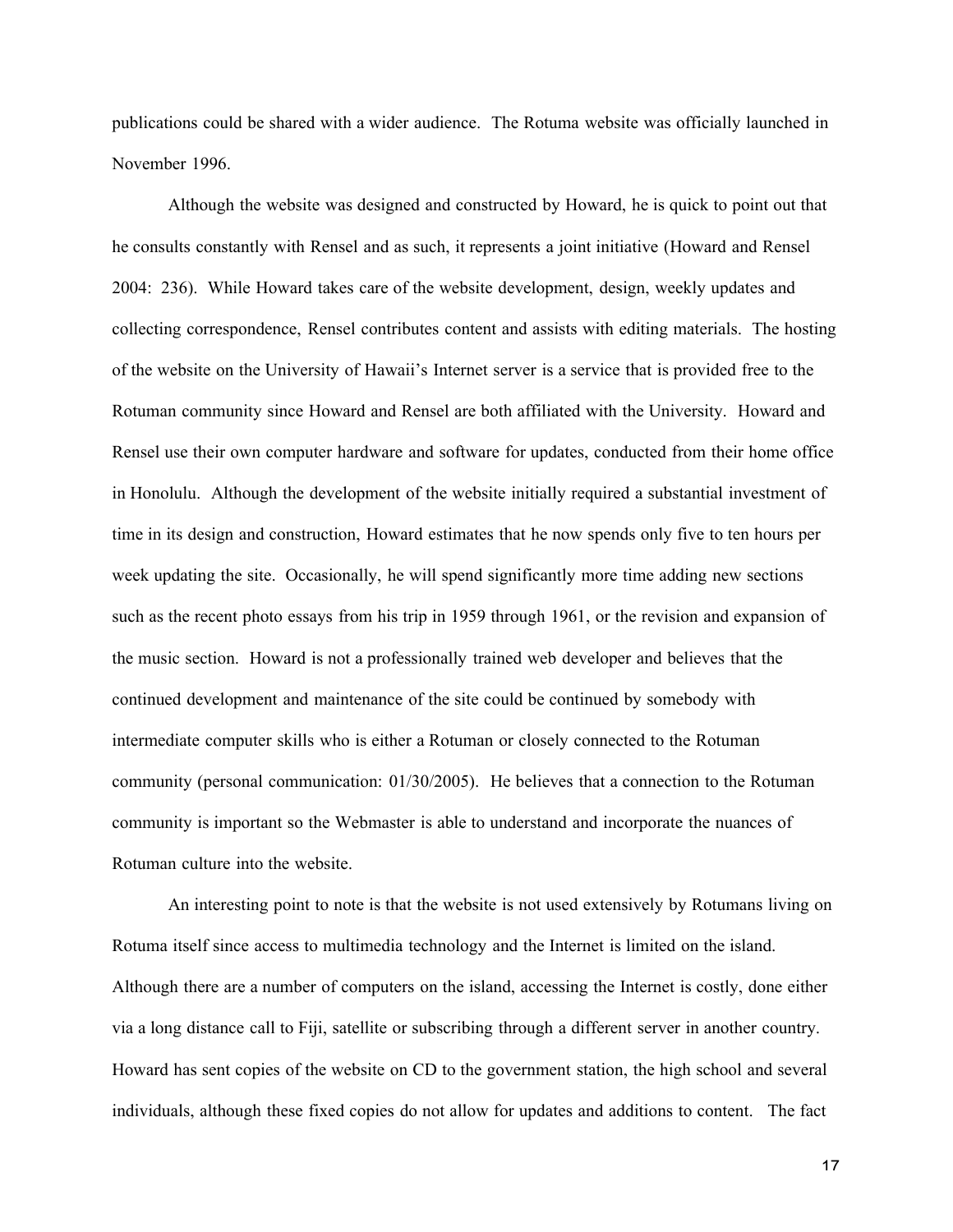that the website is not used primarily by Rotumans living on the island proper lends an interesting dynamic to this community resource. In effect, the users of the Rotuma website form a global network linked to but not situated on the island itself. Transnationalism is usually studied in terms of the linkages between migrants abroad and those back at home. However, the Rotuma website is a resource that creates linkages across the transmigratory diaspora, which in turn work to strengthen cultural identity linked directly back to the island proper.

## The Rotuma Website<sup>2</sup>

## *Description of the contents and layout*

The Rotuma website is different in structure and content from most other Pacific websites in the sense that is has been developed by an adopted community member as a community resource. According to Howard, the purpose of the Rotuman website is twofold. Firstly, it serves to provide information about Rotuman people and culture for those who are interested in learning more about this Pacific island. It is important to note that this information is not intended to be academic in nature, although some of the included content has been attained through scholarly research. The second purpose is to preserve cultural heritage by facilitating cultural bonding (Howard and Rensel 2004: 226). Although the website is over nine years old, Howard maintains that this dual purpose has not changed (personal communication: 01/30/2005).

The website is divided into sections based on subjects such as History, Culture, Language, Maps, Population, and Photographs. It also includes sections on the creative or social aspects of Rotuman life such as Humour, Recipes, Contemporary Artists, Proverbs and Music. A number of the sections are structured in an interactive format to allow users to contribute material. For example, in the News section, Rotumans or others interested in Rotuman community can send announcements and reports to be posted online. In the Register section, Rotumans can add contact details and family

<sup>2</sup> http://www.hawaii.edu/oceanic/rotuma/os/hanua.html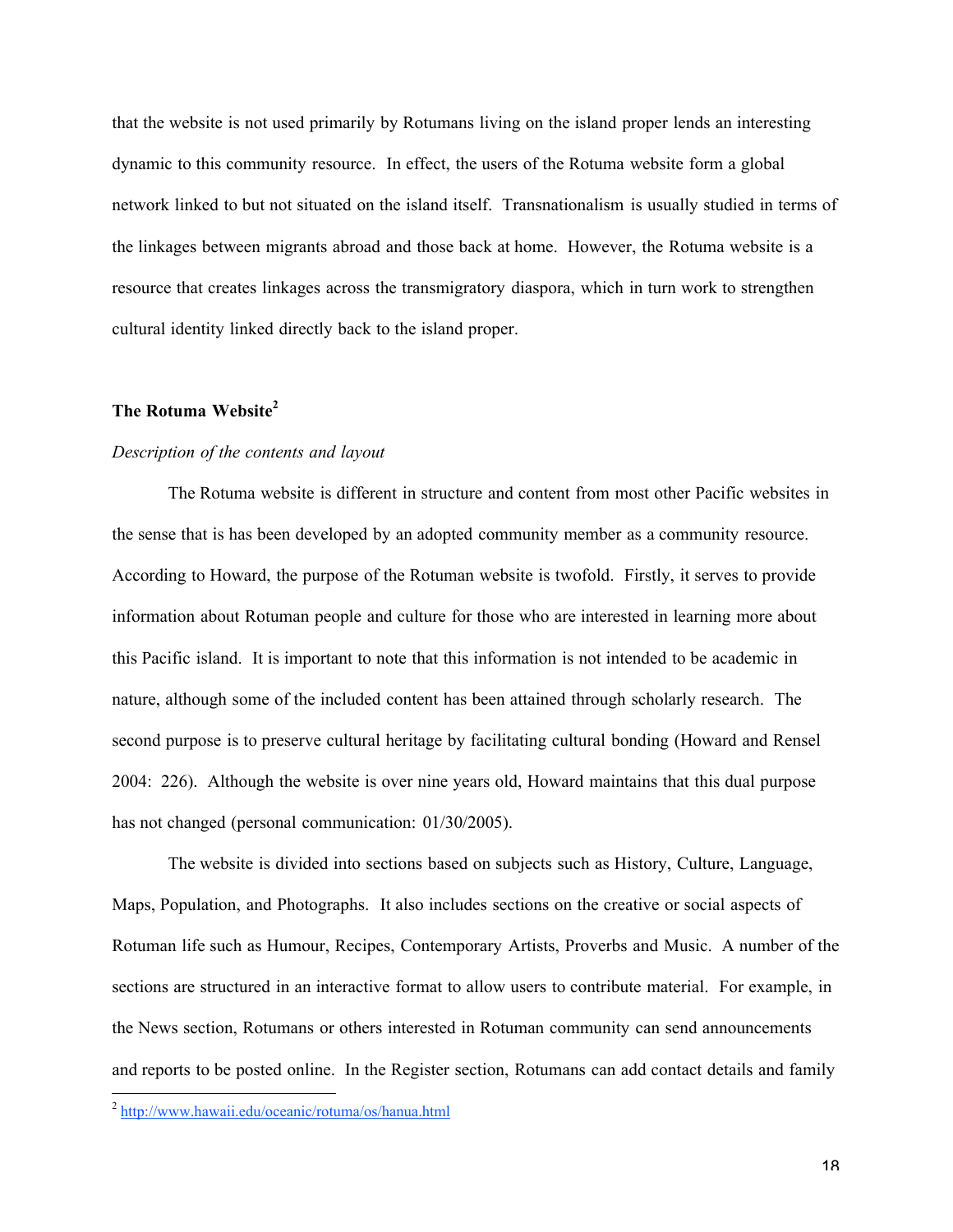relations. The Forum is a place for Rotumans to engage in dialogue, debate and discussion on topics of concern to the community. There is also a Bulletin Board, where community members can post requests for information, make announcements, share information or ideas, and search for lost friends or relatives. This section originally began as a Message Board where site visitors could post their own messages. However, the Board was soon overrun with inappropriate postings that included profanity and individual attacks. Since the postings were anonymous, it was not possible to tell if the offenders were even Rotuman. Howard received several complaints from the Rotuman community and the Message Board was taken down and replaced with the Bulletin Board. Now, those wanting to post a message must email, fax or mail it to Howard. Howard checks that the content is appropriate, edits the content for spelling and grammatical errors, and posts the message himself. The Board is updated regularly and older messages are removed from the site. Recently, Howard has started creating a copy of the website on a monthly basis for archival purposes.

None of the survey respondents indicated that they find the editing and mediation completed by Howard as Webmaster to be problematic. Although such mediation involves an assumption of authority on the part of the Webmaster, Howard does not see this as an issue since he positions himself (as apparently do users of the site) within the community at large. He states, "I do not like to say that I take a neutral stance… I consider myself a legitimate member of the Rotuman community and as a member of the community I am prepared to take responsibility and express my views when I feel that it is appropriate. I don't do it a lot actually. I certainly don't want to impose my views where it is fortuitous, but I certainly express my views at times. So it's not being neutral, but I think that people see it in the spirit that I am offering it – which is that I am trying to provide a service" (personal communication: 01/30/2005).

The website also contains a number of academic papers, excerpts from historical documents, missionary accounts and archival reports written by westerners who visited the island between 1824 and the early 1920's. Howard has attained permission to post these archival records from various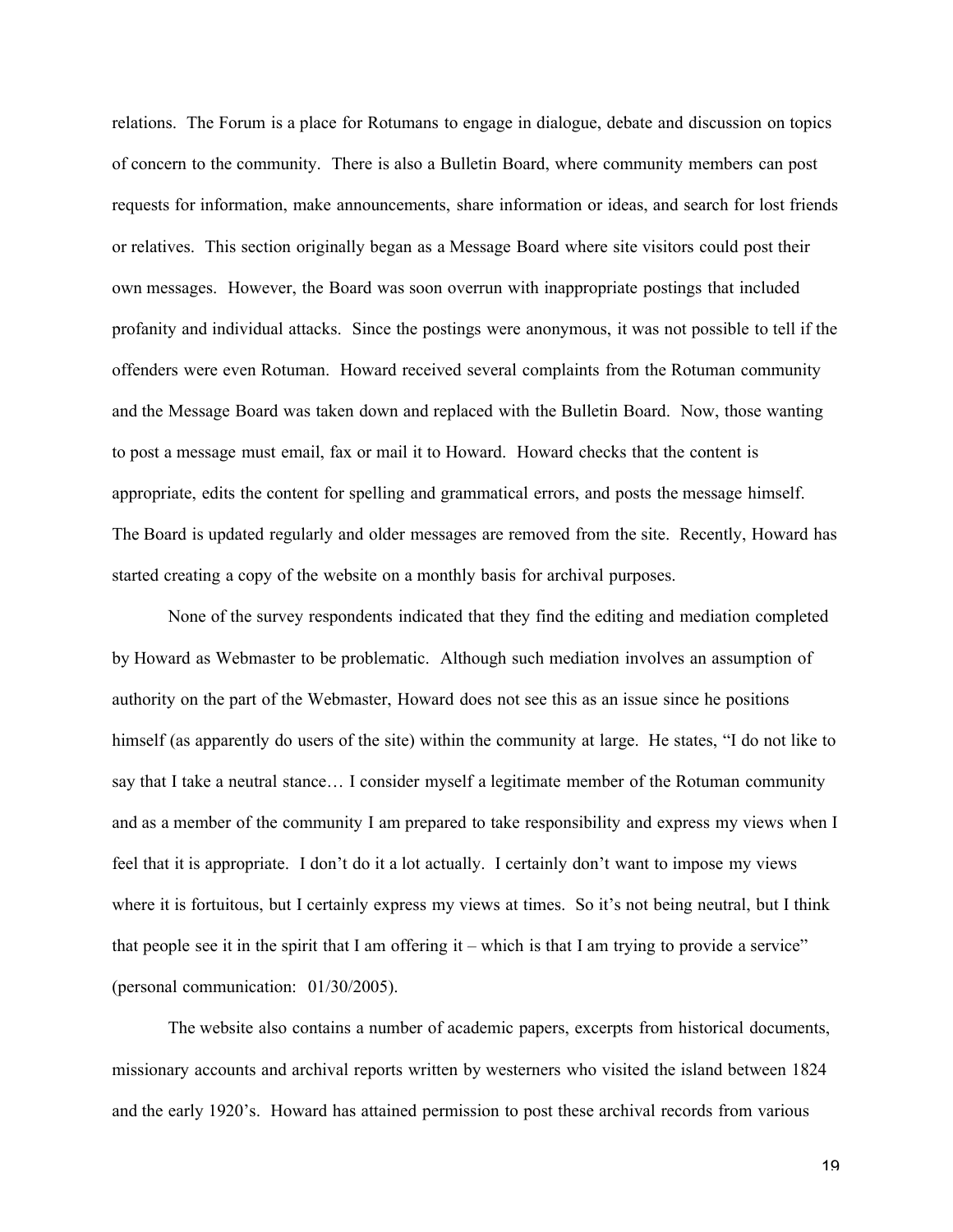libraries and institutions around the world. Some of these accounts have been previously published; some not. All would be difficult for community members or researchers to access independently. In addition to these scholarly resources, there is a section with a descriptive overview of the language, a bibliography of Rotuman language studies, and a Rotuman-English dictionary. The website also contains information on Rotuman linguistics by Hans Schmidt and two language lessons developed by linguist Marit Vamarasi. The lessons can be downloaded from the website or Vamarasi can be contacted via email. Although the content on the website is not enough to become fluent in Rotuman, it is an excellent place to begin learning or to brush up on skills that are no longer used on a regular basis.

In addition to the above resources, the website has a significant number of photographs posted in a "Photo Album". Here, images are organized according to topic (Scenery, Social Events, Interesting Things), photographer (Rocky John Peters, Seth Pershan, Nancy Smith, Ian Osborne, Natasha David, A M Hocart, and Dr. H.S. Evans), or into various contemporary community montages created by Howard and Rensel. Howard has also added a series of photo essays from his time on Fiji and Rotuma between 1959 and 1961. The images by A M Hocart are from 1913 and those by Dr. H.S. Evans are from 1940. During Howard and Rensel's most recent trip (summer 2005) to Europe to visit Rotuman community members, they were thrilled to discover photographs of Rotuma dating back to the 1920's in the Marist Archives in Rome. They now have digitized copies of these images available for viewing online. These archival photographs are a rare visual record of Rotuman history. For much of the community, the images on the website are the only ones they have of friends and family members, both from the past and more recent times.

Given the importance of Rotuman music and dance, Howard has also added Rotuman song recordings as well as the lyrics to 116 songs. There are over 20 songs are available for download in MP3 format and a number of sample tracks, including a rap song by Vancouver area musicians Aaron Valera, Isaac Titifanua, and Gordon Wesley. The addition of the music provides the website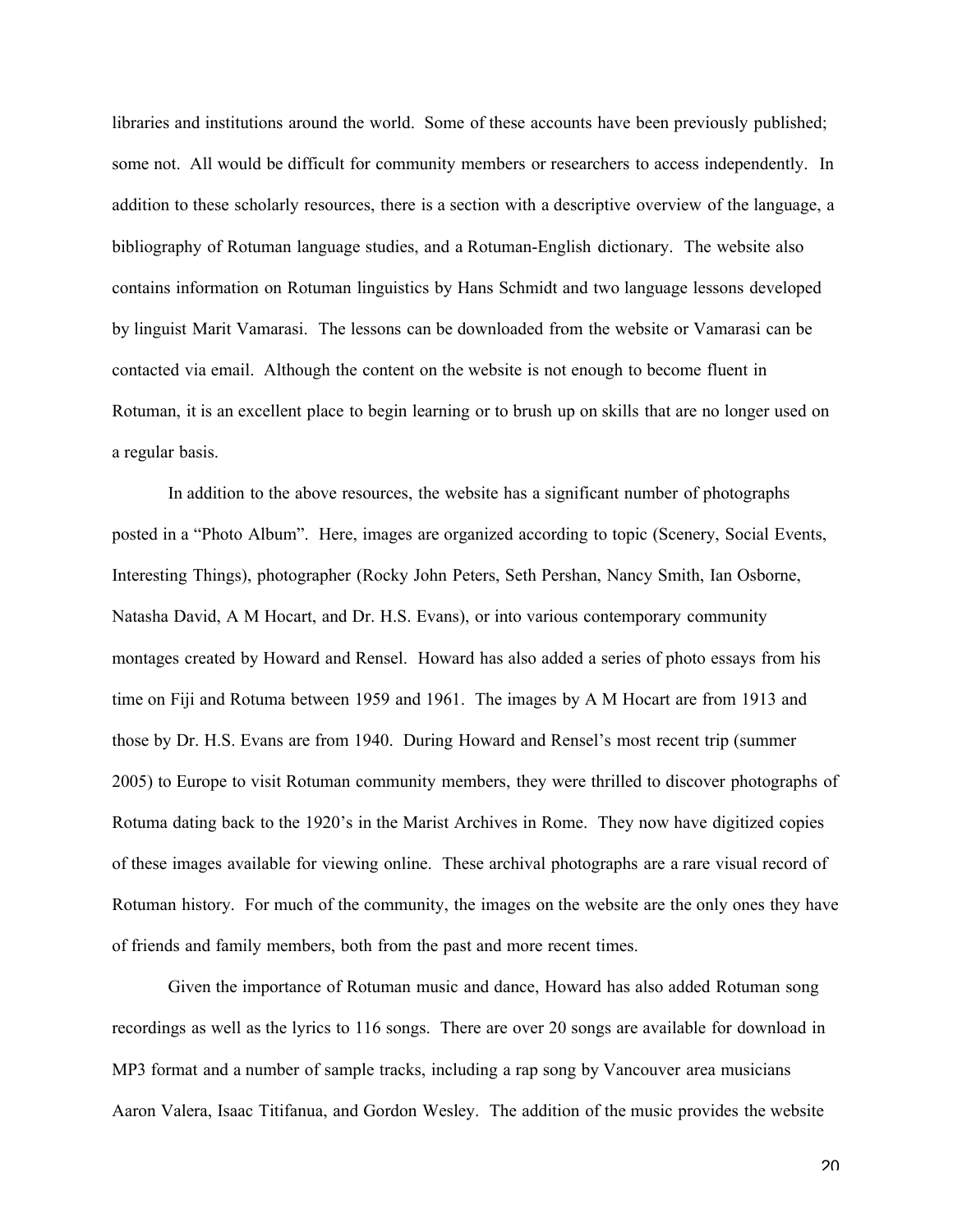with an intangible sensory experience that does not come from looking at text and photos alone. To build on this sensory experience, the design of the website, including the background graphics and colour scheme, have been created in a manner intended to reflect Rotuman character. At the time of this study, the Home page includes a photograph of the island and the phrase "*Noa'ia 'e Mauri*", which is a welcoming statement. The background design is based on a digitized photograph of a traditional Rotuman mat, for which the island is well known.

The Rotuma website is the most comprehensive resource on Rotuma and its people. As such, it is the premiere place to visit if one is looking for information about Rotuma or to connect with community members. In essence, the website is a place where knowledge is gathered, stored, transferred between community members and made available for future generations.

### *Research Methodology*

The purpose of the research project was to study the history, content and usage of the Rotuma website with a focus on how the website works to create and maintain social connections in the face of increasing fragmentation caused by migration. In order to gain an understanding of the Rotuma website itself, the research methodology involved gathering quantitative and qualitative data on how the website was developed, how current visitors use the website, and the overall community response to the website.

The first step was to conduct an in-depth interview with the website developer and current Webmaster Alan Howard. This interview took place on January 30, 2005 at his Honolulu home office. The purpose of the meeting was to gather background information on the history and development of the site, its progression and growth over the last nine years, and prospective direction for the future. The interview was also an opportunity to learn more about the content of the site, design process, previous evaluative measures and practical barriers that Howard has encountered while working on this initiative. We also discussed the feedback that he and Rensel have received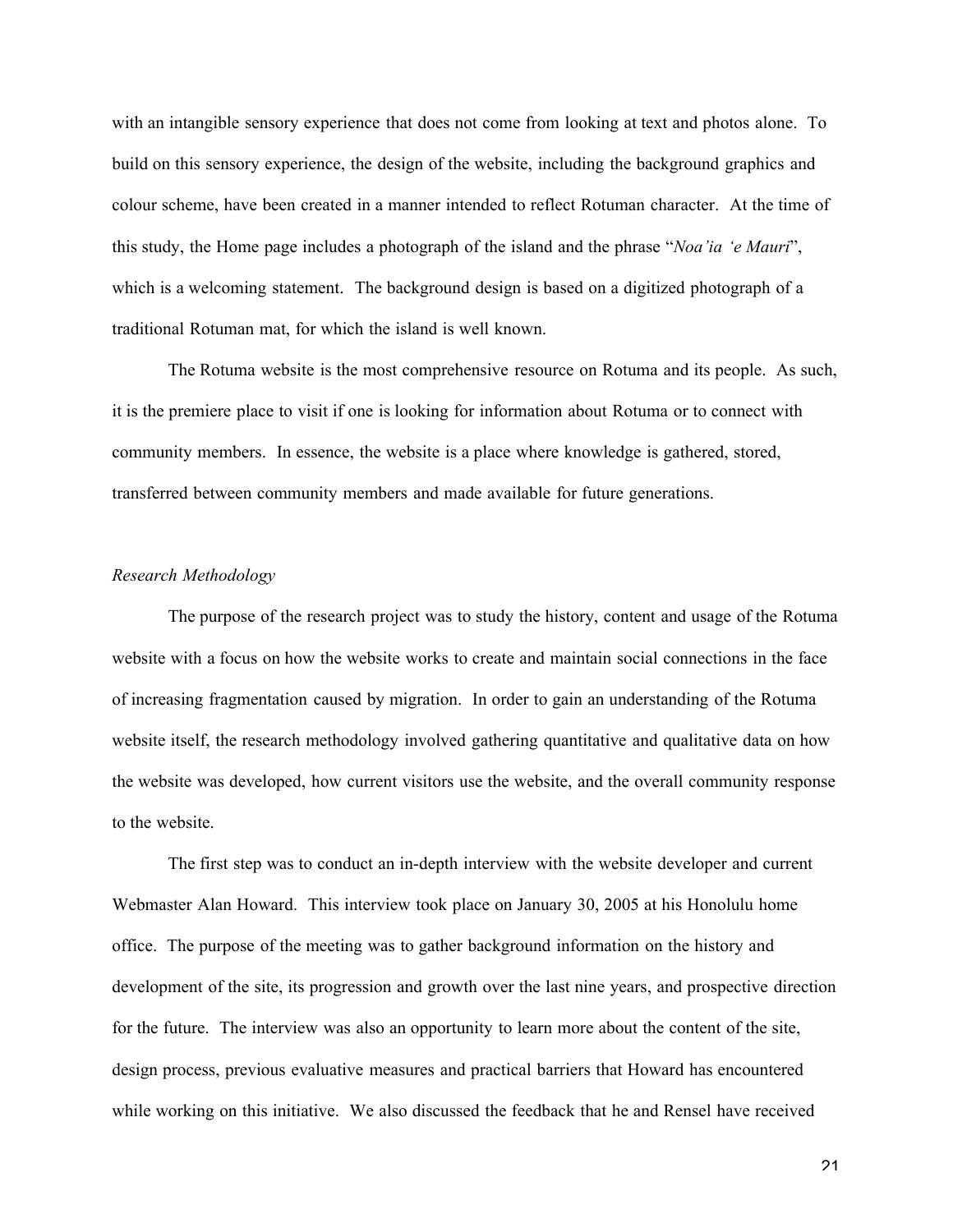through their personal interactions with Rotuman community members around the world. This interview was informally continued over subsequent months via email.

Next, it was important to solicit feedback from website visitors. Although Howard gathers web statistics from Ned Stat (http://www.nedstat.com/uk/) the specific objectives of this project required additional quantitative and qualitative data. Hence, I developed a standardized survey that was divided into three sections (see Appendix I). The first section focused on demographics and technology. Through fifteen questions, it worked to gather general information about website visitors such as country of birth, country of residence, age, sex, how often they access the website, how long they spend on average at the site per visit, the kind of technology they use (i.e. operating system and Internet access speed), how they learned about the website, their preferred language of communication, and their overall response to design elements like the font and colour scheme.

The second section focused on content. Through twelve questions, I worked to discover what visitors saw as the main purpose of the site, their personal reasons for visiting the site, which sections they found the most and least interesting, if they ever contributed to the interactive sections of the website, and if they would prefer to have a larger percentage of the content offered in the Rotuman language.

The third section of the survey focused on connecting to the community. These final seven questions probed other ways website visitors stay in touch with family and friends, if they felt the website worked to preserve Rotuman culture, if the website is a good representation of Rotuman culture, if the website works to maintain a sense of community, additional features they would like to see added to the website in the future, and any other general comments.

To ensure that the survey was culturally relevant, Howard was invited to participate in its development and dissemination. During our meeting in Honolulu, he reviewed a draft questionnaire and provided feedback that resulted in a survey that was shorter and essentially more enticing to Rotuman website visitors. It was important to have Howard endorse the content and structure of the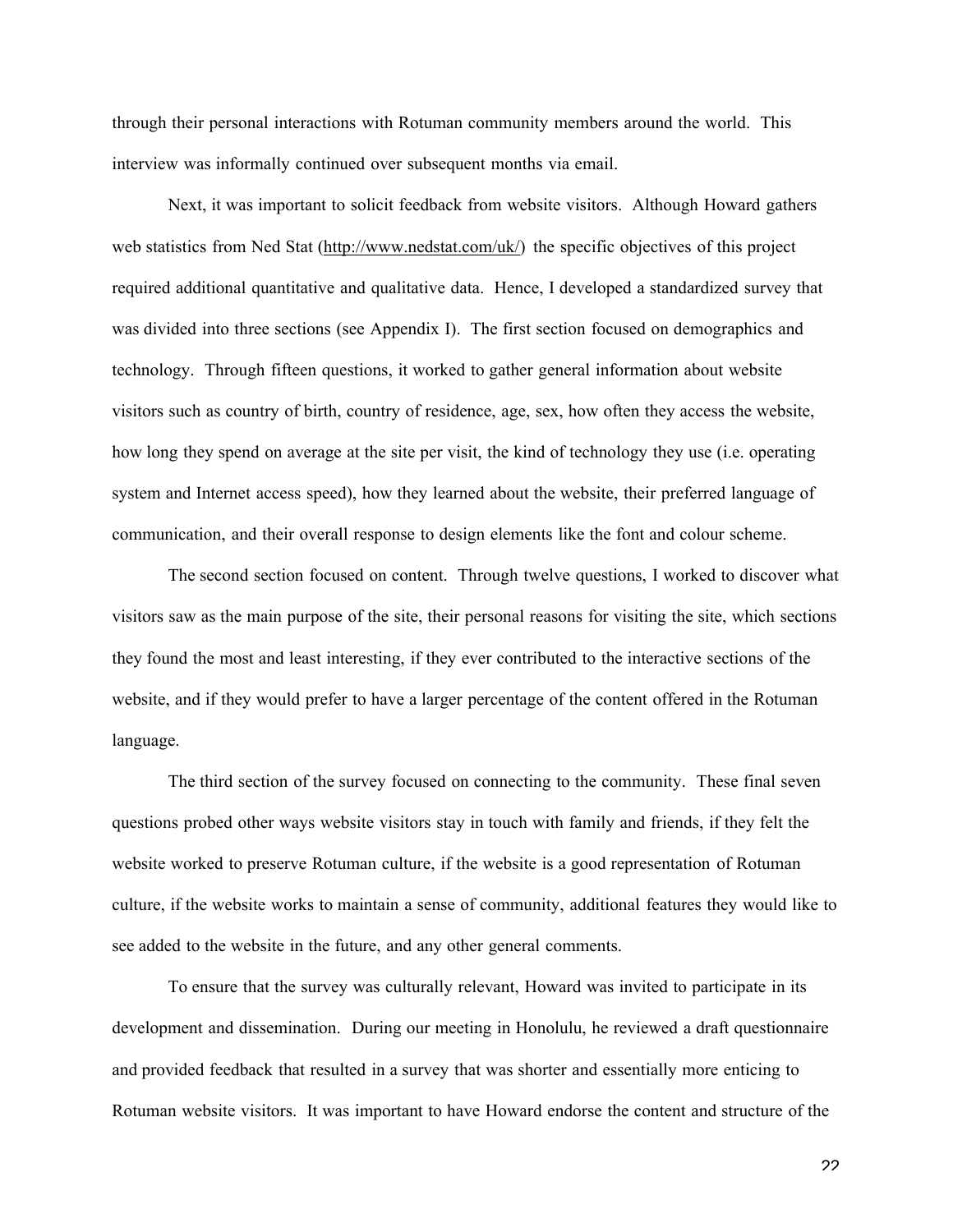survey as one of my goals was to structure the research methodology in such a way that it would generate feedback for the Webmaster that could be incorporated into the website, essentially allowing the project to also benefit the wider Rotuman community with the potential for an improved community resource. For many years, researchers have worked with community groups on the development of scholarly resources. Today, it is expected that the results of a study will be made available to the source community, ensuring that they too can benefit from the research.

Once the content and format of the survey had been finalized, I worked with a website developer to post the survey online. One of the most important features of the survey was that it be structured in such a way that the identity of the respondents remained completely anonymous. Thus, the technical infrastructure of the online survey was designed so that completed questionnaires were automatically submitted to an independent email account, anonymous@somewhere.com, rather than directly to me. From there, the responses were forwarded to my own email account without the originating email address. This ensured the complete anonymity of project participants, a crucial element of a study in a small community. The survey was hosted on an external server, but advertised to the community through a link on the Bulletin Board section of the Rotuma website where Howard posted background information on the project and an invitation to website visitors to participate in the study.

It is important to recognize that while the study worked to encourage members of the Rotuma online community to participate, the anonymity of survey participants also created a potential weakness in the survey sample as I was unable to confirm participant identities or their linkage to the Rotuma community, nor verify that participants did not submit more than one survey each. As I show below, however, the qualitative responses in the surveys indicated knowledge of and membership within the global Rotuman community on the part of participants. Similarly, it is also important to recognize that the generally positive response to the website may not reflect the sentiment of the entire Rotuman global community. It may be a response to the survey or reflect the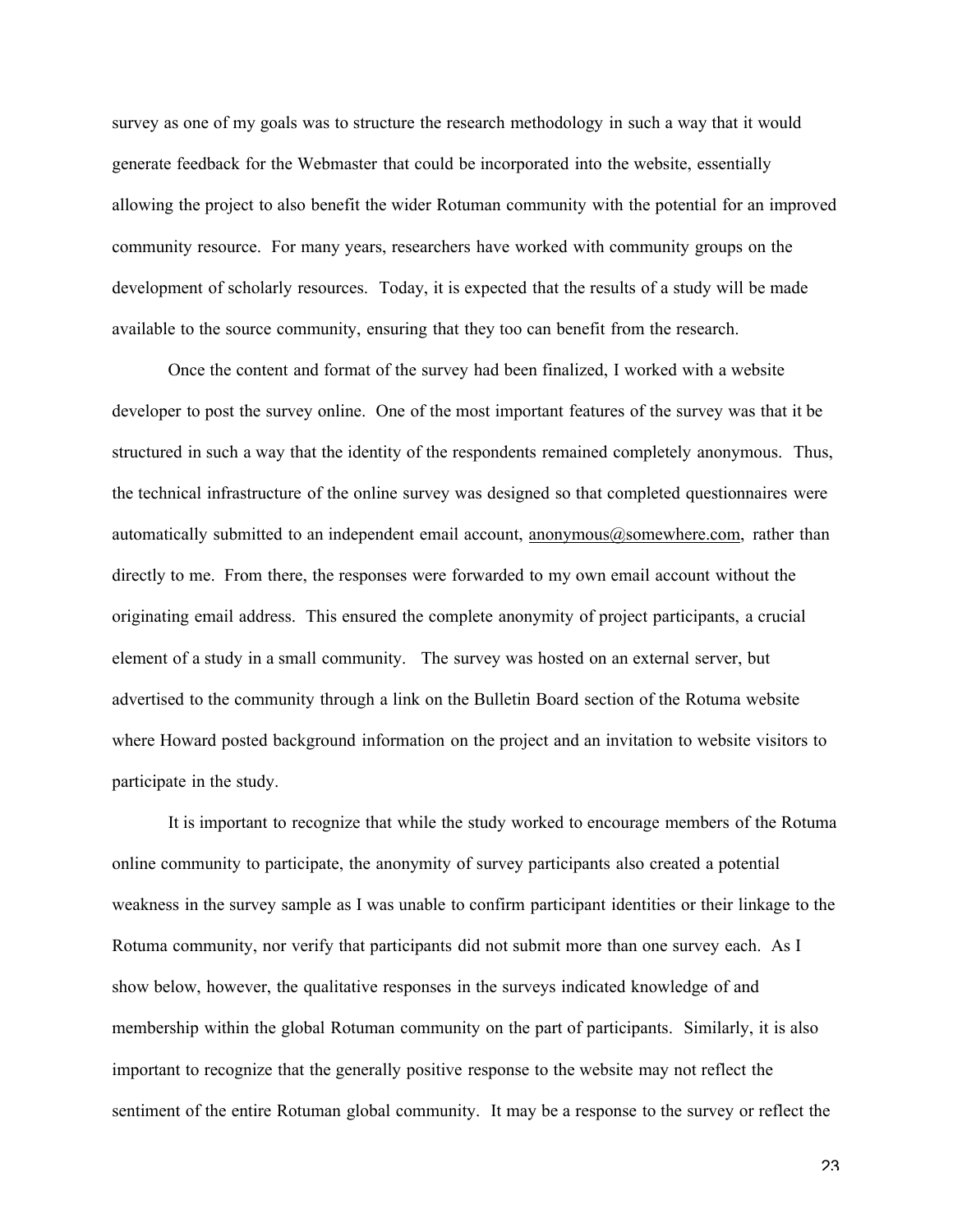possibility that those who do not view the website positively do not visit the website, and hence have not had a chance to participate in the study.

#### *Quantitative Findings of Research*

The response to the survey is a credit to the popularity of the website. I originally hoped to receive between 20 and 40 surveys, an estimate that was difficult to articulate due to the nebulous identity and size of an online community. The survey was posted on March 19<sup>th</sup>, 2005 and within less than three weeks I had received 171 surveys. In the end, 151 surveys were usable. The remaining twenty were either incomplete or duplicates.

Of the total respondents, 97% consider themselves to be Rotuman community members. Most respondents were born in either Fiji (47%) or Rotuma (37%), with the remaining born in countries around the world including Australia, Canada, New Zealand, Norway, Tonga, South Africa, Samoa, Scotland and Guyana. Respondents accessed the website mainly from Australia (33%), Fiji (23%) or the United States (16%) but other countries of access included New Zealand, Canada, the United Kingdom, England, Norway, Sierra Leone, Egypt, Bahrain, Tonga, Scotland and Jamaica. Most respondents fell into age brackets of 26 to 34 (25%) or 35 to 49 (39%), but a good percentage were also 50 years or older (24%). Some 13% of respondents did not reveal their age in the survey. Howard suggests that a reluctance to reveal one's age is a cultural trait that he has also noted in during his research with the Rotuman community (personal communication: 05/03/2005). In regards to frequency of use, the majority of visitors go to the website either once a day (34%) or once a week (53%). The average time spent at the website per visit is between six and thirty minutes, although 7% of visitors will stay an hour or longer. The preferred language of communication for Rotuma website visitors is English, although 47% of respondents would like to have more content offered in Rotuman.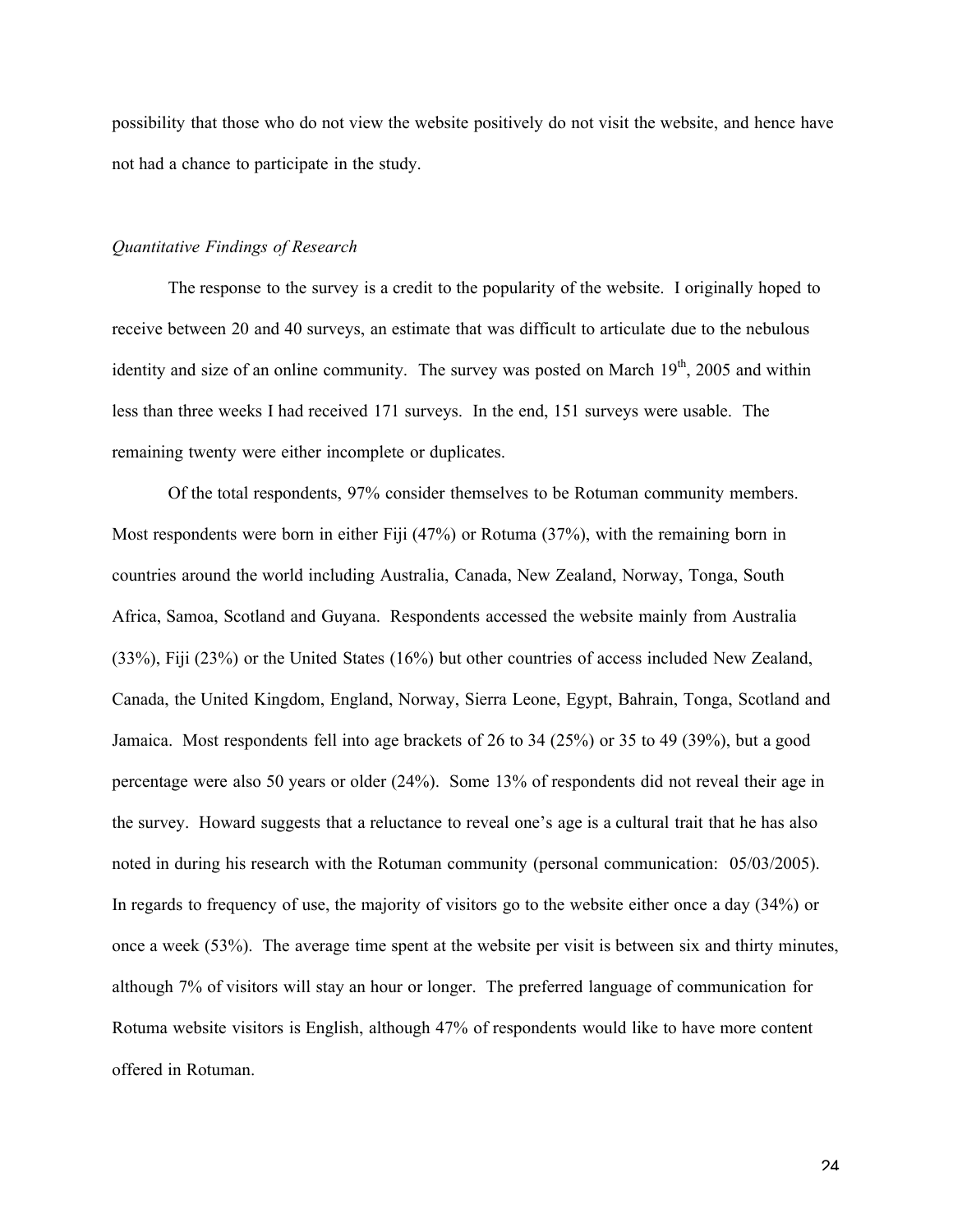The vast majority of survey respondents cited "news" as the main reason that they visit the site. As such, some 95% of visitors go directly to the "News" (50%) or "What's New" (45%) pages when they visit the website. In terms of interactivity, less than 20% of visitors contribute content to the website. If inclined to contribute, the sections that they contribute to are the News, Community Bulletin Board, Forum and Photo Album. Not a single respondent had ever contributed to the "Recipe" or "Humour" sections. On the other hand, 64% of respondents had added their contact details to the Register and 66% have used the Registrar to find or contact people. The Registrar section is slightly different from other interactive sections since contributed content is limited to personal contact details, information that is essentially non-contentious in nature.

In regards to connecting with the community, respondents use the website to keep up with the news (97%), find out about events, meetings and announcements (84%); view photographs (83%); learn about their cultural heritage (68%); find friends and relatives (66%); and learn or use the Rotuman language (48%). Given the high percentages, it is fair to assume that the website is used as a tool to maintain and perhaps develop social relations. In addition to the website, visitors stay in touch using the telephone (85%), email (85%), mail (54%), visits to Rotuma proper (46%), visits to other Rotuman communities around the world (40%), and other websites (13%). Virtually all respondents agreed that the website works to preserve Rotuman culture (90%) and that it creates and maintains a sense of community among the global Rotuman community (100%).

| Respondents that consider themselves members of Rotuman community              |       |  |  |  |  |
|--------------------------------------------------------------------------------|-------|--|--|--|--|
| Respondents place of birth:                                                    |       |  |  |  |  |
| Fiji<br>٠                                                                      | 47%   |  |  |  |  |
| Rotuma                                                                         | 37%   |  |  |  |  |
| Australia<br>٠                                                                 | $7\%$ |  |  |  |  |
| New Zealand                                                                    | $5\%$ |  |  |  |  |
| Other (0.6% each – Canada, Guyana, Norway, Samoa, Scotland, South Africa,<br>٠ | $4\%$ |  |  |  |  |
| Tonga)                                                                         |       |  |  |  |  |
| Country accessing the website from:                                            |       |  |  |  |  |
| Australia                                                                      | 33%   |  |  |  |  |
| Fiji<br>٠                                                                      | 23%   |  |  |  |  |
| <b>United States</b>                                                           | 16%   |  |  |  |  |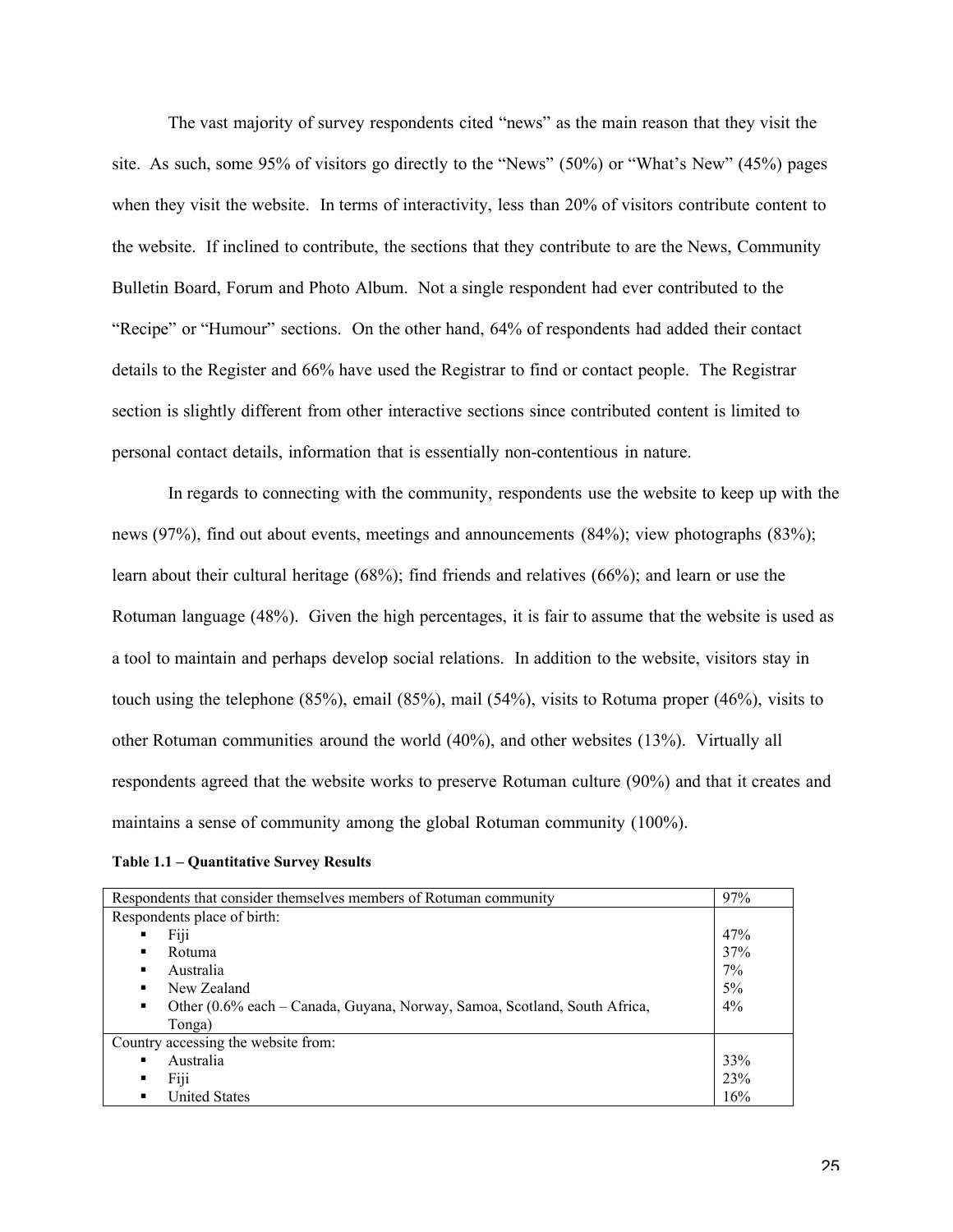| New Zealand<br>٠                                                   | 11%   |
|--------------------------------------------------------------------|-------|
| Canada<br>٠                                                        | 7%    |
| United Kingdom<br>٠                                                | 5%    |
| Sierra Leone<br>٠                                                  | $1\%$ |
| Egypt<br>п                                                         | $1\%$ |
| Other (0.6% each - Bahrain, Jamaica, Norway, Scotland, Tonga)<br>٠ | $3\%$ |
| Respondents' Age                                                   |       |
| 35-49 years<br>٠                                                   | 39%   |
| $26-34$ years<br>٠                                                 | 25%   |
| $50-64$ years<br>٠                                                 | 17%   |
| $65 + \text{years}$<br>٠                                           | 5%    |
| $19 - years$<br>٠                                                  | $1\%$ |
| No answer                                                          | 13%   |
| How often visit the site:                                          |       |
| Once per week<br>٠                                                 | 53%   |
| Once per day<br>٠                                                  | 34%   |
| Once per month<br>٠                                                | 7%    |
| Once every few months<br>٠                                         | 3%    |
| Once per year<br>٠                                                 | 2%    |
| No answer<br>٠                                                     | $1\%$ |
| Average length of stay per visit                                   |       |
| 6-15 minutes<br>٠                                                  | 38%   |
| 16-30 minutes<br>٠                                                 | 34%   |
| 31-59 minutes<br>٠                                                 | 15%   |
| 1 hour or longer<br>۰                                              | 7%    |
| Less than five minutes<br>Ξ                                        | $5\%$ |
| No answer<br>٠                                                     | $1\%$ |
| Preferred language of communication                                |       |
| English<br>٠                                                       | 70%   |
| Rotuman<br>٠                                                       | 24%   |
| Fijian<br>٠                                                        | 4%    |
| Tongan<br>٠                                                        | $1\%$ |
| Other (not specified)<br>٠                                         | $1\%$ |
| Prefer to have more content offered in Rotuman                     | 47%   |
| First page viewed each visit:                                      |       |
| <b>News</b><br>٠                                                   | 50%   |
| What's New                                                         | 45%   |
| <b>Bulletin Board</b>                                              | 4%    |
| Photographs<br>▪                                                   | $1\%$ |
| Contribute to website                                              | 20%   |
| Use the Registrar                                                  | 65%   |
| Use the website to:                                                |       |
| Keep up with the news                                              | 97%   |
| Find out about meetings, events and announcements                  | 84%   |
| View photographs                                                   | 83%   |
| Learn about Rotuman cultural heritage<br>Ξ                         | 68%   |
| Find friends / relatives<br>٠                                      | 66%   |
| Learn or use the Rotuman language<br>۰                             | 48%   |
| Means of keeping in touch with community (other than website)      |       |
| Telephone                                                          | 85%   |
| Email<br>٠                                                         | 85%   |
| Mail<br>٠                                                          | 54%   |
| Visits to Rotuma<br>٠                                              | 46%   |
| Visits to other Rotuman communities<br>٠                           | 40%   |
| Other websites<br>٠                                                | 13%   |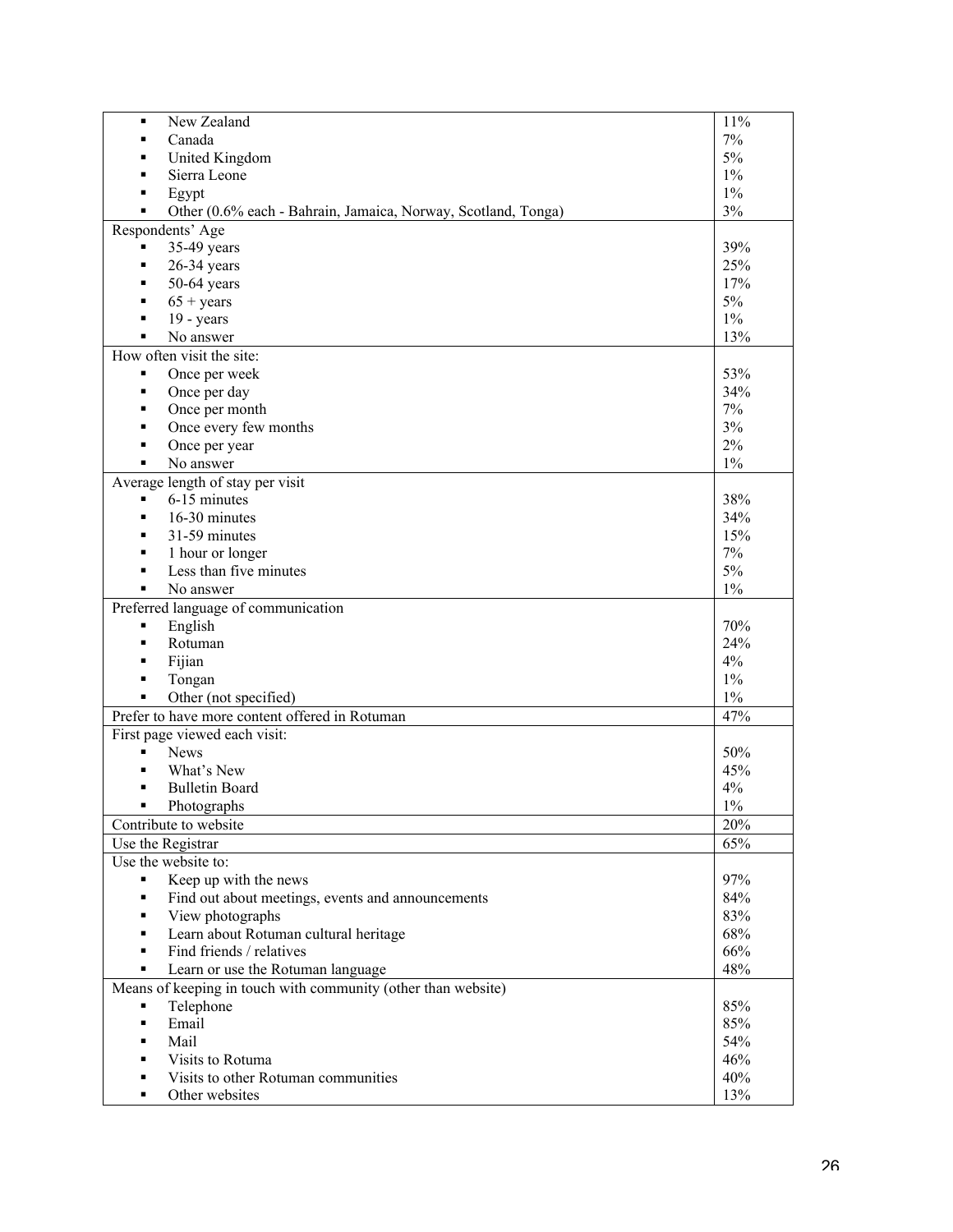| Believe that the website works to preserve Rotuman culture                           | 90%     |
|--------------------------------------------------------------------------------------|---------|
| Believe that the website creates and maintains a sense of community among the global | $100\%$ |
| Rotuman diaspora                                                                     |         |

# *Qualitative Findings*

The qualitative findings of the research suggest some of the ways the Rotuma website serves the global Rotuman diaspora. The purpose of the website was articulated as follows:

- Facilitate connections / communication between Rotumans
- Allow Rotumans to be informed / keep up with news
- Allow Rotumans to maintain / showcase / demonstrate / learn about / keep in touch with Rotuman culture and identity
- **Share information and ideas**

Respondents also gave several personal reasons for visiting the website.

- For news updates
- To connect with home / friends / family
- To learn history / language / culture
- To see photographs

Apart from the desire to see photographs, which could be thought of as visual news, the formal purpose of the website as articulated by users seems to match the personal reasons that they visit the website.

The website also works to serve the Rotuman community in that it acts as a place for learning and a source for knowledge. The following comments demonstrate the role that the website plays in the education of Rotumans and in its ability to connect community members located in geographically separate areas of the world (the comments presented in this thesis have been edited for spelling and grammatical errors, but the content and context were not changed):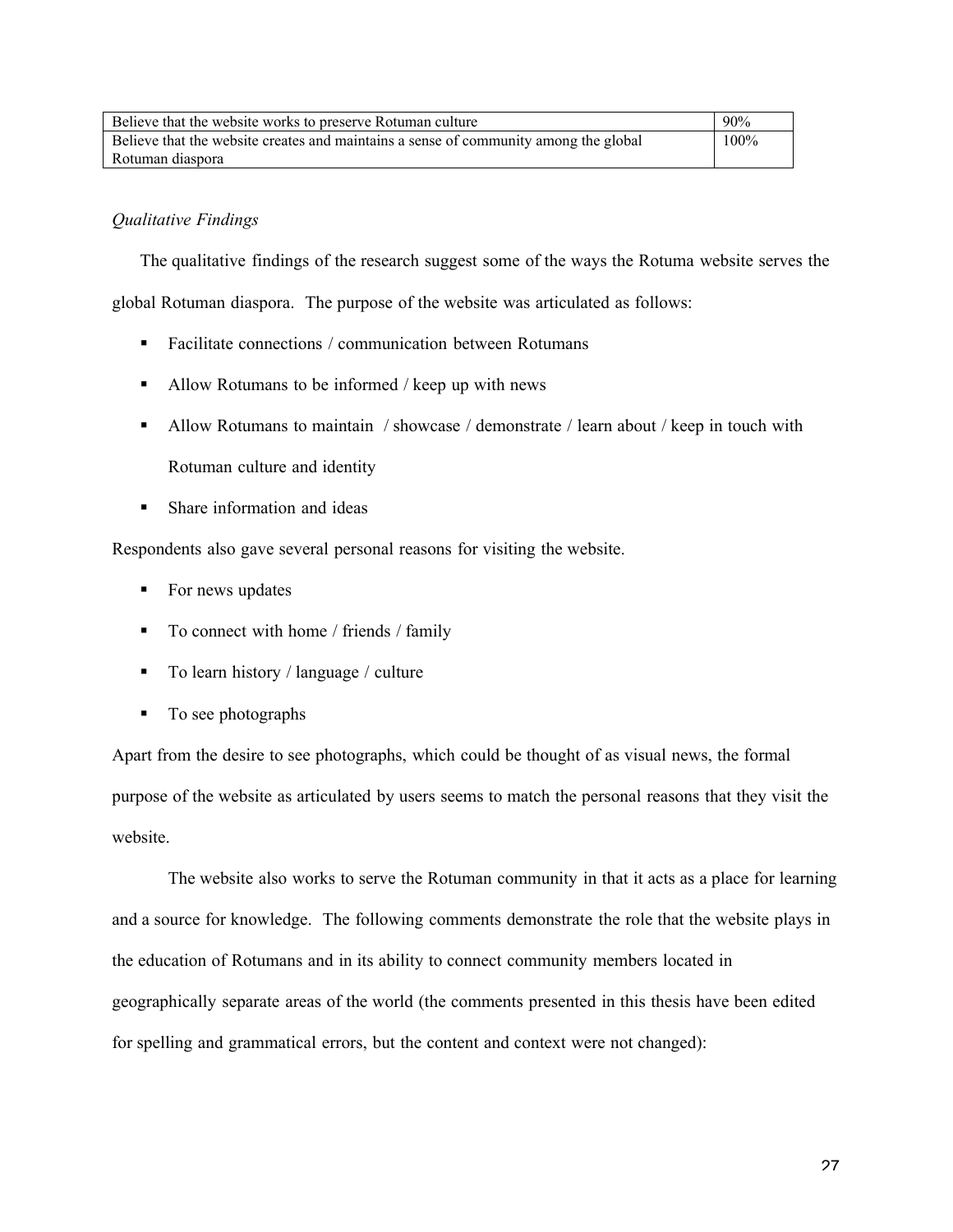- "Because most Rotumans are migrating overseas in search of greener pastures the website is a good tool for communication and keeping touch with friends and families. Moreover, not all Rotumans are born knowing their cultural values and traditions; therefore the website helps in educating particular users on Rotuman culture."
- [I visit the website] so I myself can learn the language, culture and news of Rotuma. [And] so that sometime I can share with my children."
- "I believe we are blessed to be such a small community in terms of population and to have the good fortune of this website to keep us informed of our heritage. I have been schooling in the UK since high school so I do feel there was a gap in my culture know-how, and just being able to access the website has definitely increased my knowledge of home."
- "The website helps us stay connected with our communities everywhere, and by that we are continually sharing and revisiting the unique experiences that each of us can identify with as being inherently Rotuman. We are able to maintain links with each other through this website, and so are able to feel that we are part of each other's experiences and celebrate and acknowledge that."

Hence we see that the Rotuma website can fill a void in the lives of Rotuman migrants. This void might be articulated as an ability to connect with other community members, knowledge of cultural practices, or as a means of linking to cultural identity. For some migrants, the website represents the only Rotuma they are able to know. Its value cannot be underestimated.

The structure and the content of the website demonstrate that it serves the community in facilitating communication between visitors. The News, Bulletin Board and Forum sections are designed specifically for the purpose of communication between members. The News section is a place for people to share announcements, successes and other updates. The Bulletin Board is where people solicit requests for information from other community members. There are many different kinds of requests such as invitations to social functions, calls for submissions to competitions or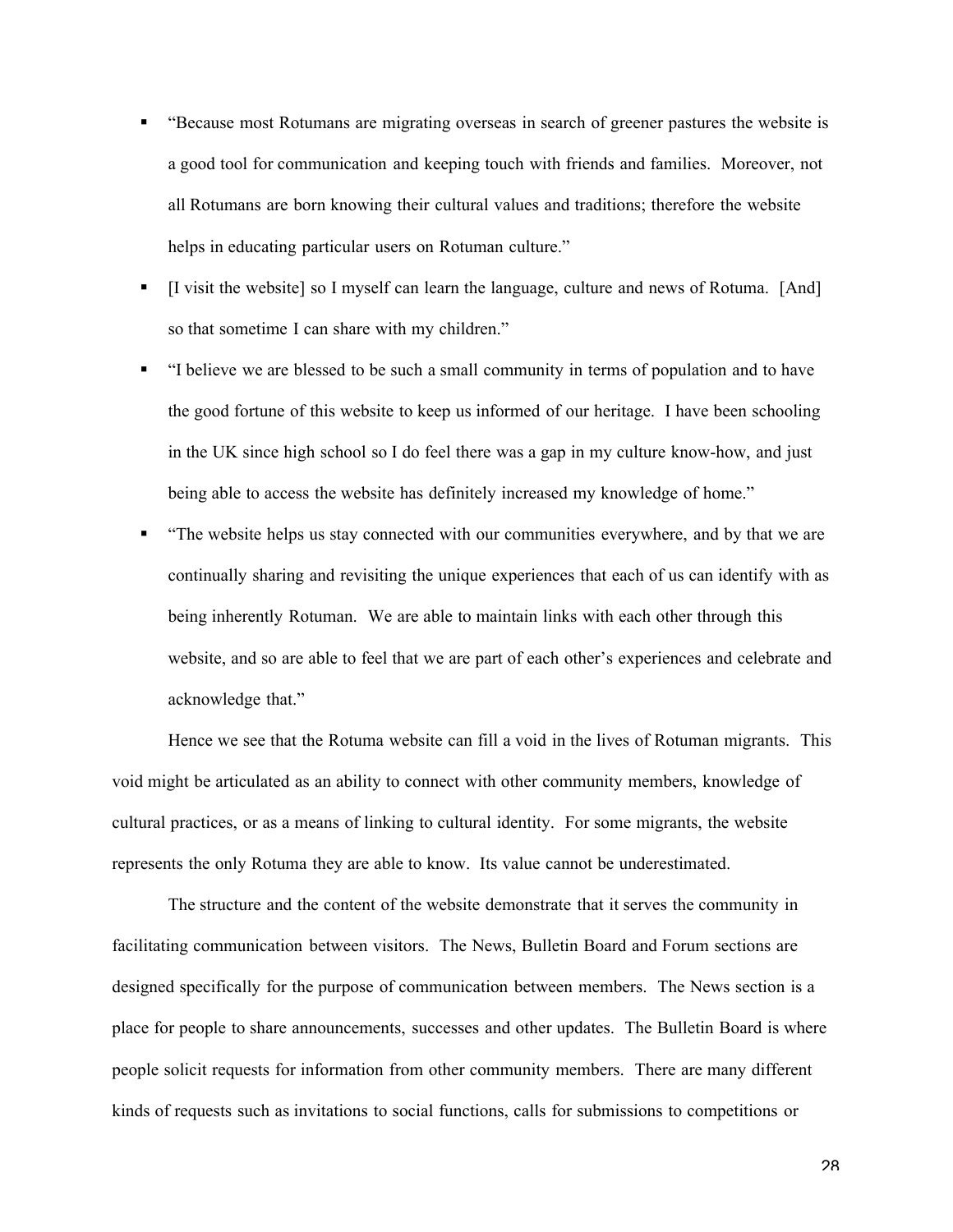scholarships, enquiries regarding lost family members, and appeals for background information on photographs and songs. These requests naturally encourage communication between website visitors, although such communication may take place outside the realm of the website via email, telephone conversations, letters or even face-to-face meetings. As an example, Howard described a recent request by a Rotuman to find information on a lost relative. The request was posted on the Bulletin Board. Howard received word from another community member who had such details and placed the two parties into contact via email (personal communication: 1/30/2005).

In addition to facilitating communication between website visitors, the website contains a section on Rotuman language and as mentioned earlier, communication is key in maintaining transnational linkages. The inclusion of the Rotuman language on the website illustrates the importance of preserving a means of communication in a transnational context. As migrants settle abroad, they generally begin to communicate in a language other than Rotuman, usually English. Although Rotuman may be spoken among family members, its use becomes associated with cultural practices back home. The following two comments demonstrate the importance of the use of Rotuman among the global diaspora: "I think a lot of Rotumans living outside the island have learned quite a lot from this website. The use of the Rotuman language is great, as many Rotumans out there need to learn the language. It is definitely a way to preserve the Rotuman culture"; and "[The website] acts as a reserve of information about how things were and if more articles were published in both English and Rotuman it may aid in the continuation of language skills amongst the diasporic Rotumans, especially the younger generations". Thus, the preservation and use of Rotuman becomes key in the articulation of both cultural identity and cultural heritage.

The inclusion of archival and academic papers at first appears odd in a resource that is not intended to be academic in nature. According to the Webmaster, their inclusion reflects a virtual form of repatriation of Rotuman cultural material (Howard 1999: 163). For centuries around the globe, explorers and academics alike have been studying the lifestyles and cultures of the world's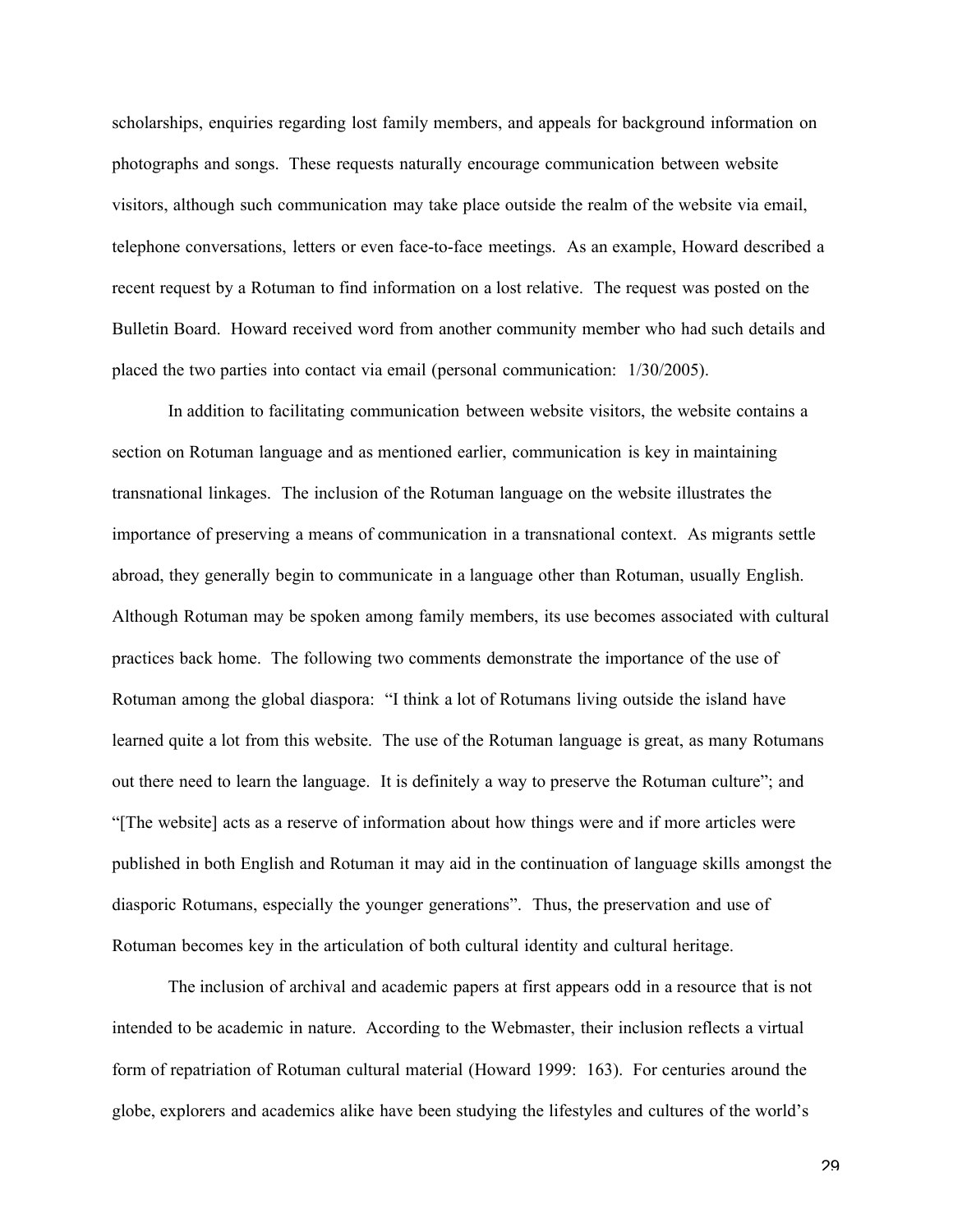peoples. Most often, these reports, recordings and observations are written up in scholarly journals and books, never to be viewed or used by the originating community. Today, the nature of academic research has changed and it is expected that ethical researchers will make the results of their work available to their subjects. In the past, the return and provision for access to this material was both logistically challenging and costly. Fortunately, multimedia technology is working to change this. Although the survey indicated that website visitors do not access this material on a regular basis they are appreciative of its inclusion, as noted by the following respondent; "I am thankful for the existence of this site. I marvel at the information contained therein and am always grateful for the photos that are included in some of the articles. I find the website very informative on whatever subject it covers and I must commend at this point the research done on the subjects".

When asked what they would like to have added to the website in the future, respondents indicated that there are several areas of the website that could be improved or expanded upon. Naturally, these are the sections that visitors seem to use or depend upon the most. For example, although Howard has recently updated the music section, ten respondents requested that additional music be made available to download for free from the website. It is important to note that the feasibility of adding more music to the website will depend on copyright law and gaining permission from owners. Through the comments, it became evident that the purpose of having music available on the website is not restricted to personal enjoyment alone. Rather, community members want to learn the lyrics of the songs and be able to acknowledge the original composers. An example of how the music is used was illustrated this past year when I attended dance rehearsals hosted by the Vancouver area Rotuman community. They were practicing for an annual festival and wanted to ensure that their music was accurate, so as to honour tradition. Through my experience with the Vancouver community, it became clear that Rotuman music and dance play an integral role in the articulation of cultural identity. Like language, Rotuman music is unique to the island and is a means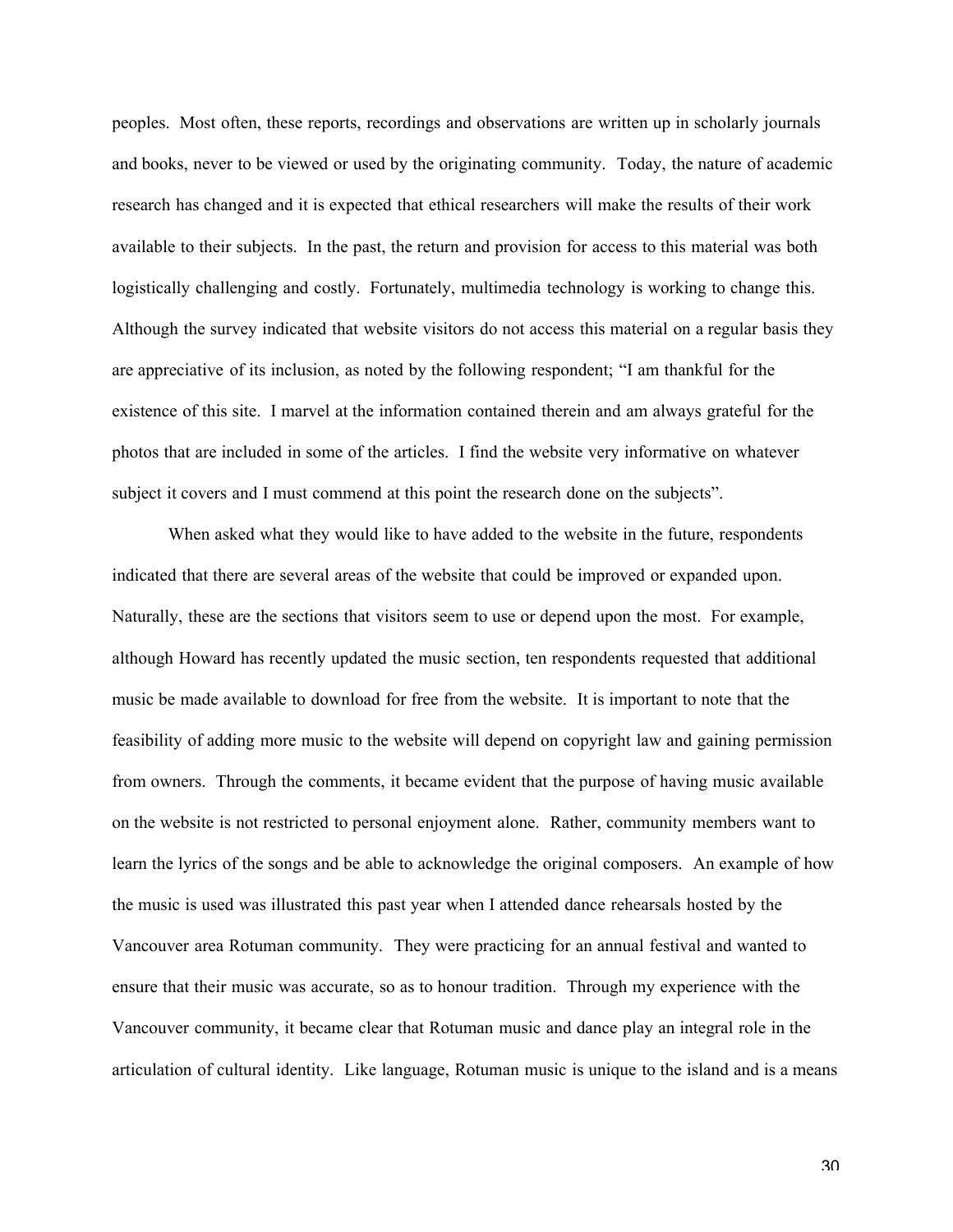by which community members celebrate and connect to their culture. Hence, its inclusion in the website works to facilitate connections to cultural heritage.

Even more so than the music, over half of the respondents indicated a desire for more photographs. Numerous respondents commented on the fact that the website contained images of family members that they themselves did not own and had never seen before. The ability to connect with kin and heritage in a visual way via the photographs has much meaning for the Rotuman community. As one community member stated, "For me personally I think that the website helps me to not forget my culture and to always have a reason to be proud of where I'm from. Sometimes I tend to be too absorbed in the American culture but when I visit the website I bring myself back to what and who I'm supposed to be representing. I'm very proud to be Rotuman and I hope that this website will provide the same benefits to other Rotuman youths who live far away from home". In addition to archival photographs, many requested that more photographs of current global Rotuman communities be posted so they could connect names to faces. Similarly, many visitors expressed a desire for film and video to be added to the website. These could be archival segments that Howard and Rensel have collected in their research or contemporary clips from community events both on the island and abroad.

There were also requests for the addition of new material. When asked what they would like to see added to the website in the future, Rotuman community members provided many excellent suggestions. There were too many suggestions to detail in this thesis; however, the comments can be classified into the following categories: sections that address practical community needs, sections that address community interests, and additional information pertaining to Rotuman identity.

Suggestions pertaining to practical community needs centered around travel information, a calendar of events, and a venue for meeting people. One respondent commented on the fact that traveling to Rotuma can be difficult to organize and expensive, particularly for community members living outside the Pacific. As such, it would be useful to add a travel section that could contain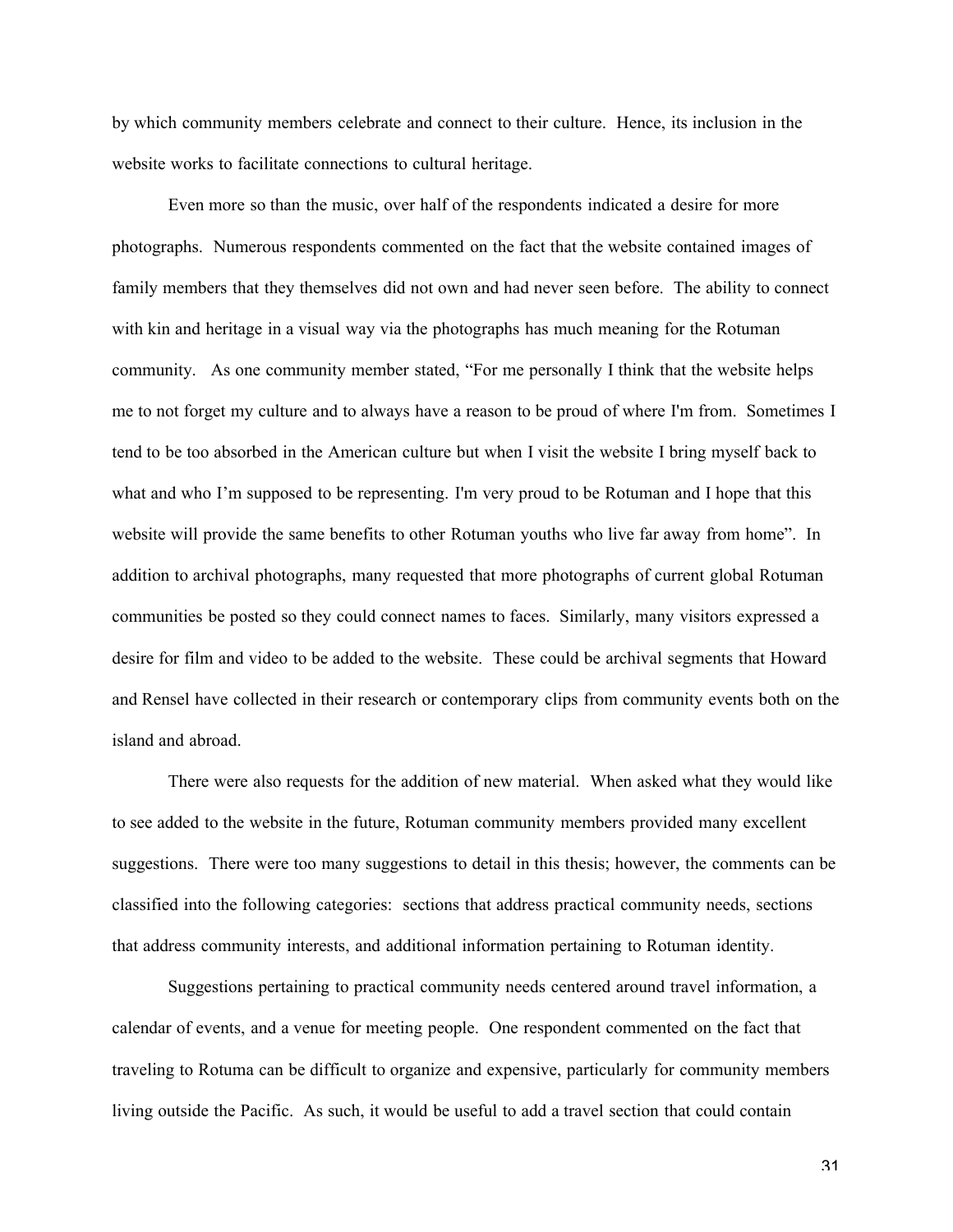special airfare deals, boat schedules and other pertinent details, although this would be a challenge to keep current. Other respondents articulated a practical need for a Calendar of Events for the global community. The calendar could work to increase awareness of community events and also allow community members to adjust their travel and vacation schedules accordingly should they want to attend any of these events. A global calendar of events would serve to unite geographically separate groups. It may also encourage groups to learn from each other and develop new events in their community that have been successful elsewhere. Five respondents also requested that a chat room or dating section be added to the website. Although a chat room is not likely viable due to the same reasons that the original Message Board was removed, it would be interesting to explore how a personals section could be incorporated without the need for much mediation from the Webmaster. Perhaps a new method of communication with less structure would entice younger members of the community to engage with the website.

Topics of community interest that are not currently included in the website pertained mainly to sports and healthcare. Keeping up with sports is a popular pastime in many cultures around the world and it would seem that Rotumans are no exception. Although the only Rotuma-specific sports leagues are on the island itself, respondents expressed an interest in learning more about the success of Rotuman athletes or team members around the world as well as on the island. Suggestions relating to health care related mainly to increasing Rotumans' awareness of health issues that they may face. As such, six respondents suggested that a health page on current concerns for those living on Rotuma and Fiji be added. Specific topics to be included were the spread of AIDS and other diseases, the occurrence of STD's, and general information on healthy island lifestyles. For example, how much do people know about AIDS? How prevalent is it on the island and how can its spread be avoided? One individual also commented on the fact that as the Rotuman community becomes increasingly globally mobile, the number of illnesses and diseases that are circulated though the community and brought back to the island will also increase.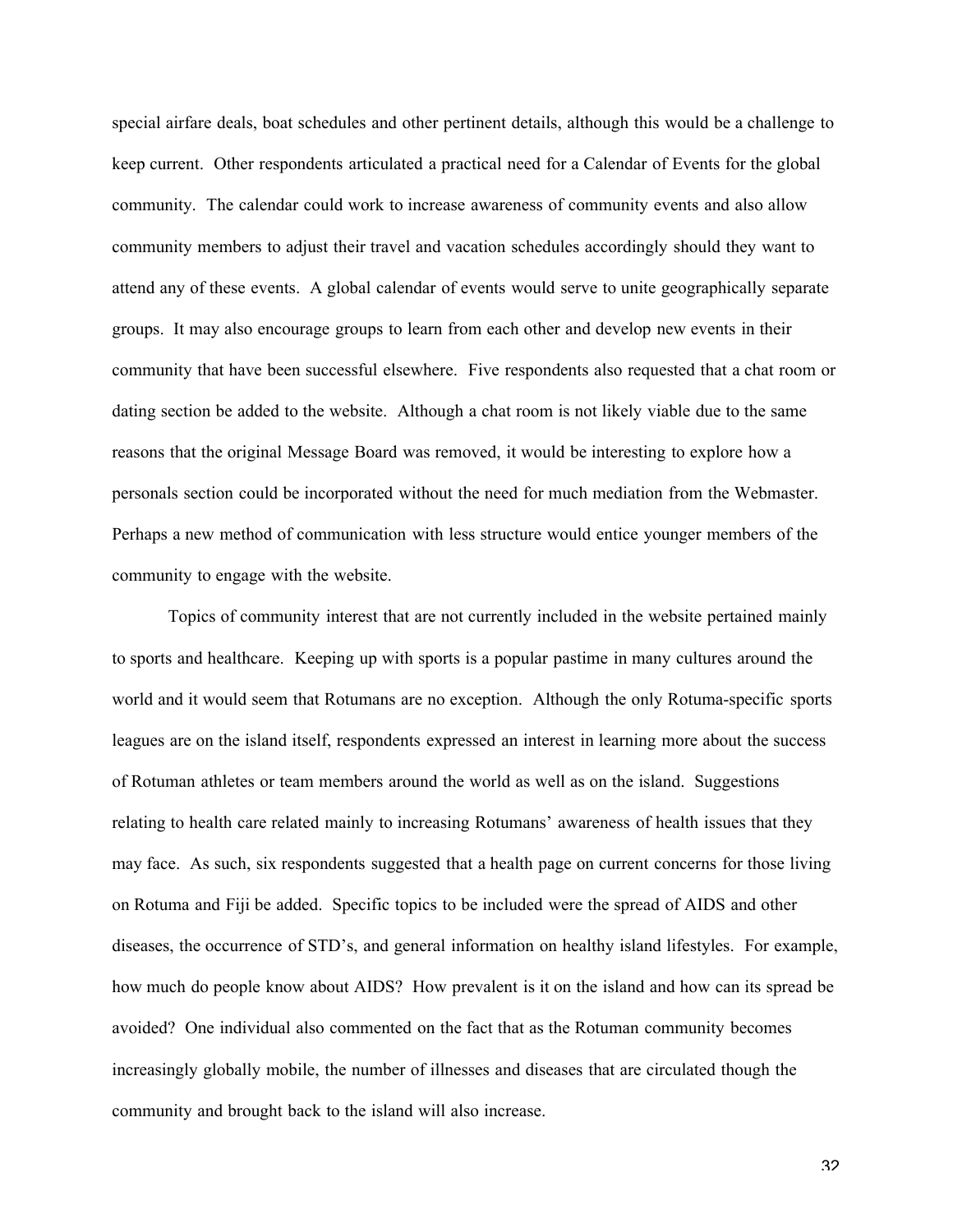The suggestions relating to Rotuman identity focused around youth needs or a desire to hear the voices of the next generation. The fact that less than 1% of the survey respondents were younger than 25, indicates that the website currently does not appeal to a younger audience, that youth do not access the website, or that youth were not inclined to participate in the survey study. Given its current content and design elements, the website is targeted primarily to an age demographic beginning in the late teens and continuing upwards. Specific feedback demonstrated a desire for a place where senior community members can pass cultural knowledge on to the next generation and youth are able express their views. Over ten respondents addressed the need for a section dedicated to youth, with one respondent describing a "Children's Corner" that could be added to the website so knowledge, stories, music and memories could be shared in a way that would appeal to young Rotumans.

Along a similar line, some respondents requested that information pertaining to opportunities for Rotumans in regards to education, employment, scholarships and other related prospects be shared via the website. Although the current Webmaster does post such information on the Bulletin Board when it is submitted, these respondents would like to have this information posted in a more permanent section. Building on that suggestion, respondents also requested that Rotuman "Stories of Success" be posted online. These could be in the form of monthly or weekly profiles of community members who have done well either at home on the island or abroad in other countries. Rotumans are very proud of their successes and as one respondent noted, "this would help guide our younger generation of Rotumans to always reach for the stars". Many participants in the survey requested additional genealogical information, an indication of the importance they see in maintaining cultural identity through family ties. This would be a challenging addition to the website due to the sheer extent of such information and the fact that it is not held in a central repository but passed on through individual kin networks.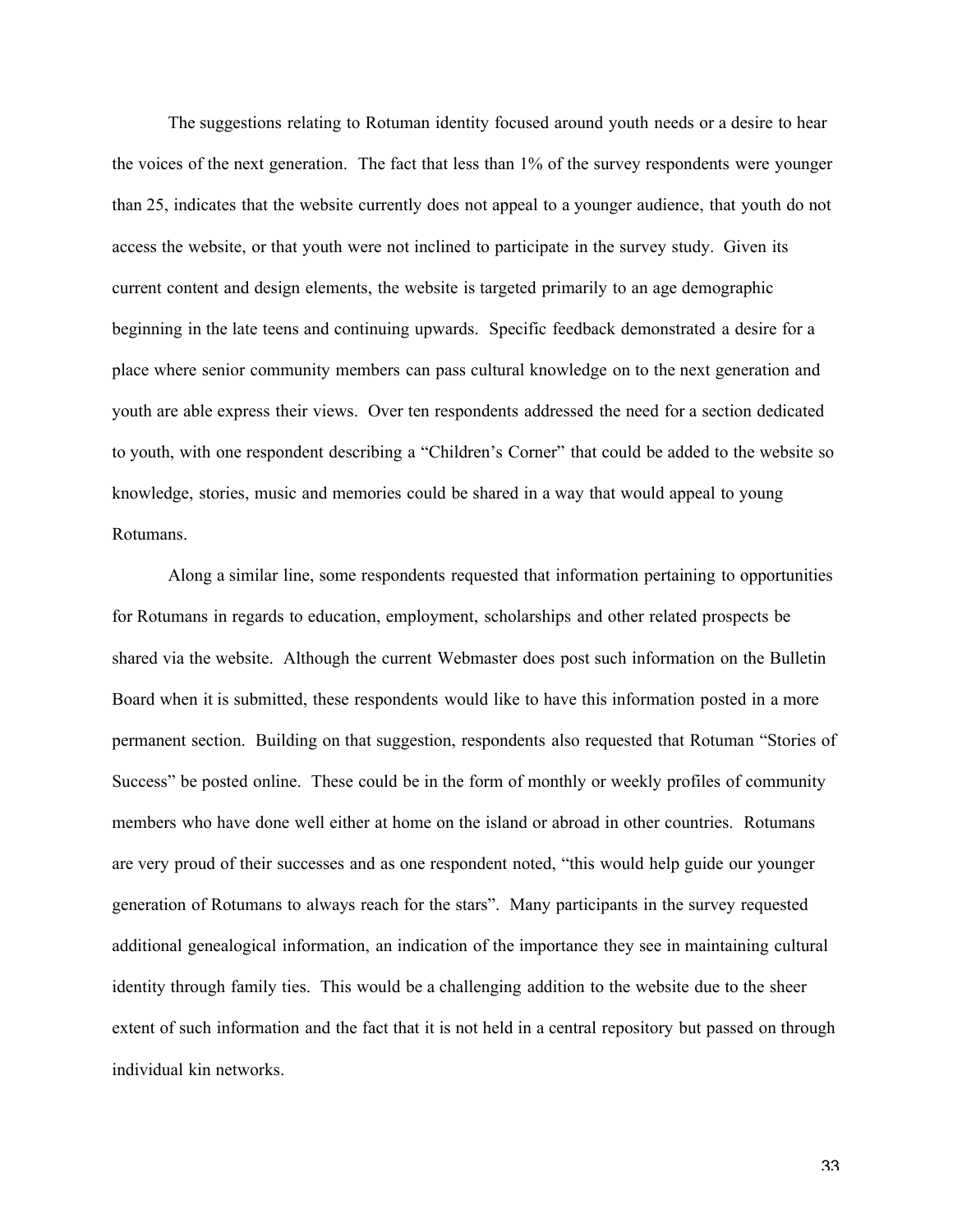#### **Discussion**

#### *Meeting Community Needs*

To determine how well the Rotuma website serves the community, it is useful to return to the purpose of the website as stated by Howard. According to Howard, the purpose of the Rotuman website is to provide information about Rotuman people and culture for those who are interested in learning more about this Pacific island, and to preserve cultural heritage by facilitating cultural bonding (Howard and Rensel 2004: 226). In regards to the first purpose, it is clear that the amount of information about Rotuma posted on the website would allow even the most seasoned Rotuman to learn about the island. As two survey participants commented, "There are a lot of things about Rotuman culture that I did not know until I visited the Rotuman website" and "Everything you need to know is on the web from weddings to funerals step by step". The success of preserving culture and facilitating cultural bonding is difficult to measure, however, the fact that 90% of survey participants indicated that the website works to preserve Rotuman culture and 100% responded that the website works to create and maintain a sense of community among the global Rotuman community, indicates a high level of satisfaction with the website in this purpose.

Nonetheless, communities are fluid entities that continually grow and change with time. The factors that make the Rotuma website successful today may not meet the needs of tomorrow's global membership. Based on my discussions with the Webmaster and the feedback from users, there are elements of the website that may be problematic in the future. These elements include increased engagement and contribution of new material, content management, archiving materials, and succession of leadership.

Currently the website contains more than enough information to meet community needs. However, this content is contributed by a relatively small number of people – Howard, Rensel, academic researchers, and a selection of community members from around the world. Approximately 30% of survey respondents indicated that they would like to see content posted from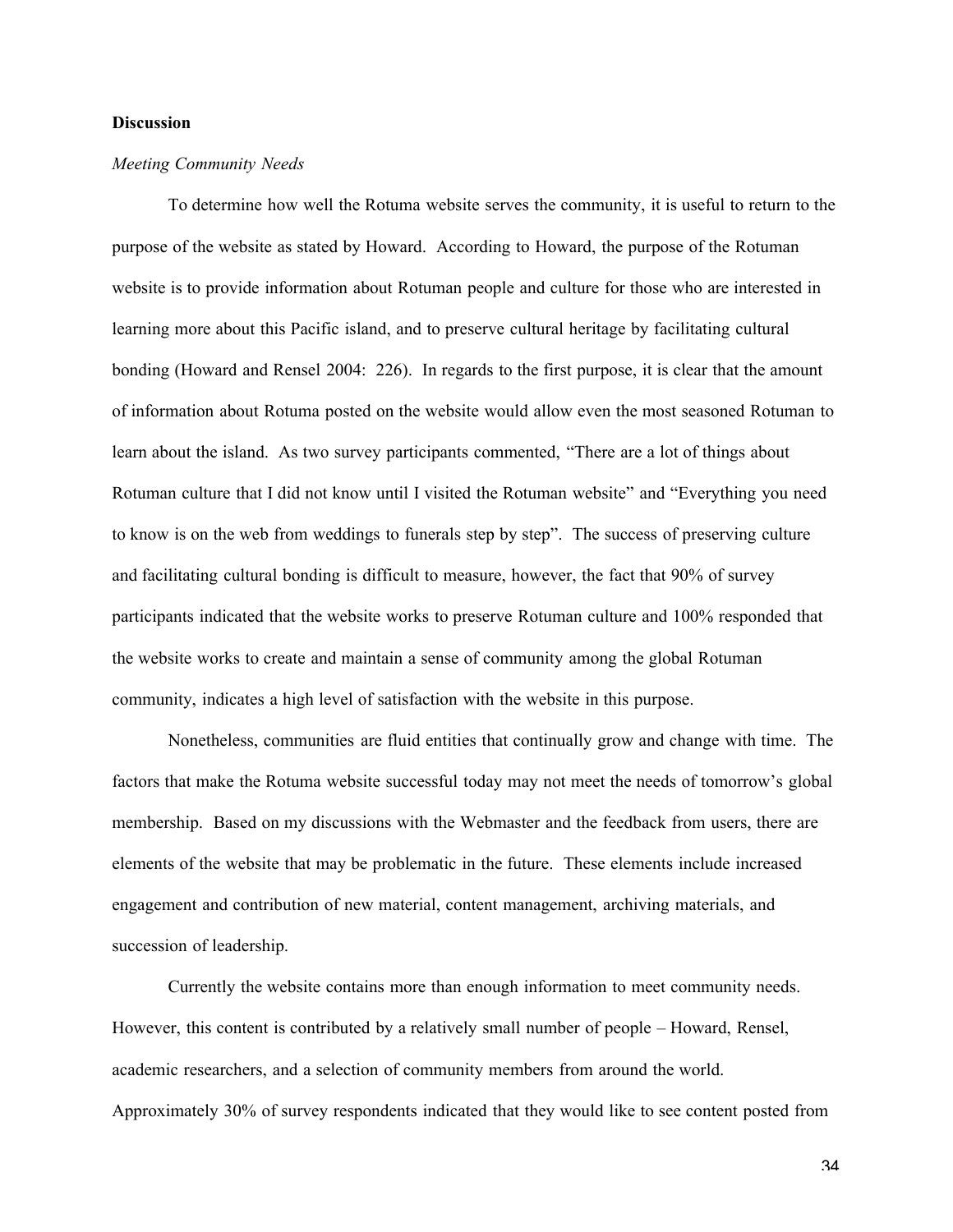more varied sources within the community. It is important that new contributors be solicited on a regular basis to ensure that the content of the website does not become static. If the website is not able to grow and change with its membership it will cease to be relevant. The history of other websites indicates that in this case, members will eventually stop coming back and the website will lose its relevance for the larger Rotuman diasporic community.

The sheer magnitude of material creates major management and archiving issues. As both the website and the community continue to grow, it will become more difficult for the Webmaster to manage the content in an efficient manner and meet community expectations. On a similar line, two respondents requested that a replacement Webmaster to be found when Howard and Rensel take extended holidays, since the community depends on the website for updates and news. Further, when Howard updates the Bulletin Board section of the website he removes dated postings to make room for the new. Although such information is no longer current, those postings are important archival records for the community and as such, could prove of significant research value in the future. Dated postings in the News section are archived on a monthly basis and available at the bottom of the same page. Howard stores any downloaded material on his personal computer, but there may come a time when there is too much material to store efficiently. Some of these challenges might be mitigated through the addition of an automated content management system, although these backend packages tend to be quite costly and may not be within the fundraising abilities or priorities of the community.

Another challenge that will face the Rotuman community in the future is leadership succession, or finding a new Webmaster when Howard and Rensel retire. At this time, there is no process in place to identify such a person, nor a specific criterion to determine what qualities and commitments such an individual or group would need to entail beyond the fact that they would need to be a member of the Rotuman community. In my discussion with Howard, he commented that while he knows of several Rotuman community members with the appropriate multimedia skills,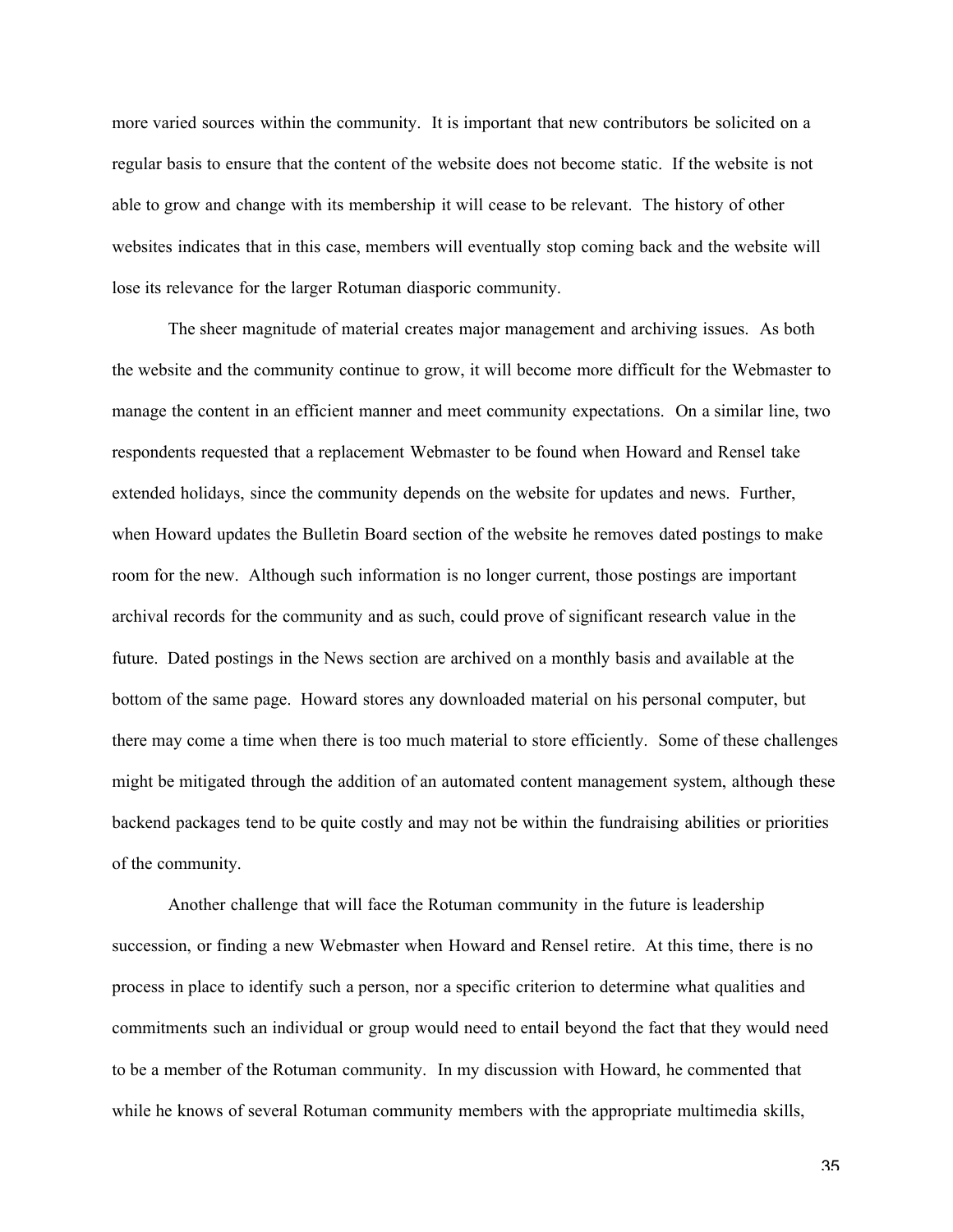nobody has volunteered to assist him in the role of Webmaster. He also indicated his hope that a new leader will emerge before there is a vital need in order that both he and Rensel will have the time to share their wisdom and experience (personal communication: 01/30/2005).

Overall, the response to the website, as articulated through the survey, is positive. Community members that access the website use it as a tool for learning about Rotuman culture and connecting to cultural identity. For some migrant Rotumans, the website is the only form of Pacific Island culture that they know. While the website itself is not a form of culture, it serves a dialogic purpose. There is a circular relationship between the website and the community in that each contributes to the other. As a result, the Rotuma website reflects and recreates Rotuman culture and is thus both conservative and transformative.

## *Virtual Communities: The Rotuma Website and the Kava Bowl*

Just as Pacific islanders traditionally used cultural knowledge to navigate the seas, they now navigate the World Wide Web. Although IT is used for many different purposes in the Pacific, it makes its most significant contribution in its potential to bring together geographically dispersed communities. Members of these communities connect and learn from each other in the virtual realm. Within the context of transnationalism, these connections work in ways that extend, preserve and transform the characteristics of Pacific cultural identity.

In one of the few studies studying the impact of IT in the Pacific-- "Islanders in Space: Tongans Online"-- Helen Morton discusses how the Pacific-based chat room "Kava Bowl" has allowed Tongans to remain connected with their traditional heritage. The Kava Bowl has been hosted in the past by the Tongan web server Kalianet (it is now off-line for technical reasons). "Kalia" refers to the two-hulled sail canoes that the Tongan people used to navigate the Pacific Ocean. Thus the name Kalianet implies that by surfing the Web, modern Tongans are continuing an ancient tradition. Kalianet is operated by the Tonga Communications Corporation, a public island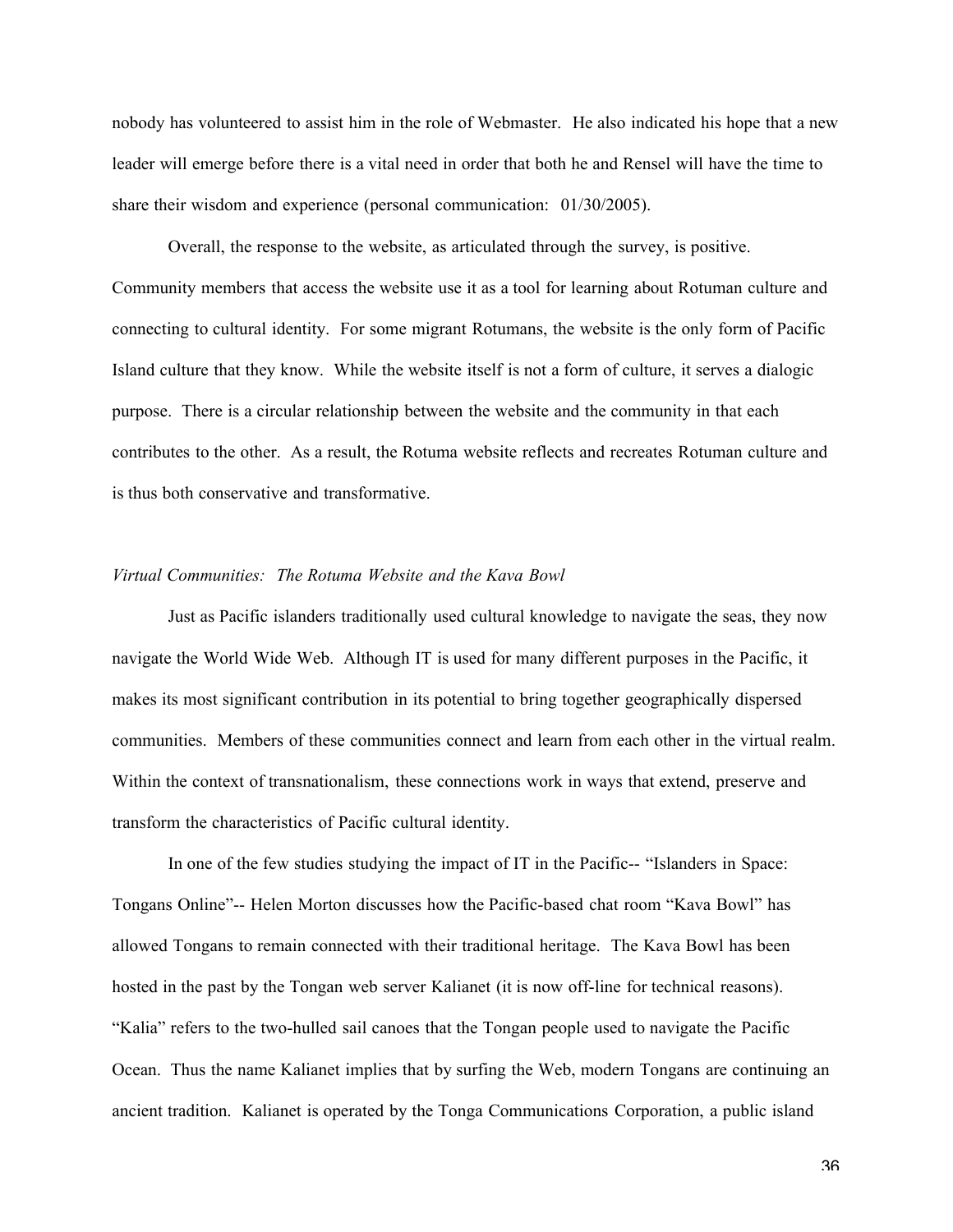telecommunications company that provides Tongans with email addresses, Internet service, website hosting, domain names, cell phone plans, and a service in which email messages can be sent to anyone in Tonga via a central address and relayed to the recipient via telephone for a fee (Morton 1999: 239). According to Morton, the Kava Bowl seeks to emulate the informal kava circles encountered in many Pacific societies, at which men gossip, argue and talk over issues while drinking the ground, dried root of the kava plant mixed with water, a traditional mild stimulant (Merlin and Lindstrom 1992; Morton 1999: 239). In the virtual version, however, women are welcome, as are males who would traditionally be considered too young to drink kava. When online, the forum contained a directory to other pages with humourous stories written by Tongans describing life abroad, a weekly discussion theme, and four chat rooms where participants could engage in discussion on topics of their choice. Morton argues that the forum constitutes a virtual community, as it maintains a social network, facilitates discussion in a safe space, and provides information via the Internet (*ibid.*: 242). Like Morton, Howard classifies the Rotuma website as a virtual community. Howard defines a virtual community as "a core group of participants who engage in frequent exchange of news and information (in addition to exchanging goods and services when called for), and a sense of collective history built from continual exposure to common lore and shared interests" (Howard 1999: 160).

Virtual communities are a relatively new form of social organization that have resulted from the development of information technology over the last two decades. According to Ann Renninger and Wesley Shumar, there are currently two schools of thought about virtual communities. The first is based in the disciplines of education and computer sciences, and focuses on community design and the learning process associated with participating in an online community. The second is based in the disciplines of sociology, anthropology and linguistics. It focuses on collective imagination, identity, communication and sociability (Renninger and Shumar 2002: xviii). Defining exactly what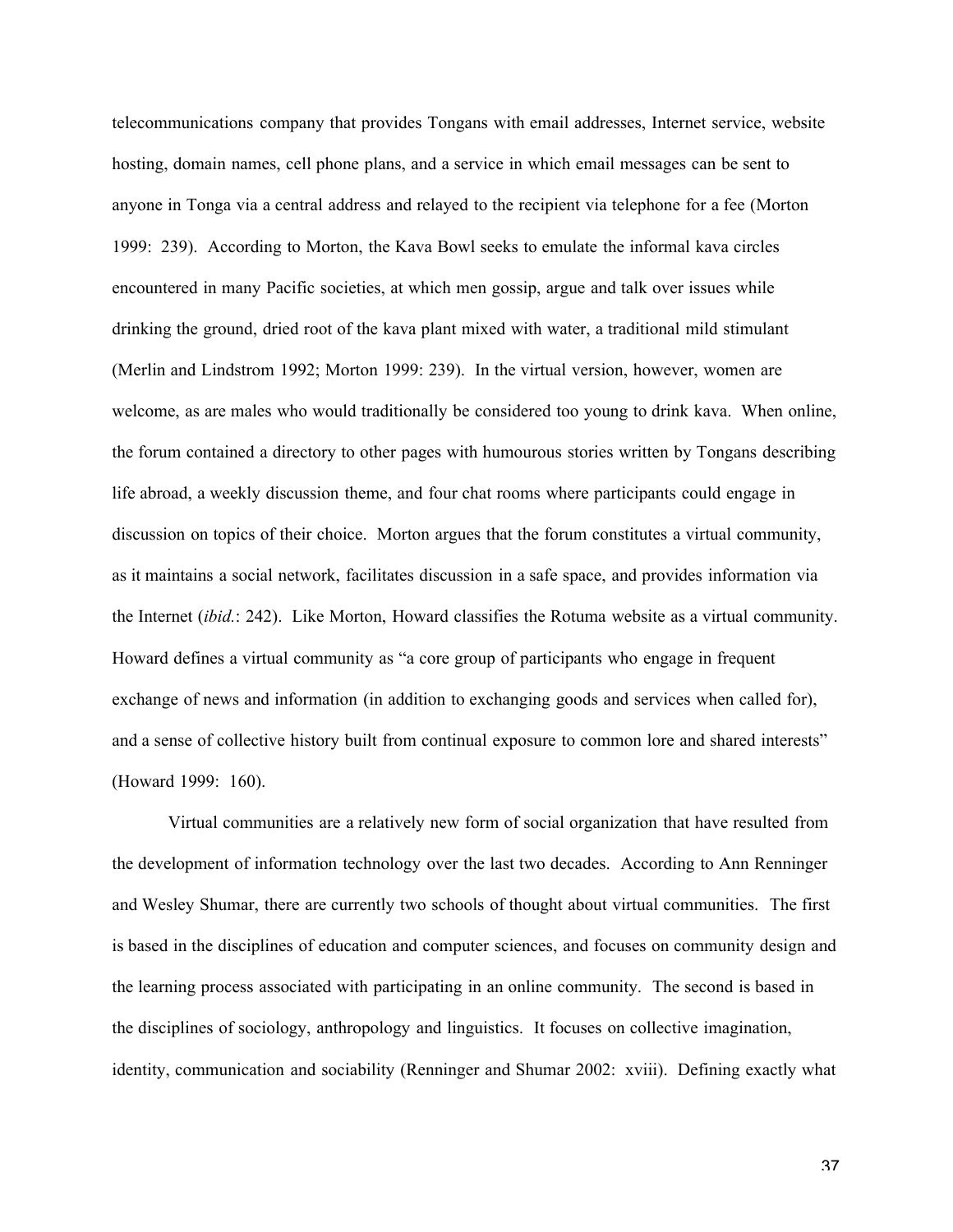constitutes a virtual community has become a challenge because the term is used often, frequently without clear meaning.

Harold Rheingold, a media communications theorist, is credited with coining the term "virtual community". Rheingold is the author of The Virtual Community, Homesteading on the Electronic Frontier. In the first edition of this book (1993), Rheingold defined virtual communities as "social aggregations that emerge from the Net when enough people carry on public discussions long enough, with sufficient human feeling, to form webs of personal relationships in cyber-space" (Rheingold 2000: xx). His definition set off a storm of debate as between sociologists and Website developers working to define the parameters of new social aggregations facilitated by the Internet. In 2000, a second edition of the book was published. In this edition, Rheingold added an Afterword titled, "Rethinking Virtual Communities". Here, he comments that he could have saved a decade of debate by defining cyber-space cultures as "online social networks" instead of virtual communities. Why the change of definition? Rheingold states that the problem associated with defining "virtual" community" is the fact that the term "community" has so many different meanings. He believes that the use of the term "virtual community" became so entangled in debate that his original intent was buried. Rheingold comments that his original intent was to focus on online social networks, which he argues have been the basis of community long before the advent of the computer. (Rheingold 2002: 363). Hence, when studying social relations facilitated by the Internet, it is important to recognize that there are many different kinds of social networks and thus, many different forms of virtual communities. Rheingold's clarification of the term "virtual community" acknowledges this complexity.

While the Kava Bowl and the Rotuma website have both been classified as virtual communities, there are some clear differences between the two initiatives. Mainly, the Kava Bowl is different from the Rotuma website in design and content. The Kava Bowl has been designed as a chat room and as such, has unpredictable content that brings community members together through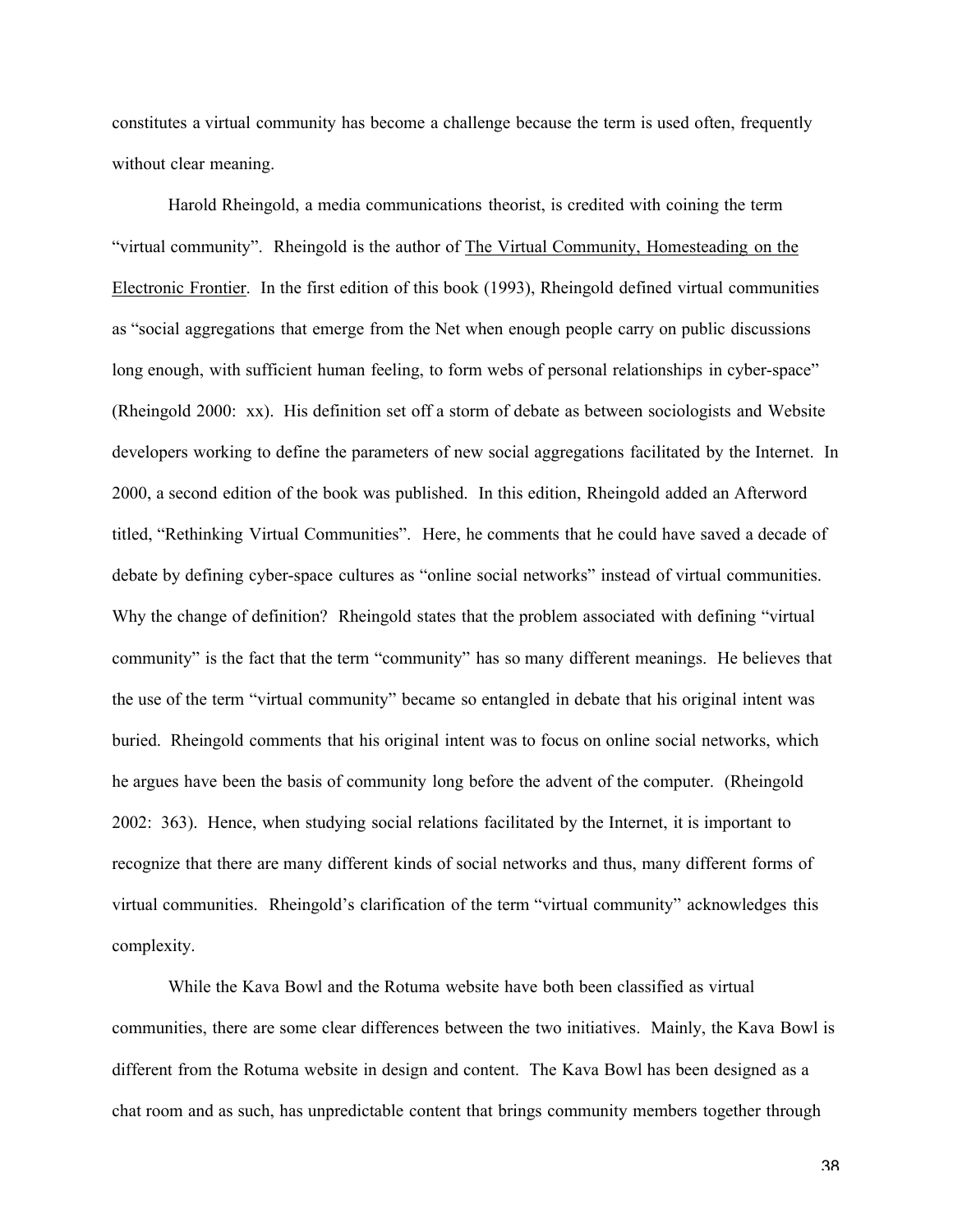spontaneous conversations. A Webmaster does not mediate the conversations in the Kava Bowl, although visitors are encouraged to adhere to Tongan values. Additionally, as a chat room, the content within the Kava Bowl changes with the visitors and is not archived for long-term community use. The Rotuma website, on the other hand, has been built upon the pre-existing foundations of a traditional Pacific community. The website has a specific structure that has been developed over time by the Webmaster. On the Rotuma website, some materials like the news and announcements change on a regular basis but the majority of the content on the website remains constant. Unlike the Kava Bowl, contributions to the Rotuma website are vetted by the Webmaster and are posted with the contributor's real-life name. In the Kava Bowl, the identity of participants is anonymous.

At the same time, the two initiatives share similarities. For users of the Kava Bowl and the Rotuma website, the virtual community is one that is imagined. Here, it is useful to return to McGrath's (2002) notion of an imagined community that transcends physical boundaries. With the transformation of both the Rotuman and the Tongan community from one centered on the island to a transnational diaspora, the ability to connect with a community, albeit in an imagined or virtual realm, becomes crucial. Within these imagined communities, social networks are formed across the diaspora. What is interesting about both the Kava Bowl and Rotuma website is that they are an example of how a community resource not tied to the source community can work to strengthen relations with those at home. Both websites are a means for migrants to connect to each other and their cultural heritage. This in turn strengthens cultural identity and maintains the kinship relations that are a part of Pacific island culture.

Similarly, the Kava Bowl and the Rotuma website both enhance the quality of users' lives. In a paper on the Tongan online experience, Morton concludes that although it is difficult to measure the difference that the Kava Bowl makes in Tongan community members' lives, "the messages on the forum demonstrate that it is significant. Apart from facilitating easier communication with people who are geographically dispersed, the forum can have a profound effect on participants, who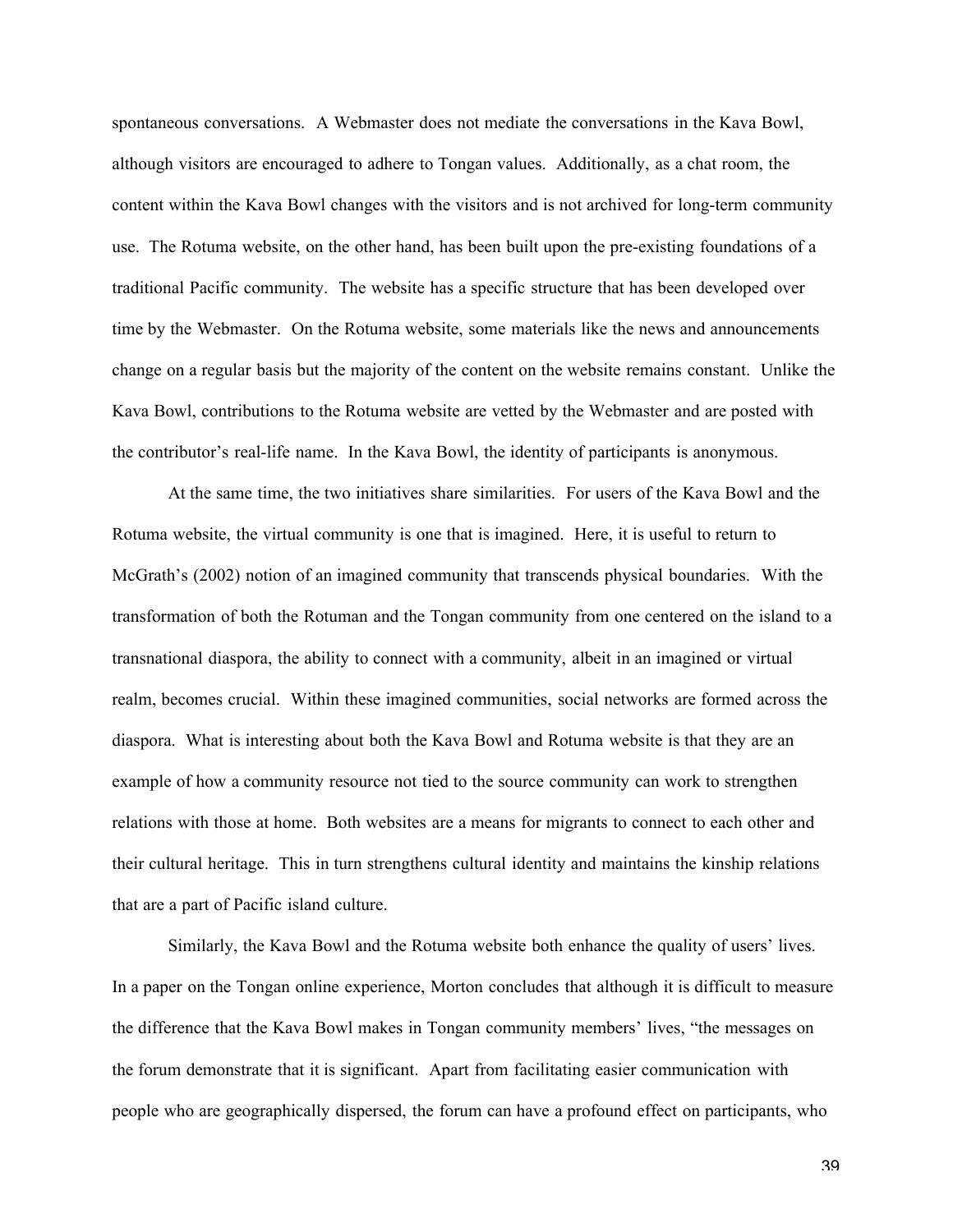can have their voices heard, their isolation broken, their values challenged, and their problems shared. Diasporic Tongans use the KB to explore their identities, question the status quo and establish themselves more firmly within the international Tongan community" (Morton 1999: 249). Likewise, the participants in my survey research indicated that the Rotuma website plays a decisive role in the preservation and celebration of Rotuman culture. As one community member noted, "For Rotumans who either have some Rotuman blood or are raised away from Rotuma, this [website] provides a form of identity not found where they are living. So yes, I believe this [website] has done profound work that is probably not mentioned enough". The website also allows Rotumans to be proud of their culture and to pass this pride on to their children; "Living so far away from home and being married to a non-Rotuman, this is one way I tell my children about my "heritage" - something they can be proud of because of the uniqueness of the Rotuman culture. Also, when I read of the "Rotuman Happenings" around the Globe and on Rotuma, it makes me proud to know that whichever part of the world Rotumans live, the Rotuman-ness in all of us still lives on!"

#### Concluding Remarks

Research on the website has demonstrated that it brings people together, facilitates communication, works towards the preservation of culture, and exists as a resource from which future generations can learn. I believe the most significant aspects of this form of community are that it creates connections and enables virtual repatriation of cultural material. Such material might include objects removed during colonization, knowledge dispersed through migration, information not preserved by past generations, or material collected by researchers. As such, this type of initiative has potential applications for other geographically dispersed communities around the world.

The Rotuma website can also be used as a model by museums looking to establish connections between collections and source communities, and education institutions working to teach and learn about culture and community. The Museum of Anthropology's (MOA) planned Reciprocal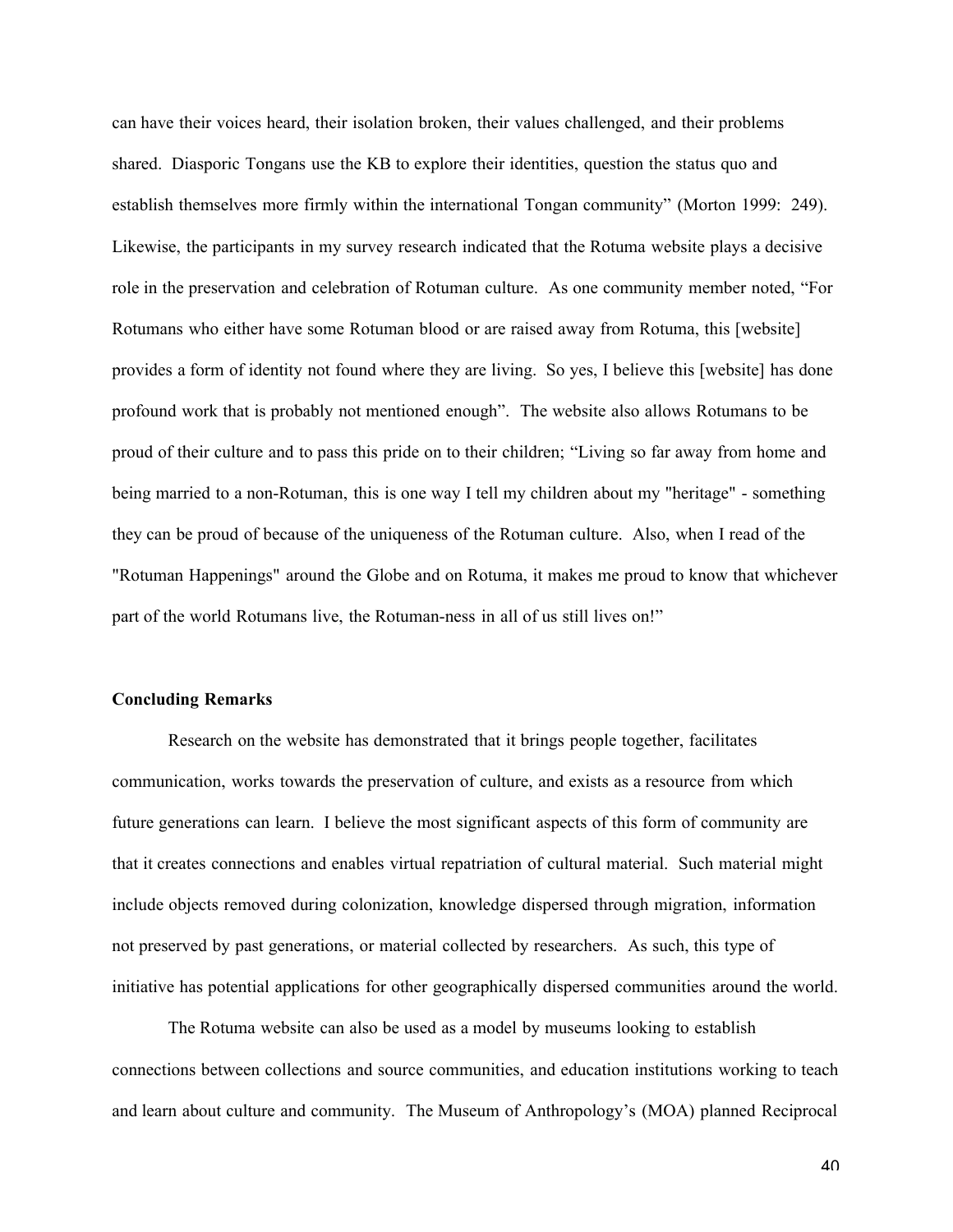Research Network (RRN) initiative is an example of how the power of IT can be harnessed to link community knowledge, museum collections and academic research. This ambitious project, based on a partnership between three BC First Nations, twelve premiere museum research institutions and MOA, aims to integrate academic aspirations with community development. The RRN will be a combination of both virtual and real worlds, where students, researchers and community members alike can gather to share knowledge. In the virtual realm, visitors will be able to view digitized reproductions of objects in museum collections, manage information, and connect with other visitors sharing similar interests. In the real world, an Ethnology Research Suite located at MOA, visitors will be able to examine and discuss artifacts, meet with community elders, and conduct research in the associated library and archives. Although the RRN will initially focus on BC First Nations, the project will look to expand to additional community groups in the future. In the past, many source communities have regarded museums with an air of suspicion and unease, given the fact that most museum collections have an inherent link to a colonial history that is still relatively fresh. However, the experience of the global Rotuman community and their willingness to utilize technology as a means of connecting to cultural identity in a medium that incorporates community knowledge with academic resources indicates that IT can work to bridge source communities and museum collections. Although the RRN will be very different in design and content from the Rotuma website, the experience of Howard, Rensel and the Rotuman community may provide developers at MOA with some valuable lessons. These lessons are transferable to other similar initiatives.

Firstly, the Rotuma website indicates that when establishing a similar virtual community, consultation is key. An online initiative must work to meet an existing community need, rather than impose an unwanted resource. Similarly, such an initiative must have clear goals and objectives, and set parameters by which participants must adhere in order to maintain a sense of stability and social respect. Consultation with the community will assist in defining goals as well as the most suitable process for achieving those goals.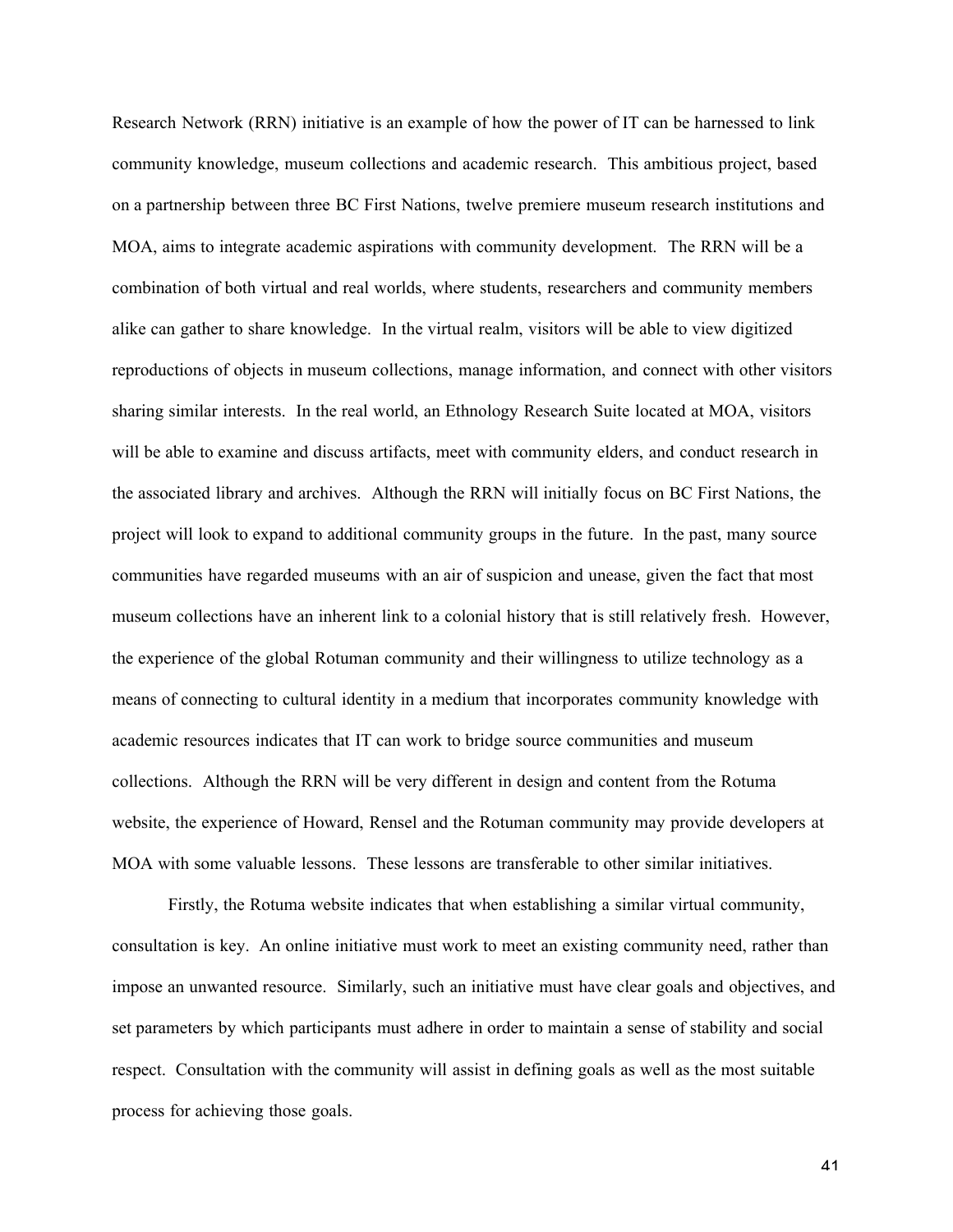Secondly, leadership is also important in such ventures. Research on the importance of leadership in a community has shown that "Successful efforts more likely occur in communities with existing, identifiable leadership. That is, they tend to occur in communities containing at least some residents who most community members will follow and listen to, who can motivate and act as spokespersons, and who can assume leadership roles in a community building initiative" (Matterssich et al 1997: 25). In the case of the Rotuma website, leadership is key. Chiefs are the heart and soul of Rotuman culture. Since time immemorial, they have been revered, respected and esteemed as the basis of Rotuman society. Although the role of Rotuman chiefs has been challenged in recent years by missionary influence, colonial power, overseas migration and the permeation of Western culture on the island, it is not an office that the people are willing to give up. Although Howard and Rensel are not Rotuman chiefs in the traditional sense of the position, they are clearly the leaders in the Rotuman virtual world. Howard and Rensel have articulated a vision for a community resource that brings people together, connects community members to their traditional heritage, and works to pass cultural knowledge to future generations. Leaders like Howard and Rensel are required to begin an initiative, consult with the community, select the most appropriate form of technology to construct the resource, oversee the development of the resource, and then work to ensure that the community takes ownership for the resource. This last challenge, having the community take ownership for the resource, is critical to the long-term sustainability of such an initiative. If a community does not feel responsible for a resource, they will not invest in it nor will they dedicate their own resources to ensure its success. It is necessary for a community to own an initiative, both legally and philosophically, so they have control over the initiative. This is imperative to the long-term sustainability of an initiative. The Kava Bowl, owned by Kalianet, is an example where the community does not have control of the initiative, and as such have limited ability to get the website back online. Ownership can make or break a community resource.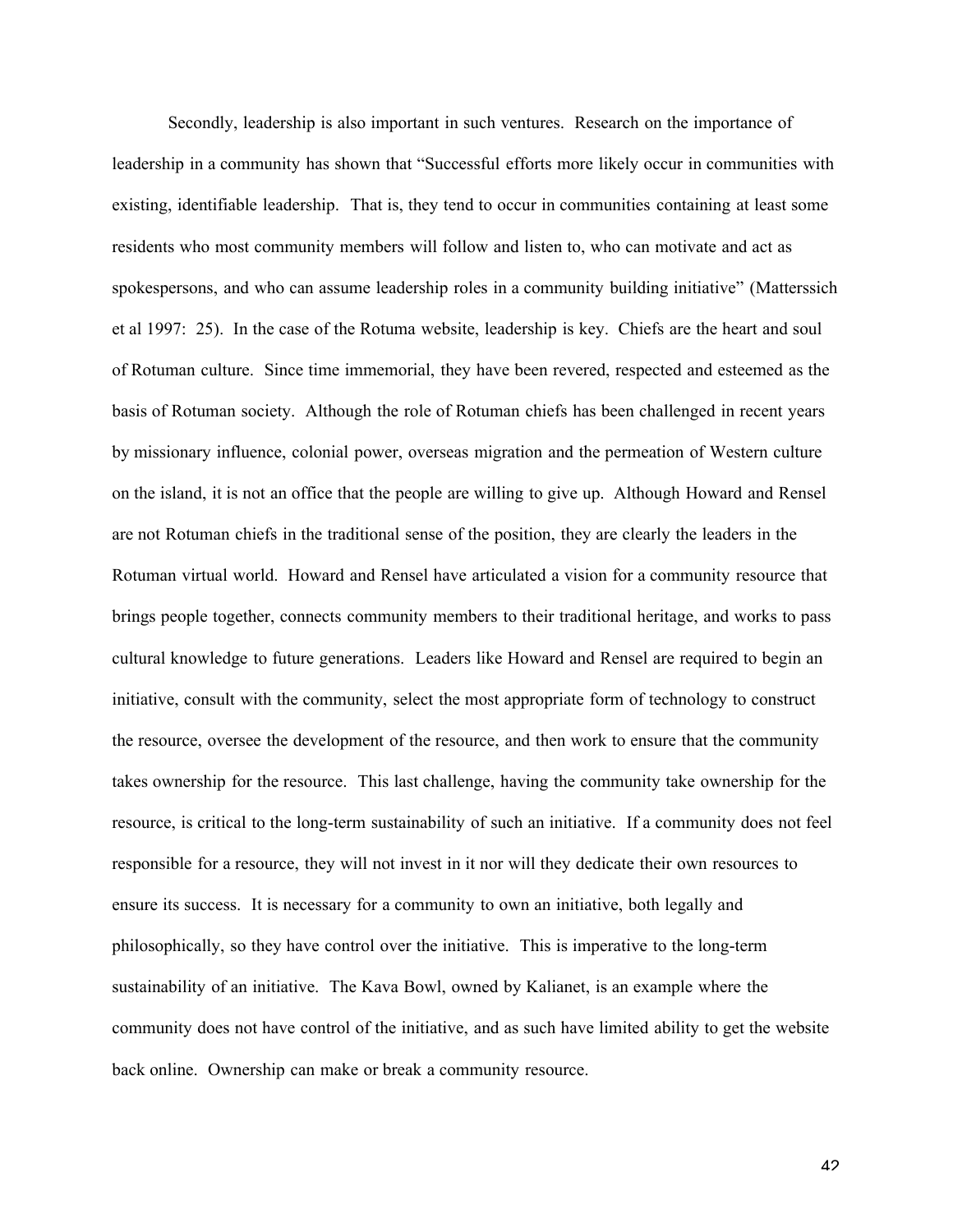Thirdly, engagement is an essential element of successful online communities. The engagement that is facilitated by the Rotuma website is rooted in the fact that the website is closely linked with the real-world global Rotuman community. I believe it is the link between the physical and virtual worlds that is a key to the success of the Rotuma website because it ensures that visitors experience the same social responsibilities that they would in a physical community on Rotuma. It is these social responsibilities that encourage visitors to engage in reciprocal exchange. Through the infrastructure of the website, their knowledge of Rotuman custom and culture, and the trust that they have earned from the community, Howard and Rensel have created a place where the virtual policies, procedures and tacit assumptions reflect what would be accepted in a physical Rotuman community. This ensures that users have the ability to interact in a virtual space, which makes them feel comfortable and at home. This leads to long-term engagement, which leads to sustainability.

Although the initiative will need to remain dynamic, feedback from respondents has demonstrated that the Rotuma website currently plays an important role in the lives of migrants. As a small, Pacific island community, Rotumans continue to migrate abroad in increasing numbers in search of education and employment opportunities not available at home. As Rotumans settle into their new lives abroad, their cultural identity is marked by their transnational experience. Harnessing the power of multimedia technology, the Rotuma website is able to circumnavigate the geographical dispersion of this island society and the high cost of travel home to connect migrants to their cultural identity. This is achieved by providing access to a wealth of information about Rotuma, facilitating contact between community members, offering a space for dialogue, and assisting with the education of the younger generation and extended family members. As the Pacific diaspora becomes progressively more complex, initiatives like the Rotuma website will become increasingly important for their ability to maintain connections and preserve cultural identity.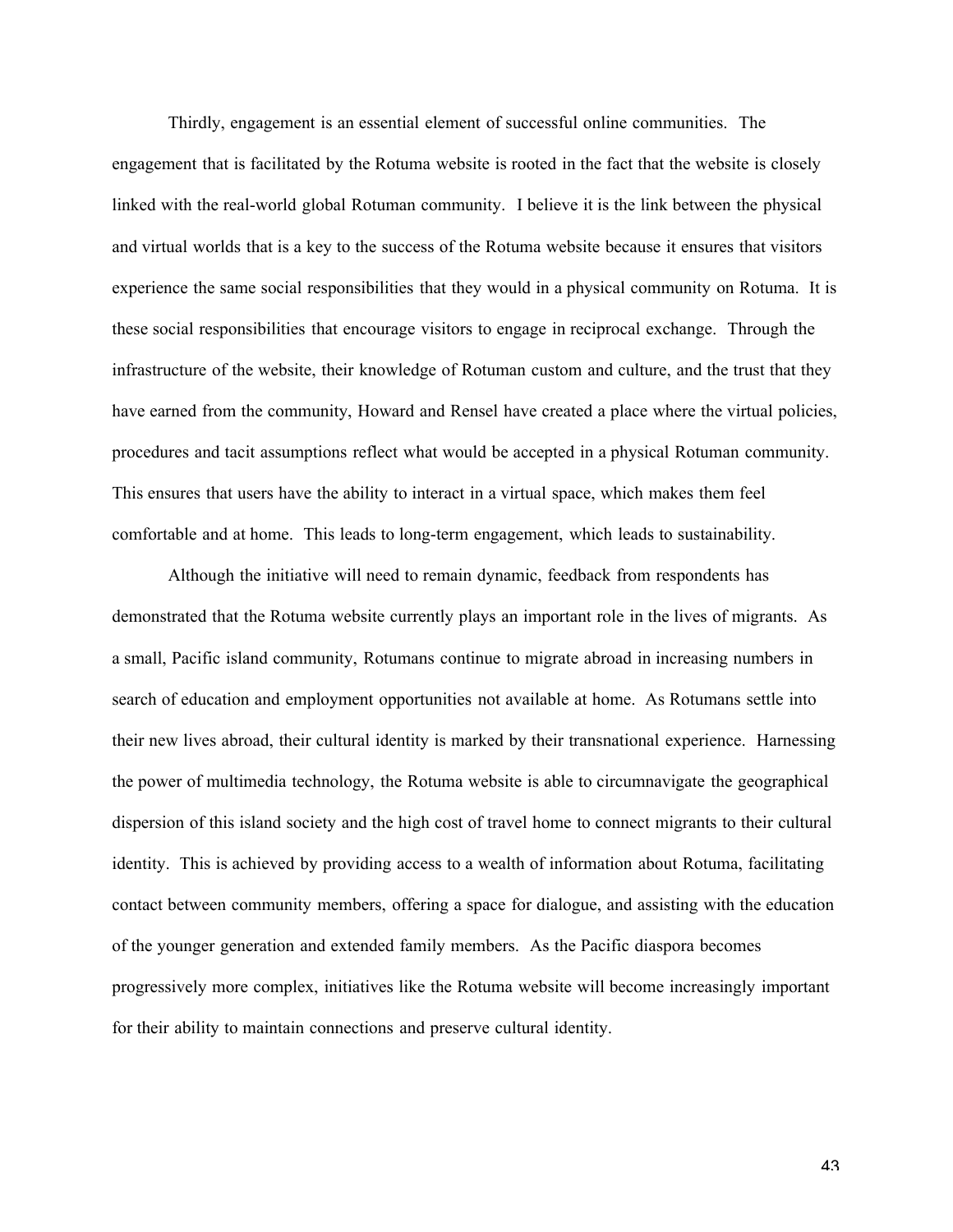#### Bibliography

- Allen, William. 1878. Missions of the Australasian Methodist Church. Presented at the Australian Association for the Advancement of Science. Brisbane, Australia. January 1895.
- Bertram, Geoffrey. 1999. Economy. *The Pacific Islands: Environment and Society*. Rapaport, Moshe (Ed.). Bess Press. Honolulu, HI.
- Forbes, Litton. 1875. *Two Years in Fiji*. Longmans, Green and Co. London, UK.
- Howard, Alan. 1999. Pacific-based Virtual Communities: Rotuma on the World Wide Web. *The Contemporary Pacific* 11: 160–175.
- ----- 1998. Youth in Rotuma, Then and Now. *Adolescence in Pacific Island Societies*. Herdt, Gilbert and Leavitt, Stephen (Eds), pp. 148-72. University of Pittsburgh Press. Pittsburgh, PA.
- -----1966. The Rotuma District Chief: A Study in Changing Patterns of Authority. *Journal of Pacific History* 1: 63–78.
- Howard, Alan and Rensel, Jan. 2004. Rotuman Identity in the Electronic Age. *Shifting Images of Identity in the Pacific*. Toon van Meiil and Jelle Miedema (eds.), pp. 219–236. Leiden: KITLV Press.
- -----2001. Where has Rotuman Culture Gone? And what is it doing there?. *Pacific Studies* 24(1/2): 63- 88.
- -----1997. Ritual Status and Power Politics in Modern Rotuma. *Chiefs Today: Traditional Pacific Leadership and the Postcolonial State*. White, Geoffrey and Lindstrom, Lamont (Eds). Stanford University Press. Stanford, CA.
- Jarman, Robert. 1832. Journal of a Voyage to the South Seas, in the 'Japan'; Employed in the Sperm Whale fishery, under the command of Captain John May. Longman and Co., and Charles Tilt. London, UK.
- Lockwood, Victoria (Ed.) 2004. The Global Imperative and Pacific Island Societies. *Globalization and Culture Change in the Pacific Islands*. Pearson Prentice Hall. New Jersey, NJ.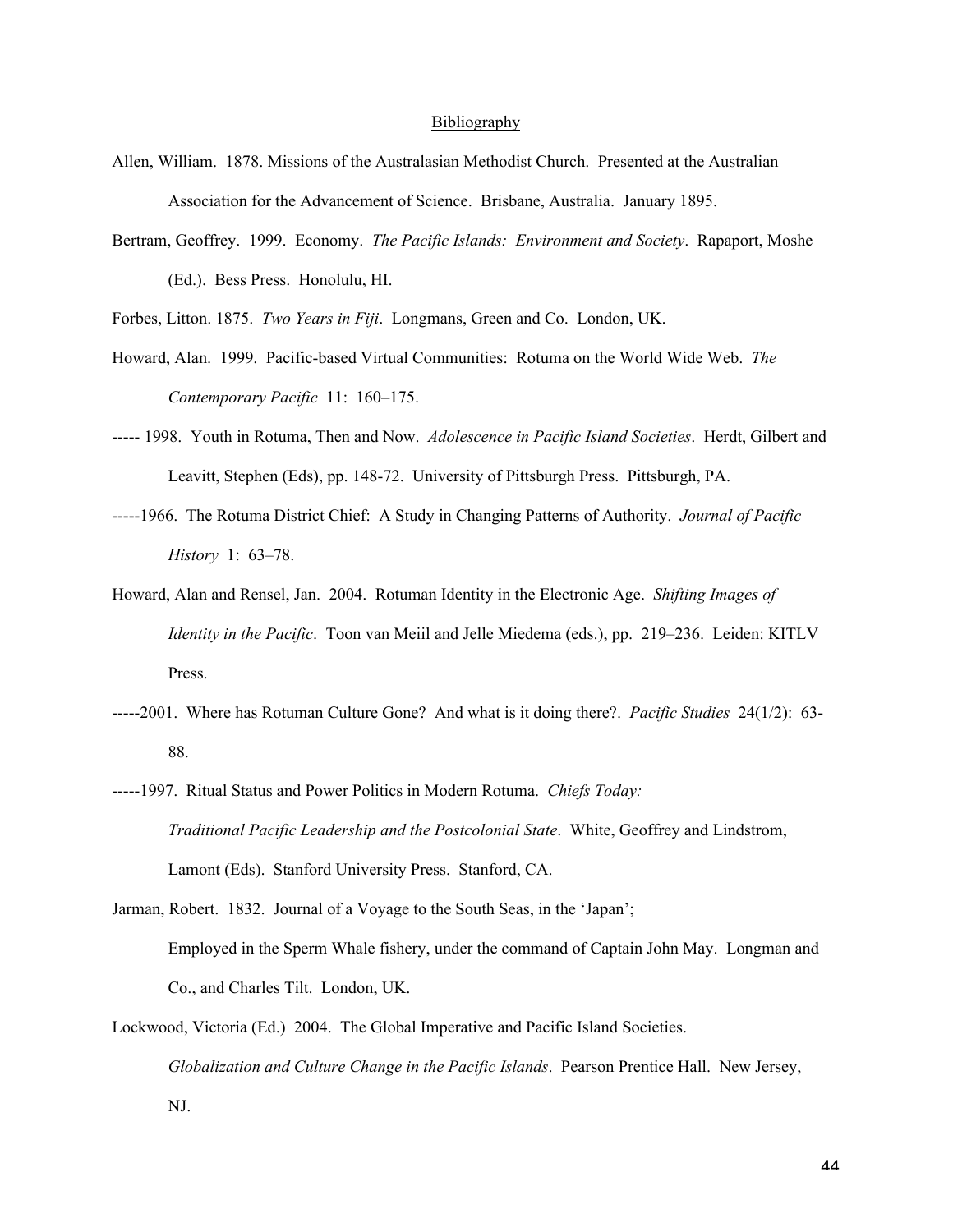- Loomis, Terry. 1990. Cook Island Remittances: Volumes, Determinants and Uses. *Migration and Development in the South Pacific*. Connell, John (Ed). National Centre for Development Studies The Australian National University. Canberra, AU.
- McGrath, Barbara Burns. 2002. Seattle Fa'a Samoa. *The Contemporary Pacific*. University of Hawaii Press. Honolulu, HI. 14(2): 307-340.

Morton, Helen. 2004. All Tongans Are Connected: Tongan Transnationalism. *Globalization and Culture Change in the Pacific Islands*. Lockwood, Victoria (Ed.). Pearson Prentice Hall. New Jersey, NJ.

-----1999. Islanders in Space: Tongans Online. *Small Worlds, Global*

*Lives: Islands and Migration*. Connell, John and King, Russell (Eds.). Pinter. New York, NY.

- Munro, Doug. 1990. Migration and the Shift to Dependence in Tuvalu. *Migration and Development in the South Pacific*. Connell, John (Ed). National Centre for Development Studies The Australian National University. Canberra, AU.
- Ned Stat. "Ned Statistics". Retrieved October 13, 2004 from the World Wide Web:

http://www.nedstatbasic.net/s?tab=1&link=1&id=418079

- Oceanic Art Society. "Oceanic Art Society". Retrieved November 22, 2004 from the World Wide Web: http://www.oceanicartsociety.org.au/
- Ogden, Michael. 1995. Pacific Islands, Information Technology and Universal Access: Its not just about wires. *Information Technology and Development*. Australian Development Studies Network. Australia National University Press. Canberra. 35: 19–22.
- Pacific Arts Association. "Pacific Arts Association". Retrieved November 22, 2004 from the World Wide Web: http://www.pacificarts.org/
- Pacific Forum. "The Pacific ICT Portal". Retrieved November 22, 2004 from the World Wide Web: http://www.pacificforum.com/ict/index.shtml
- Pasifika Communications. "Pasifika.com". Retrieved November 22, 2005 from Pasifika.com on the World Wide Web: http://www.pasifika.com/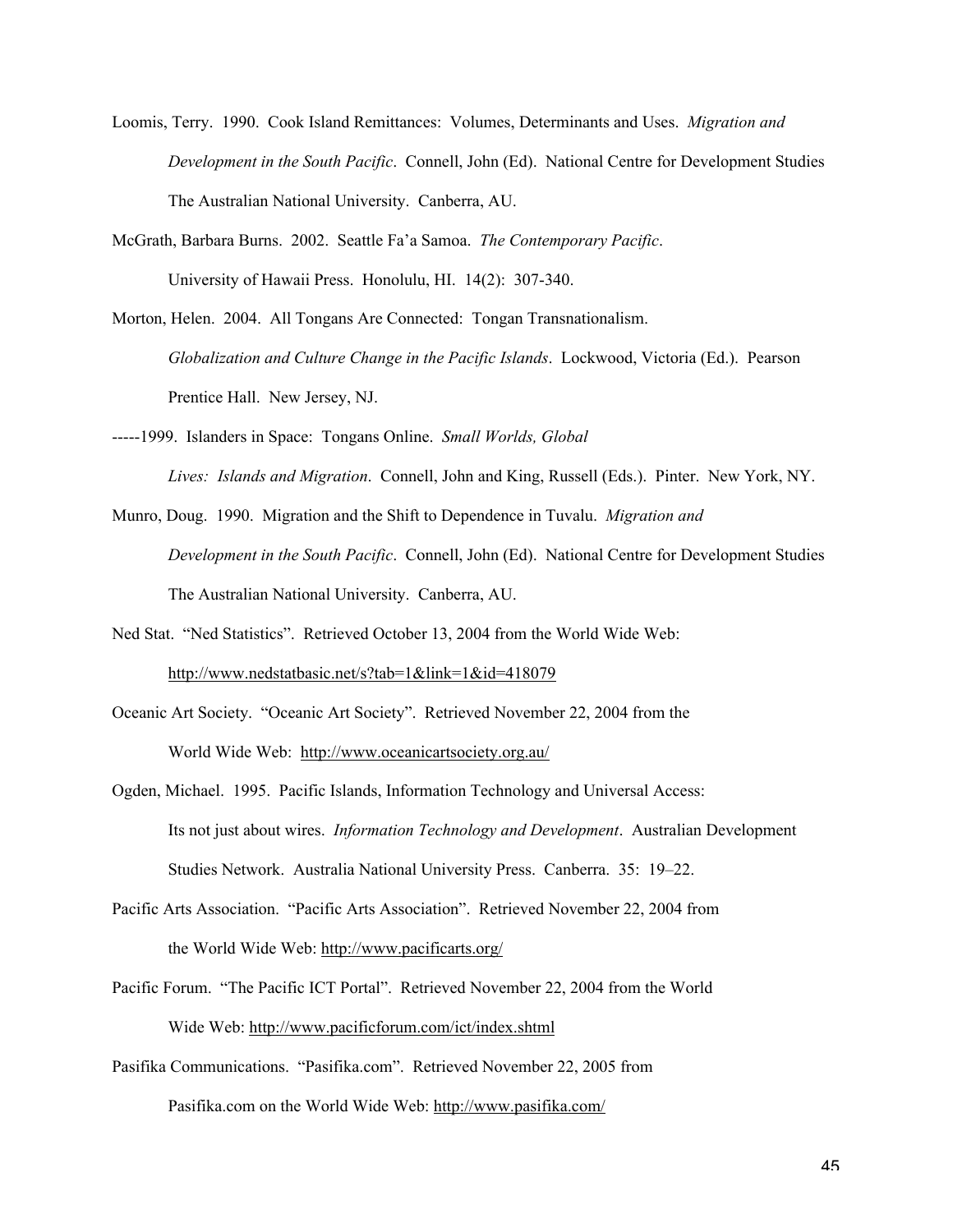- Poirine, Bernard. 1998. Should We Hate or Love MIRAB? The Contemporary Pacific. 10(1): 65- 105.
- Renninger, K Ann and Shumar, Wesley (Eds.). 2002. *Building Virtual Communities: Learning and Change in Cyberspace.* Cambridge University Press. Cambridge.
- Rensel, Jan. 1994. For love or money? Interhousehold Exchange and the Economy of Rotuma. PhD Thesis. University of Hawaii.
- Rheingold, Howard. 2000*. The Virtual Community: Homesteading on the Electronic Frontier*. The MIT Press. Cambridge, MA.
- Rotuma Website, The. "The Rotuma Website". Retrieved November 2003 from the World Wide Web: http://www.hawaii.edu/oceanic/rotuma/os/hanua.html
- Small, Cathy. 1997. *Voyages: From Tongan Villages to American Suburbs*. Cornell University Press. Ithaca, NY.
- Sato, Motohiko. 1997. Structure and Dynamics of MIRAB Societies in the South Pacific: An Economic Study. *Contemporary Migration in Oceania:*

*Diaspora and Network*. Sudo, Ken'ichi and Yoshida, Shuji (Eds). National Museum of Ethnology. Osaka, Japan.

- Sudo, Ken'ichi and Yoshida, Shuji. 1997. *Contemporary Migration in Oceania: Diaspora and Network*. National Museum of Ethnology. Osaka, Japan.
- Thompson, Della (Ed). 1998. *The Oxford English Dictionary*. Oxford University Press. Oxford.
- Ward, Gerard R. 1997. Expanding Worlds of Oceania: Implications of Migration. *Contemporary Migration in Oceania: Diaspora and Network*. Sudo, Ken'ichi and Yoshida, Shuji (Eds.). National Museum of Ethnology. Osaka, Japan.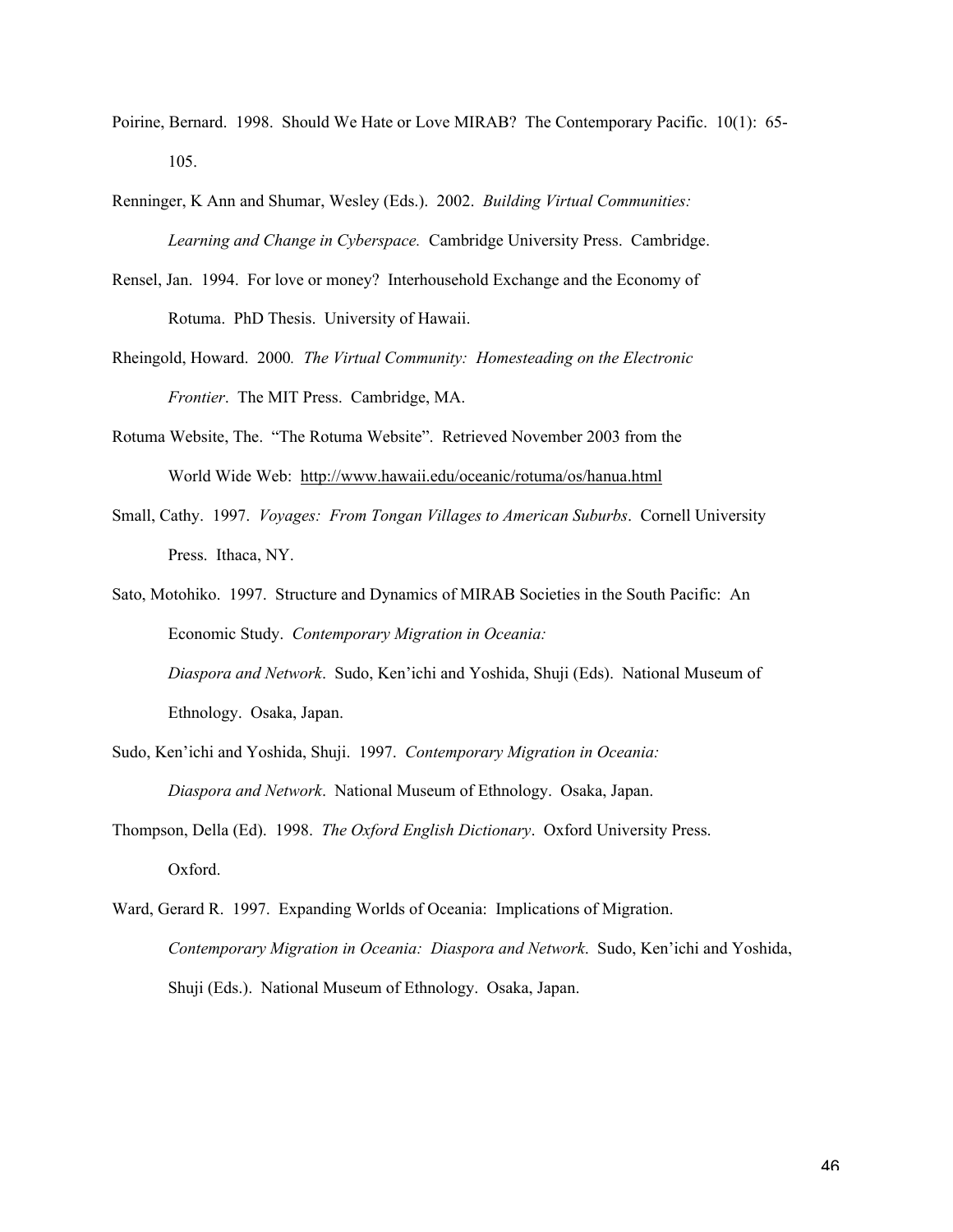## Appendix I - Survey Questionnaire

Virtual Communities in the South Pacific: Rotuman Web Culture

## Part  $1/3$  – Demographics and Technology (15 short questions)

- 1. Do you consider yourself to be a member of the Rotuman community?
	- Yes
	- No
- 2. Where were you born?
- 3. What country are you accessing the website from?
- 4. Please select your age group:
	- $\Box$  19 25 years
	- $\Box$  26 34 years
	- $\Box$  35 49 years
	- $\Box$  50 64 years
	- $\Box$  65 years +
- 5. Please select your gender:
	- **D** Male
	- □ Female
- 6. How often do you visit the Rotuman website?
	- $\Box$  Once a day
	- $\Box$  Once a week
	- $\Box$  Once a month
	- $\Box$  Once every few months
	- $\Box$  Once a year
- 7. On average, how long do you spend at the website per visit?
	- $\Box$  Less than 5 minutes
	- $\Box$  6 to 15 minutes
	- $\Box$  16 30 minutes
	- $\Box$  31 59 minutes
	- $\Box$  1 hour or longer
- 8. What is your preferred language of communication?
	- □ Rotuman
	- $\Box$  English
	- $\Box$  Fijian
	- $\Box$  Other (please list)
- 9. How did you first learn about the Rotuma website?
	- □ Friend
	- Family member
	- $\Box$  Business / work
	- □ Online search
	- $\Box$  Link from other website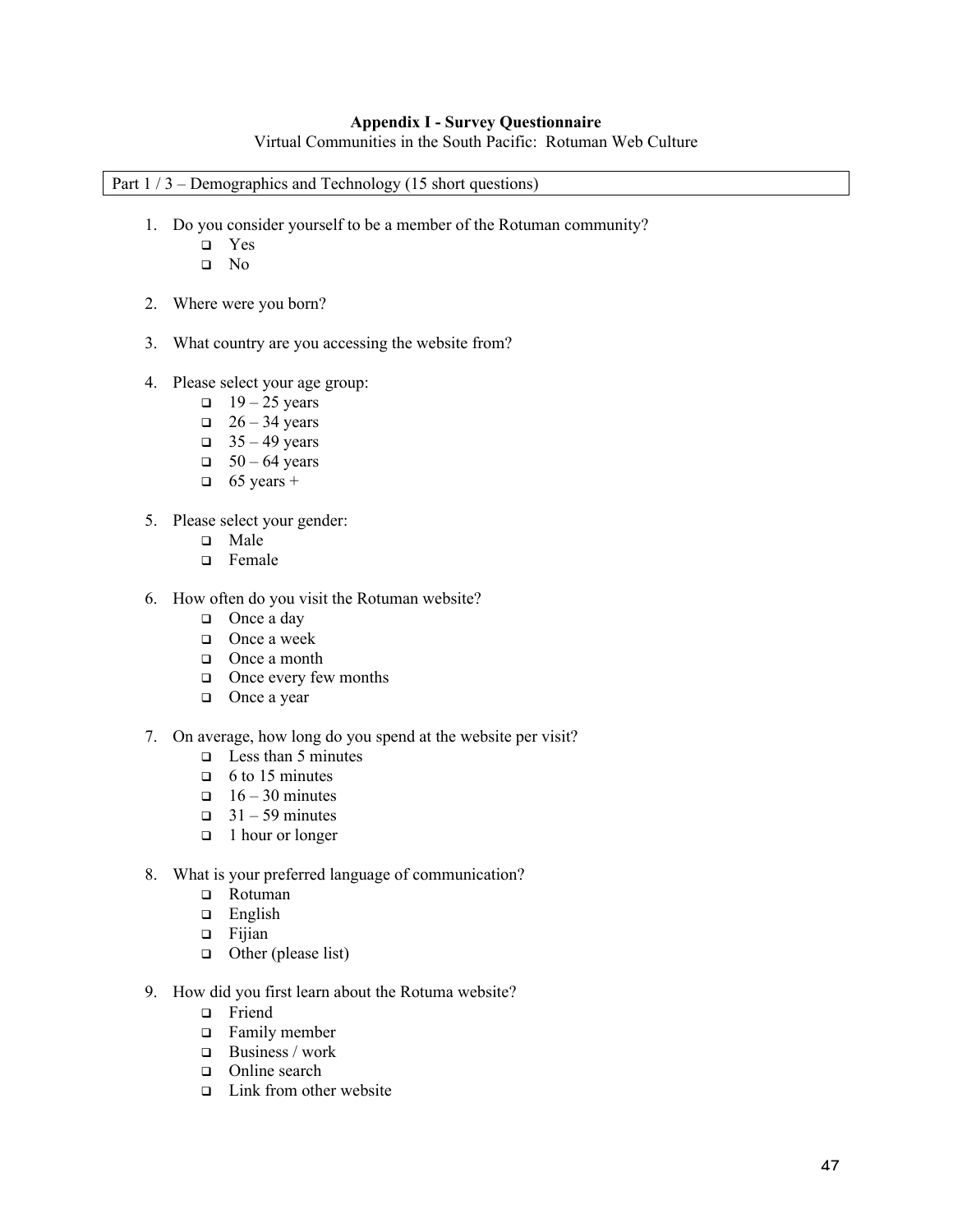- $\Box$  Other (please list)
- 10. What speed is your Internet connection?
	- $\Box$  Dial up 56K (low speed)
	- $\Box$  Broadband (high speed)
- 11. Which browser do you use to access the Internet?
	- Microsoft Internet Explorer
	- □ Netscape Navigator
	- □ Firefox Mozilla
	- $\Box$  Other (please list)
- 12. Do you find that the pages download fast enough?
	- $\Box$  Yes the pages always download quickly
	- $\Box$  Sometimes the pages download quickly; other times it is slow
	- $\Box$  No it takes a long time for the pages to download
- 13. How easy it is to find what you are looking for on the site?
	- $\Box$  Very easy
	- □ Somewhat easy
	- □ Somewhat difficult
	- Difficult
- 14. Do you find the font (text style and size)
	- $\Box$  Easy to read
	- Somewhat easy to read
	- □ Somewhat difficult to read
	- Difficult to read
	- $\Box$  Please list any comments you have regarding font style and size
- 15. Do you have any comments about the colour, background, graphics and overall design of the site?

Part 2 / 3 – Website Contents (12 short questions)

- 16. Please state what you believe is the main purpose of the website:
- 17. What is the main reason that you visit the Rotuman website?
- 18. Please rate the following sections of the website on a scale of 1 to 10 where 10 is "most interesting" and 1 is "not of interest at all":

| $\Box$ History                      |  |  |  |  | 1 2 3 4 5 6 7 8 9 10 |
|-------------------------------------|--|--|--|--|----------------------|
| $\Box$ Culture – Political Economy  |  |  |  |  | 1 2 3 4 5 6 7 8 9 10 |
| $\Box$ Culture – Expressive Culture |  |  |  |  | 1 2 3 4 5 6 7 8 9 10 |
| $\Box$ Culture – Mythology          |  |  |  |  | 1 2 3 4 5 6 7 8 9 10 |
| $\Box$ Language – Overview          |  |  |  |  | 1 2 3 4 5 6 7 8 9 10 |
| $\Box$ Language – Online Dictionary |  |  |  |  | 1 2 3 4 5 6 7 8 9 10 |
| $\Box$ Maps                         |  |  |  |  | 1 2 3 4 5 6 7 8 9 10 |
| $\Box$ Population                   |  |  |  |  | 1 2 3 4 5 6 7 8 9 10 |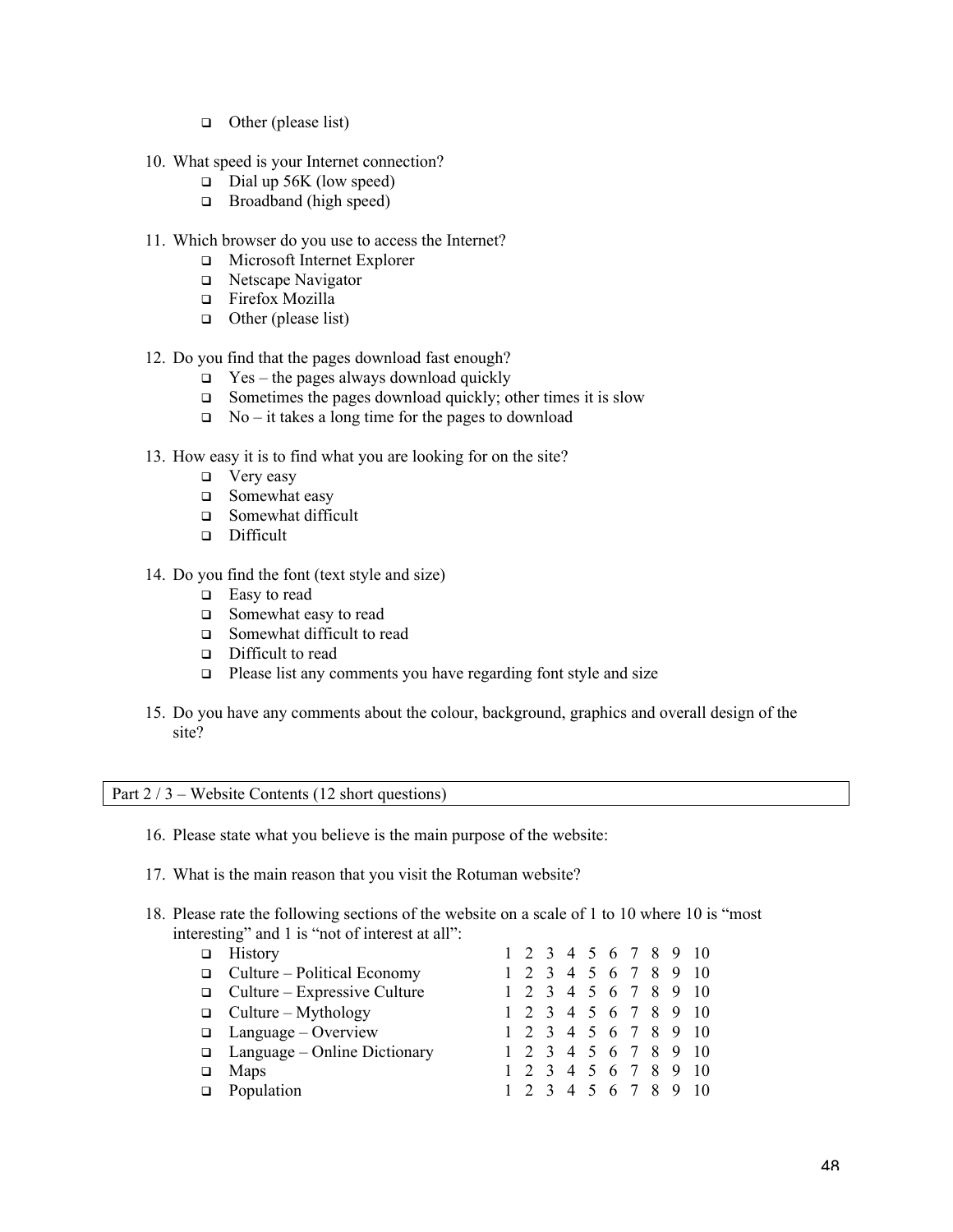| H | Archive                              |               |               | 4              | $\overline{5}$              | 6  | $\overline{7}$ | 8 |   | 10 |
|---|--------------------------------------|---------------|---------------|----------------|-----------------------------|----|----------------|---|---|----|
| П | <b>News</b>                          | $\mathcal{D}$ | 3             | 4              | 5                           | 6  | 7              | 8 | 9 | 10 |
| □ | Community Bulletin Board             |               | $\mathbf{3}$  | 4              | 5                           | 6  | 7              | 8 | 9 | 10 |
| □ | Archives                             |               | $\mathcal{R}$ | $\overline{4}$ | 5                           | 6  | 7              | 8 | 9 | 10 |
| □ | Humour                               | $\mathcal{D}$ | $\mathcal{R}$ | 4              | $\mathcal{F}$               | 6  | 7              | 8 | 9 | 10 |
| □ | $Register - to search$               | $\mathcal{D}$ | $\mathbf{3}$  | $\overline{4}$ | $\mathcal{L}_{\mathcal{L}}$ | 6  | 7              | 8 | 9 | 10 |
| □ | $Register - to include your details$ |               | $\mathcal{R}$ | 4              | 5                           | 6  | 7              | 8 | 9 | 10 |
| □ | Forum                                |               | $\mathcal{R}$ | $\overline{4}$ | 5                           | 6  | -7             | 8 | 9 | 10 |
| n | Photo Album                          |               | $\mathbf{3}$  | 4              | $\sim$                      | -6 | -7             | 8 | 9 | 10 |
| □ | Contemporary Rotuman Artists         |               | $\mathcal{R}$ | $\overline{4}$ | $\varsigma$                 | 6  | 7              | 8 | 9 | 10 |
| П | Proverbs                             |               | $\mathcal{F}$ | $\overline{4}$ | 5                           | 6  | 7              | 8 | 9 | 10 |
| □ | Recipes                              |               | $\mathbf{3}$  | 4              | $\overline{\mathcal{L}}$    | 6  | 7              | 8 | 9 | 10 |
|   | Music                                |               |               | 4              |                             | 6  | 7              | 8 | 9 | 10 |

19. What page do you usually go to first when you visit the website?

- □ News
- Bulletin Board
- What's New
- $\Box$  Other (please list)
- 20. Have you filled out a contact form in the Rotuman Register for either yourself or your family?
	- Yes
	- No
- 21. Have you ever used the Register to find / contact people?
	- Yes
	- No
- 22. Have you ever visited the Forum section of the website?
	- □ Yes
	- $\Box$  No
- 23. Have you ever been inclined to contribute your opinion to one or more of the Forum topics?
	- Yes
	- No
- 24. There are several sections of the website where visitors are able to contribute content. Have you ever contributed content to the following (please check those sections that apply):
	- □ Photo Album
	- **D** Forum
	- Community Bulletin Board
	- **D** News
	- **D** Humour
	- **Q** Recipes
- 25. If you answered "yes" to any of the above sections, was your contribution processed in a timely manner and posted online in a format that met your expectations?
	- Yes
	- No
- 26. Do you ever print out sections of the website?